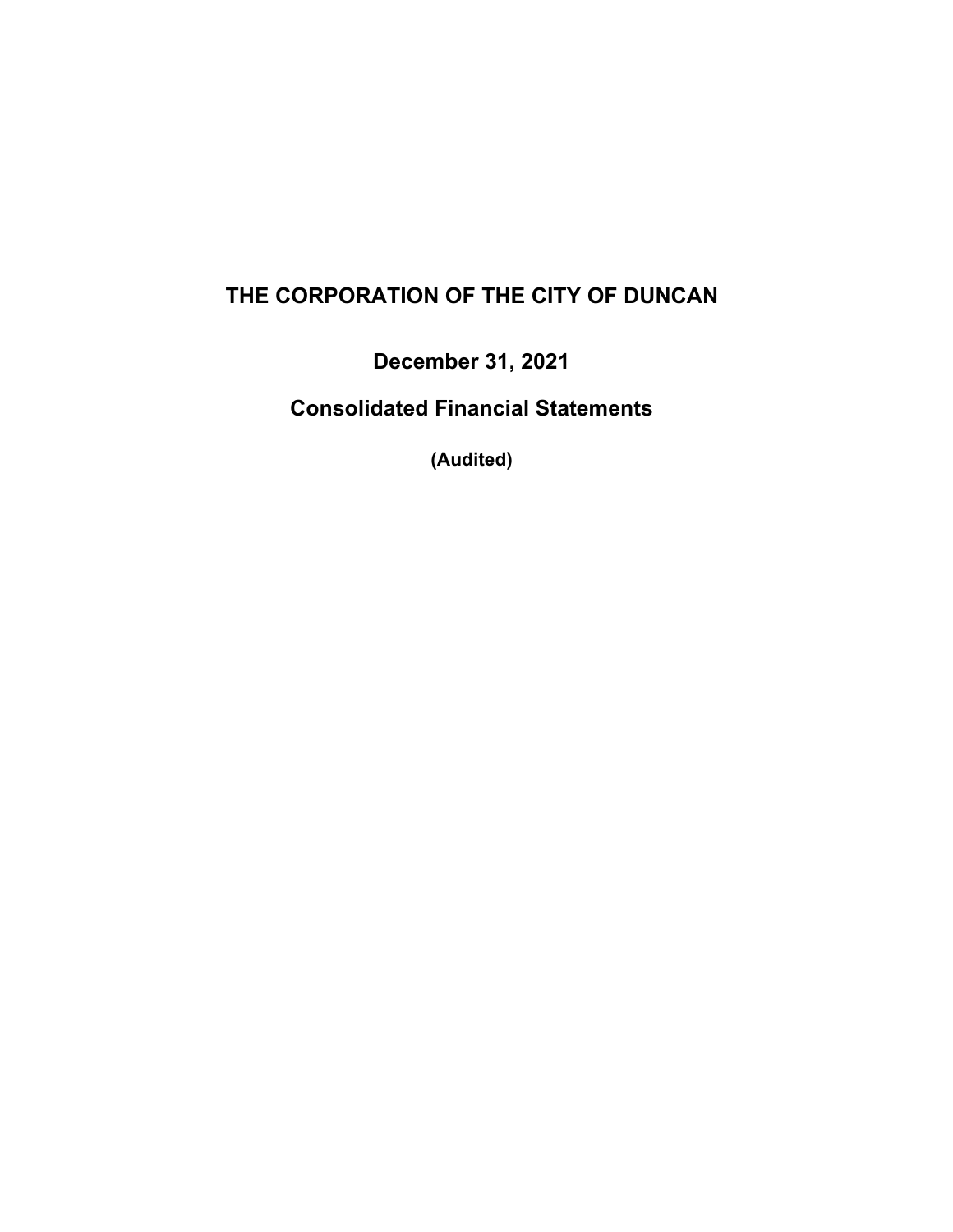### **STATEMENT OF RESPONSIBILITY**

The accompanying Consolidated Financial Statements are the responsibility of the management of the Corporation of the City of Duncan and have been prepared in compliance with legislation, and in accordance with generally accepted accounting principles established by the Public Sector Accounting Board of CPA Canada.

In carrying out its responsibilities, management maintains appropriate systems of internal and administrative controls designed to provide reasonable assurance that transactions are executed in accordance with proper authorization, that assets are properly accounted for and safeguarded, and that financial information produced is relevant and reliable.

Council of the City met with management and the external auditors to review the consolidated financial statements and discuss any significant financial reporting or internal control matters prior to their approval of the consolidated financial statements.

MNP LLP as the City's appointed external auditors, have audited the Consolidated Financial Statements. The Auditor's report is addressed to the Mayor and members of Council and appears on the following page. Their opinion is based upon an examination conducted in accordance with Canadian generally accepted auditing standards, performing such tests and other procedures as they consider necessary to obtain reasonable assurance that the Consolidated Financial Statements are free of material misstatement and present fairly the financial position and results of the City in accordance with Canadian public sector accounting standards.

Peter de Verteuil, CPA, CGA Chief Administrative Officer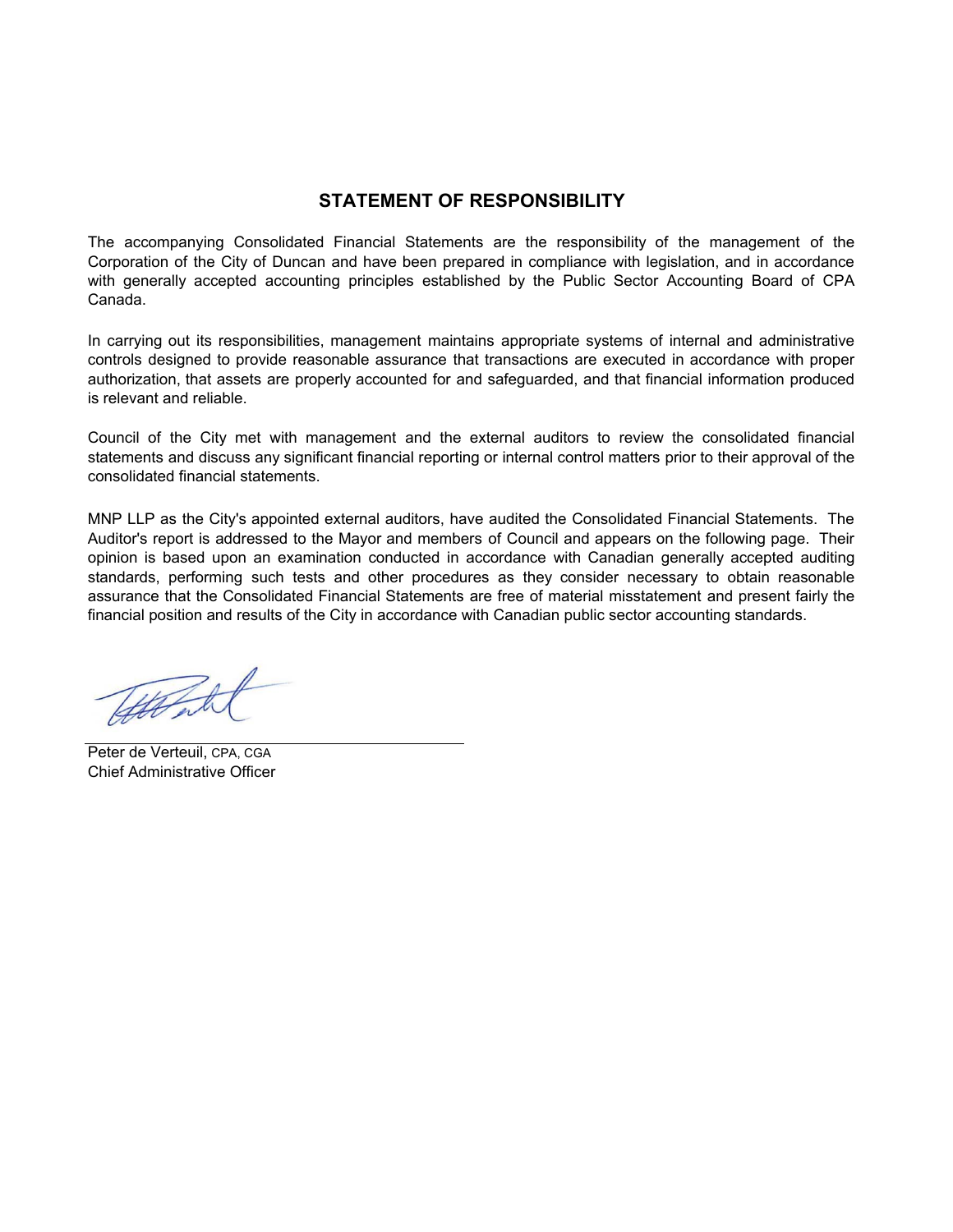

To the Mayor and Council of the Corporation of the City of Duncan:

### **Opinion**

We have audited the consolidated financial statements of the City of Duncan (the "City"), which comprise the consolidated statement of financial position as at December 31, 2021, and the consolidated statements of operations, changes in net financial assets and cash flows and schedules 1, 2, 3a, 3b, 5, 6, 7, 8 and 14 for the year then ended, and notes to the consolidated financial statements, including a summary of significant accounting policies.

In our opinion, the accompanying consolidated financial statements present fairly, in all material respects, the consolidated financial position of the City as at December 31, 2021, and the results of its consolidated operations, changes in its net financial assets and its consolidated cash flows for the year then ended in accordance with Canadian public sector accounting standards.

### **Basis for Opinion**

We conducted our audit in accordance with Canadian generally accepted auditing standards. Our responsibilities under those standards are further described in the Auditor's Responsibilities for the Audit of the Consolidated Financial Statements section of our report. We are independent of the City in accordance with the ethical requirements that are relevant to our audit of the consolidated financial statements in Canada, and we have fulfilled our other ethical responsibilities in accordance with these requirements. We believe that the audit evidence we have obtained is sufficient and appropriate to provide a basis for our opinion.

#### **Other Matter**

Our audit was performed for the purpose of forming an opinion on the consolidated financial statements taken as a whole. The current year's supplementary information, including schedules 1 to 14, have been presented for purposes of additional analysis. The supplementary information in schedules 1, 2, 3a, 3b, 5, 6, 7, 8 and 14 have been subjected to the auditing procedures applied in the consolidated financial statements and, in our opinion, the supplementary information is presented fairly, in all material respects, in relation to the consolidated financial statements taken as a whole. We do not express an opinion on schedules 3, 4, 9, 10, 11, 12, and 13 because our examination did not extend to the detailed information therein.

#### **Other Information**

Management is responsible for the other information, consisting of an annual report, which is expected to be made available to us after the date of this auditor's report.

Our opinion on the consolidated financial statements does not cover the other information and we do not express any form of assurance conclusion thereon.

In connection with our audit of the consolidated financial statements, our responsibility is to read the other information and, in doing so, consider whether the other information is materially inconsistent with the consolidated financial statements or our knowledge obtained in the audit or otherwise appears to be materially misstated.

When we read the annual report, if we conclude that there is a material misstatement therein, we are required to communicate the matter to those charged with governance.



ACCOUNTING > CONSULTING > TAX 400, MNP PLACE, 345 WALLACE STREET, NANAIMO B.C., V9R 5B6 T: 250.753.8251 F: 250.754.3999 **MNP.ca**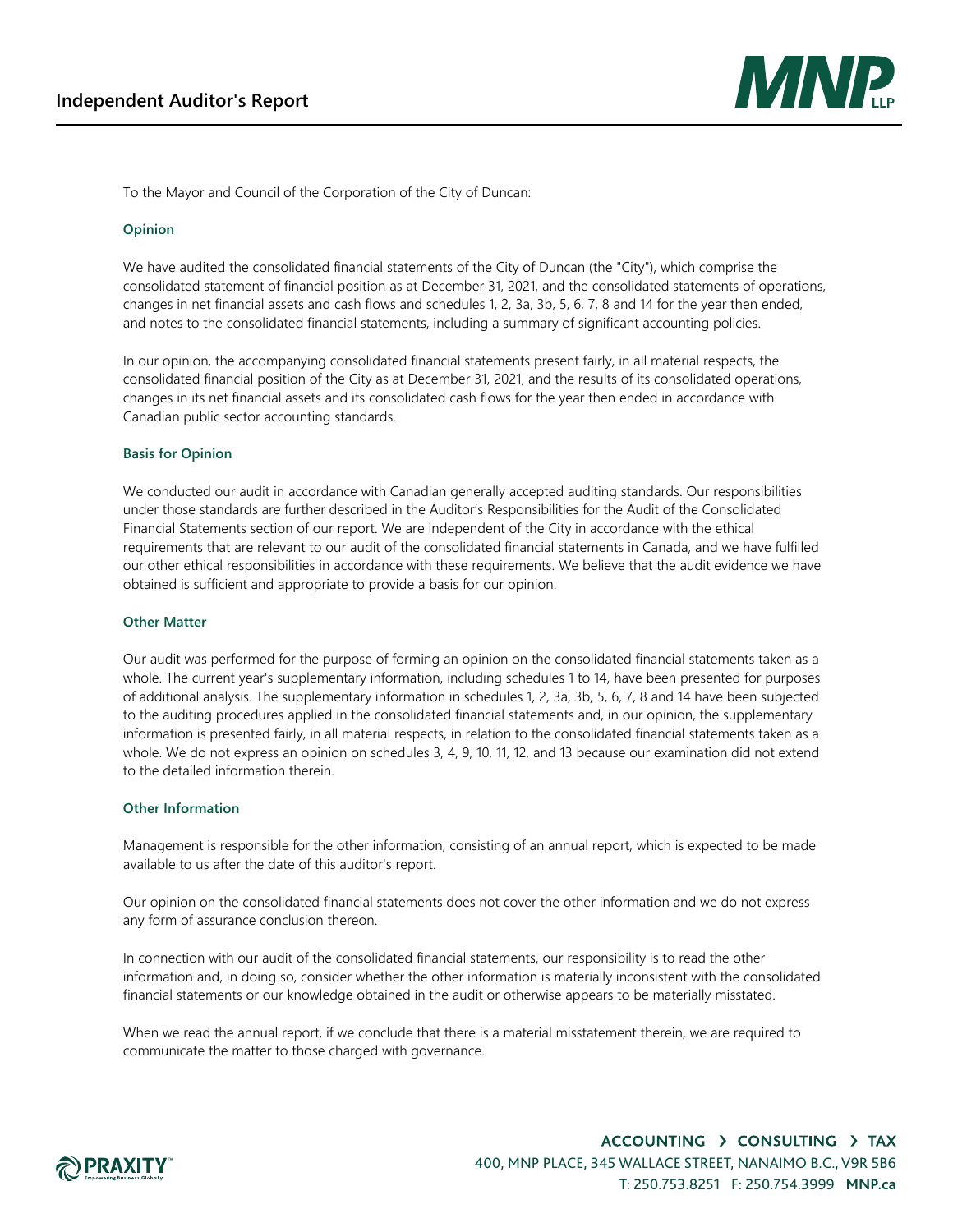### **Responsibilities of Management and Those Charged with Governance for the Consolidated Financial Statements**

Management is responsible for the preparation and fair presentation of the consolidated financial statements in accordance with Canadian public sector accounting standards, and for such internal control as management determines is necessary to enable the preparation of consolidated financial statements that are free from material misstatement, whether due to fraud or error.

In preparing the consolidated financial statements, management is responsible for assessing the City's ability to continue as a going concern, disclosing, as applicable, matters related to going concern and using the going concern basis of accounting unless management either intends to liquidate the City or to cease operations, or has no realistic alternative but to do so.

Those charged with governance are responsible for overseeing the City's financial reporting process.

### **Auditor's Responsibilities for the Audit of the Consolidated Financial Statements**

Our objectives are to obtain reasonable assurance about whether the consolidated financial statements as a whole are free from material misstatement, whether due to fraud or error, and to issue an auditor's report that includes our opinion. Reasonable assurance is a high level of assurance, but is not a guarantee that an audit conducted in accordance with Canadian generally accepted auditing standards will always detect a material misstatement when it exists. Misstatements can arise from fraud or error and are considered material if, individually or in the aggregate, they could reasonably be expected to influence the economic decisions of users taken on the basis of these consolidated financial statements.

As part of an audit in accordance with Canadian generally accepted auditing standards, we exercise professional judgment and maintain professional skepticism throughout the audit. We also:

 Identify and assess the risks of material misstatement of the consolidated financial statements, whether due to fraud or error, design and perform audit procedures responsive to those risks, and obtain audit evidence

that is sufficient and appropriate to provide a basis for our opinion. The risk of not detecting a material misstatement resulting from fraud is higher than for one resulting from error, as fraud may involve collusion, forgery, intentional omissions, misrepresentations, or the override of internal control.

- Obtain an understanding of internal control relevant to the audit in order to design audit procedures that are appropriate in the circumstances, but not for the purpose of expressing an opinion on the effectiveness of the City's internal control.
- Evaluate the appropriateness of accounting policies used and the reasonableness of accounting estimates and related disclosures made by management.
- Conclude on the appropriateness of management's use of the going concern basis of accounting and, based on the audit evidence obtained, whether a material uncertainty exists related to events or conditions that may cast significant doubt on the City's ability to continue as a going concern. If we conclude that a material uncertainty exists, we are required to draw attention in our auditor's report to the related disclosures in the consolidated financial statements or, if such disclosures are inadequate, to modify our opinion. Our conclusions are based on the audit evidence obtained up to the date of our auditor's report. However, future events or conditions may cause the City to cease to continue as a going concern.
- Evaluate the overall presentation, structure and content of the consolidated financial statements, including the disclosures, and whether the consolidated financial statements represent the underlying transactions and events in a manner that achieves fair presentation.
- Obtain sufficient appropriate audit evidence regarding the financial information of the entities or business activities within the City to express an opinion on the consolidated financial statements. We are responsible for the direction, supervision and performance of the group audit. We remain solely responsible for our audit opinion.

We communicate with those charged with governance regarding, among other matters, the planned scope and timing of the audit and significant audit findings, including any significant deficiencies in internal control that we identify during our audit.

Nanaimo, British Columbia

 $MNPLLP$ 

May 9, 2022 Chartered Professional Accountants

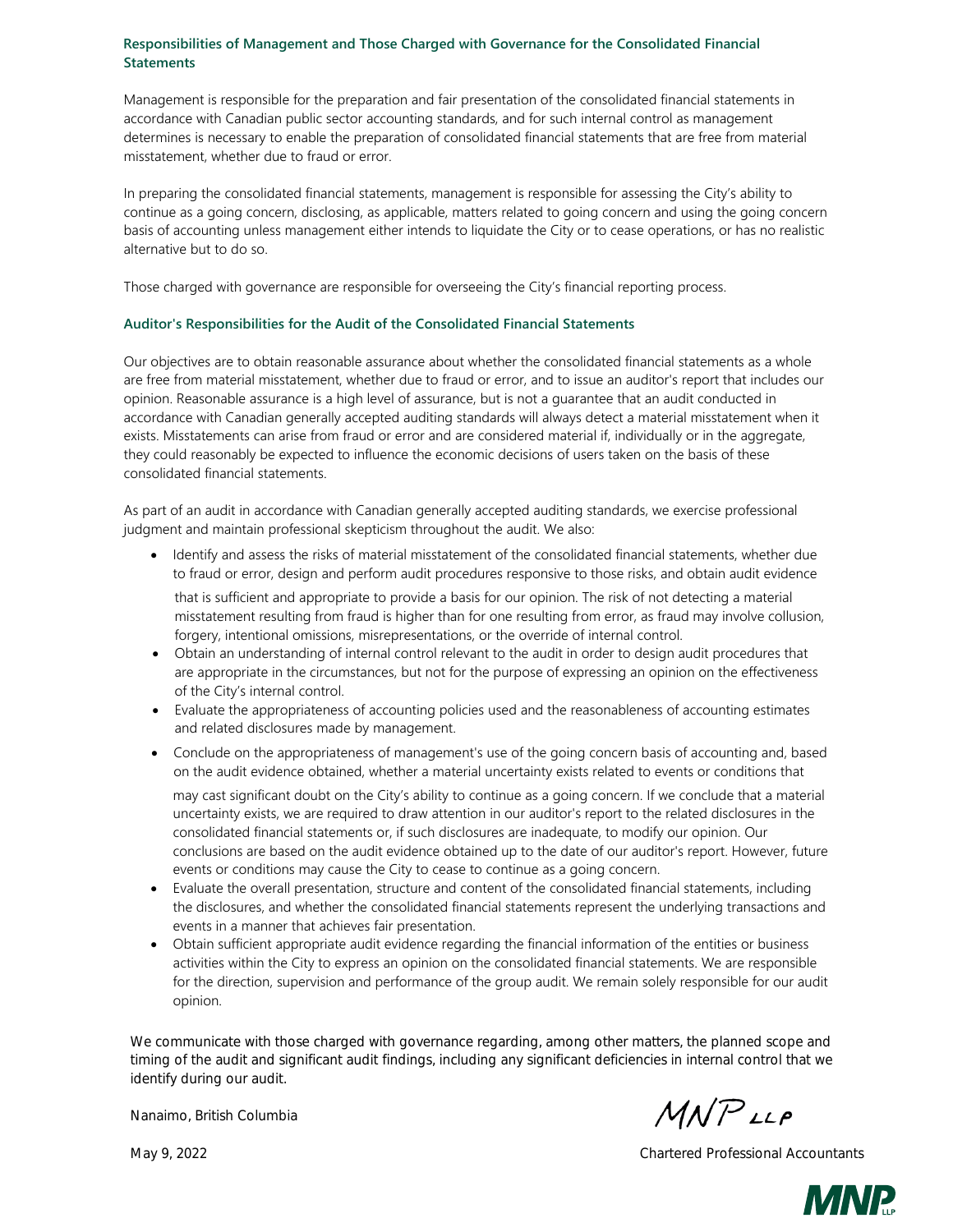# **THE CORPORATION OF THE CITY OF DUNCAN**

**Consolidated Financial Statements**

**For the Year Ended December 31, 2021**

| <b>Consolidated Statement of Financial Position</b>                               | 5         |
|-----------------------------------------------------------------------------------|-----------|
| <b>Consolidated Statement of Operations</b>                                       | 6         |
| <b>Consolidated Statement of Change in Net Financial Assets</b>                   | 7         |
| <b>Consolidated Statement of Cash Flows</b>                                       | 8         |
| <b>Notes to the Consolidated Financial Statements</b>                             | $9 - 21$  |
| Schedule 1 - Consolidated Schedule of Tangible Capital Assets                     | 22        |
| <b>Schedule 2 - Consolidated Schedule of Accumulated Surplus</b>                  | 23        |
| Schedule 3 - Non-Consolidated Schedule of Revenues (Unaudited)                    | 24-27     |
| Schedule 3a - Non-Consolidated Schedule of Taxation                               | 28        |
| <b>Schedule 3b - Non-Consolidated Schedule of Government Transfers</b>            | 29        |
| <b>Schedule 4 - Non-Consolidated Schedule of Expenses (Unaudited)</b>             | $30 - 34$ |
| Schedule 5 - Consolidated Statement of Operations by Program                      | 35        |
| Schedule 6 - Consolidated Details and Reconciliation to Core Government Results   | 36        |
| Schedule 7 - Non-Consolidated Schedule of Equity in Tangible Capital Assets       | 37        |
| Schedule 8 - Non-Consolidated Schedule of Change in Reserve Fund Balances         | 38-39     |
| Schedule 9 - Non-Consolidated Statement of Financial Position - Funds (Unaudited) | 40        |
| Schedule 10 - Statement of General Revenue Fund Operations (Unaudited)            | 41        |
| Schedule 11 - Statement of Waterworks Utility Revenue Fund Operations (Unaudited) | 42        |
| Schedule 12 - Statement of Sewer Utility Revenue Fund Operations (Unaudited)      | 43        |
| <b>Schedule 13 - Statement of Capital Fund Operations (Unaudited)</b>             | 44        |
| Schedule 14 - Covid Safe Restart Grant Continuity Schedule                        | 45        |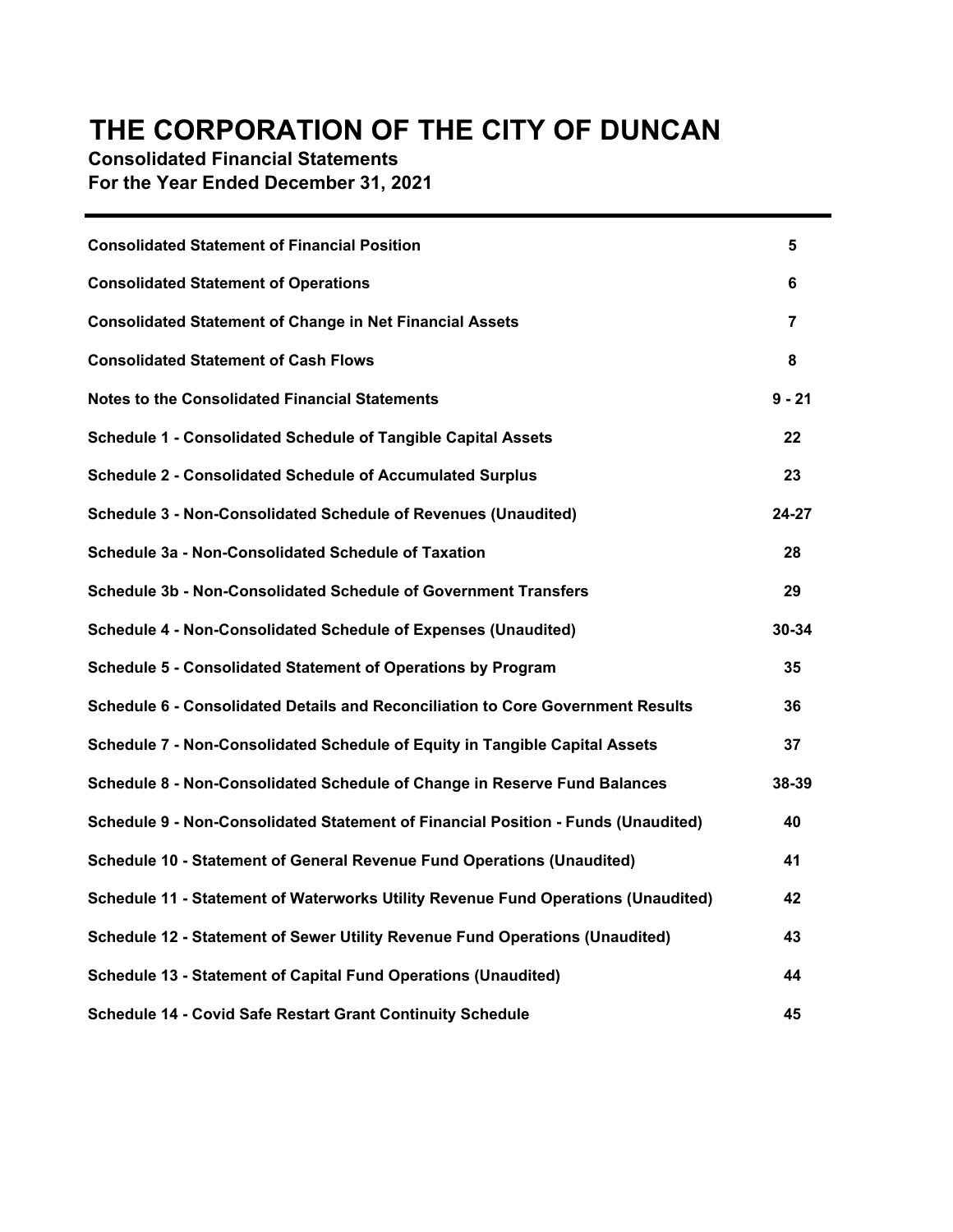### **THE CORPORATION OF THE CITY OF DUNCAN CONSOLIDATED STATEMENT OF FINANCIAL POSITION As at December 31, 2021**

|                                                   | 2021 |              | 2020 |            |
|---------------------------------------------------|------|--------------|------|------------|
| <b>FINANCIAL ASSETS</b>                           |      |              |      |            |
| Cash and cash equivalents (Note 3)                | \$   | 2,311,376    | \$   | 2,130,689  |
| Accounts receivable (Note 4)                      |      | 1,700,041    |      | 1,233,042  |
| Portfolio investments (Note 3)                    |      | 21,970,400   |      | 18,202,770 |
| Deposit - Municipal Finance Authority (Note 5)    |      |              |      | 18,698     |
| Loan receivable (Note 6)                          |      | 64,791       |      | 80,028     |
|                                                   |      | 26,046,608   |      | 21,665,227 |
| <b>FINANCIAL LIABILITIES</b>                      |      |              |      |            |
| Accounts payable and accrued liabilities (Note 7) |      | 1,438,371    |      | 599,527    |
| Sick and severance liabilities (Note 13(b))       |      | 559,895      |      | 563,832    |
| Refundable deposits (Note 8)                      |      | 1,373,552    |      | 429,133    |
| Deferred revenue (Notes 3 & 9)                    |      | 2,897,375    |      | 2,514,371  |
| Restricted revenue (Notes 3 & 10)                 |      | 2,458,638    |      | 2,240,925  |
| Debenture debt (Note 11)                          |      |              |      | 683,651    |
|                                                   |      | 8,727,830    |      | 7,031,438  |
| <b>NET FINANCIAL ASSETS</b>                       |      | 17,318,778   |      | 14,633,789 |
| <b>NON-FINANCIAL ASSETS</b>                       |      |              |      |            |
| Tangible capital assets (Schedule 1)              |      | 32,934,771   |      | 32,771,112 |
| Inventories of supplies                           |      | 154,643      |      | 138,028    |
| Prepaid expenses                                  |      | 62,571       |      | 26,759     |
|                                                   |      | 33, 151, 985 |      | 32,935,899 |
| <b>ACCUMULATED SURPLUS (Schedule 2)</b>           | \$   | 50,470,763   | \$   | 47,569,688 |
| <b>COMMITMENTS AND CONTINGENCIES (Note 12)</b>    |      |              |      |            |
| <b>SIGNIFICANT EVENTS (Note 18)</b>               |      |              |      |            |
| Hissyman                                          |      |              |      |            |

Director of Finance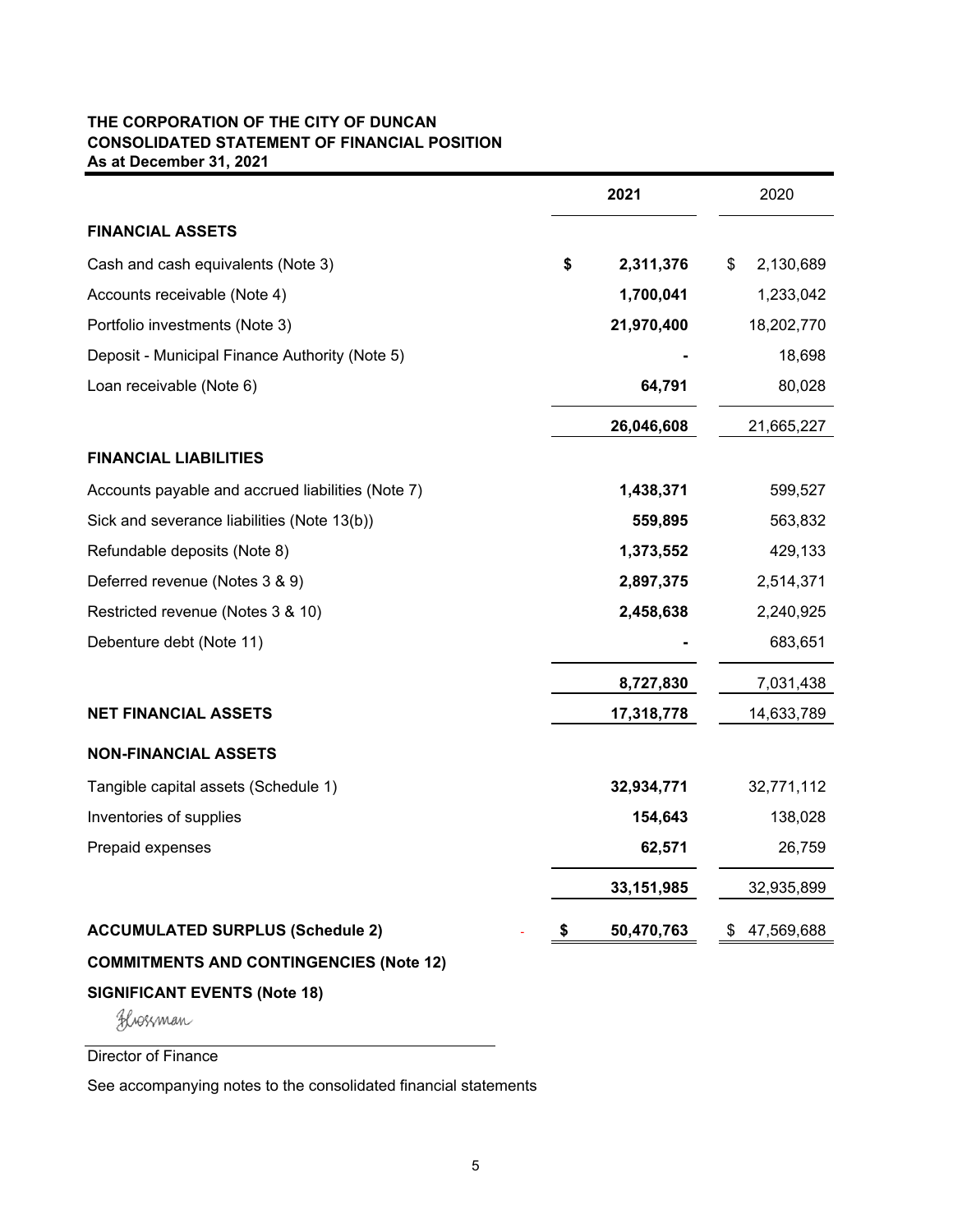### **THE CORPORATION OF THE CITY OF DUNCAN CONSOLIDATED STATEMENT OF OPERATIONS Year Ended December 31, 2021**

|                                                         | 2021<br><b>Budget</b><br>(Note 14) |            | 2021<br><b>Actual</b> |            |    | 2020<br>Actual |
|---------------------------------------------------------|------------------------------------|------------|-----------------------|------------|----|----------------|
| <b>REVENUE (Schedule 3)</b>                             |                                    |            |                       |            |    |                |
| Taxation and grants in lieu of taxes                    | \$                                 | 4,458,604  | \$                    | 4,447,644  | \$ | 4,309,070      |
| Sale of services                                        |                                    | 4,476,142  |                       | 5,051,212  |    | 4,301,738      |
| Licenses, permits, penalties and fines                  |                                    | 1,001,308  |                       | 1,107,178  |    | 843,494        |
| Return on investments                                   |                                    | 77,700     |                       | 165,772    |    | 214,287        |
| Grants                                                  |                                    | 2,457,802  |                       | 75,231     |    | 21,178         |
| Government transfers                                    |                                    | 560,000    |                       | 617,043    |    | 2,128,793      |
| Funds contributed from other                            |                                    |            |                       |            |    |                |
| governments                                             |                                    | 14,850     |                       | 14,574     |    | 14,561         |
| Gas Tax funds utilized                                  |                                    | 473,208    |                       | 222,095    |    | 339,954        |
| Developer contributions                                 |                                    |            |                       | 319,936    |    | 12,000         |
| Gain on disposal of tangible capital assets             |                                    |            |                       | 2,600      |    | 43,416         |
| Tangible capital assets contributed by developers       |                                    |            |                       | 279,520    |    | 77,935         |
| Total revenue                                           |                                    | 13,519,614 |                       | 12,302,805 |    | 12,306,426     |
| <b>EXPENSES (Schedule 5)</b>                            |                                    |            |                       |            |    |                |
| General government services                             |                                    | 1,746,061  |                       | 1,653,665  |    | 1,426,655      |
| Protective services                                     |                                    | 994,357    |                       | 1,013,813  |    | 929,828        |
| Public works & engineering                              |                                    | 2,062,248  |                       | 2,272,950  |    | 1,912,815      |
| <b>Environmental health services</b>                    |                                    | 294,668    |                       | 296,151    |    | 310,710        |
| Environmental development services                      |                                    | 343,500    |                       | 254,245    |    | 202,135        |
| Recreation and cultural services                        |                                    | 1,155,339  |                       | 1,234,366  |    | 989,482        |
| <b>Water services</b>                                   |                                    | 1,909,697  |                       | 1,938,248  |    | 1,785,757      |
| Sewer services                                          |                                    | 927,523    |                       | 738,292    |    | 817,864        |
| Total expenses (Note 16)                                |                                    | 9,433,393  |                       | 9,401,730  |    | 8,375,246      |
| <b>ANNUAL SURPLUS</b>                                   |                                    | 4,086,221  |                       | 2,901,075  |    | 3,931,180      |
| <b>ACCUMULATED SURPLUS,</b><br><b>BEGINNING OF YEAR</b> |                                    | 47,569,688 |                       | 47,569,688 |    | 43,638,508     |
| <b>ACCUMULATED SURPLUS,</b><br><b>END OF YEAR</b>       | $\frac{1}{2}$                      | 51,655,909 | \$                    | 50,470,763 | \$ | 47,569,688     |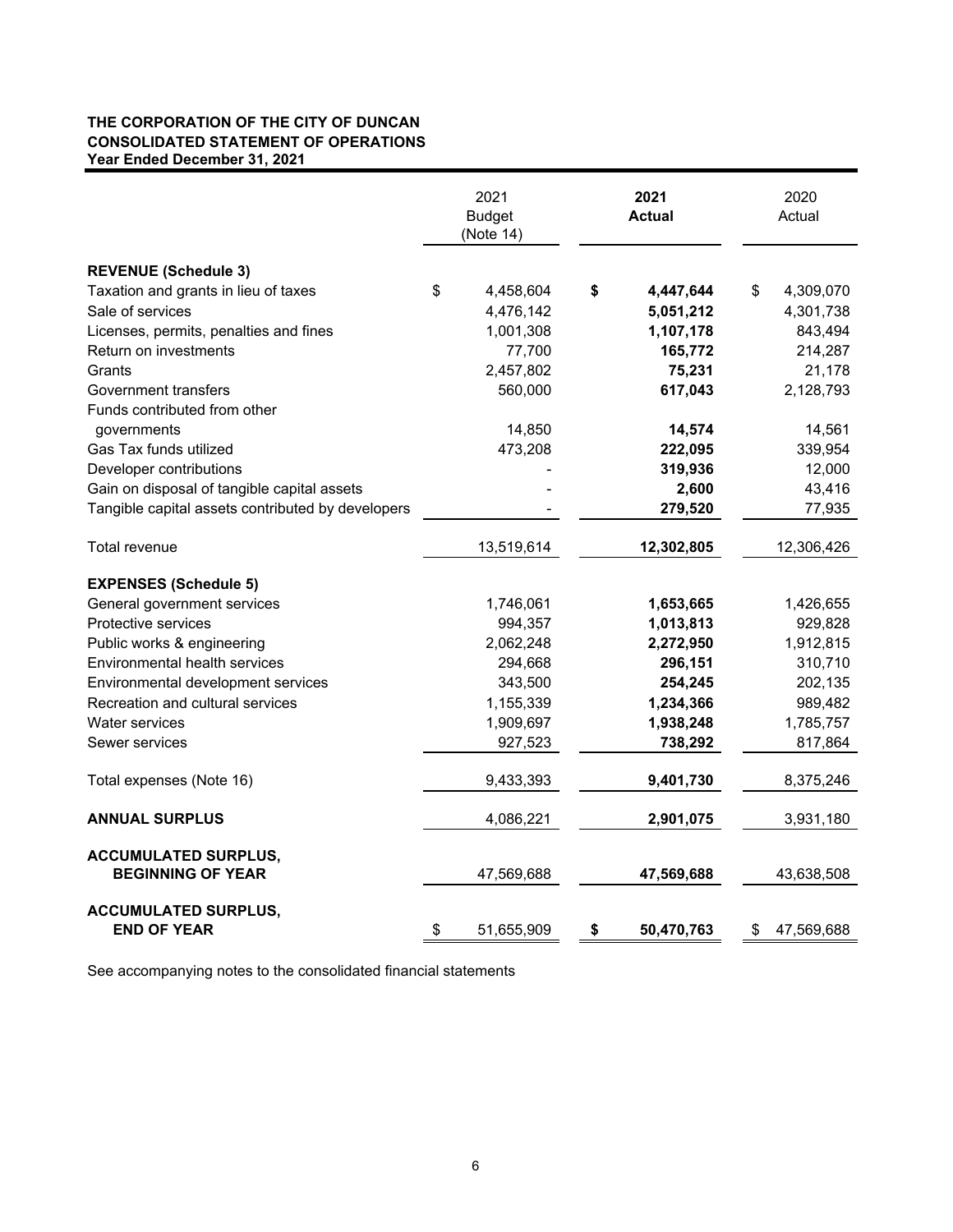### **THE CORPORATION OF THE CITY OF DUNCAN CONSOLIDATED STATEMENT OF CHANGE IN NET FINANCIAL ASSETS Year Ended December 31, 2021**

|                                               |    | 2021<br>2021<br><b>Budget</b><br><b>Actual</b><br>(Note 14) |    |               |                  |  |  | 2020<br>Actual |
|-----------------------------------------------|----|-------------------------------------------------------------|----|---------------|------------------|--|--|----------------|
| <b>ANNUAL SURPLUS</b>                         | \$ | 4,086,221                                                   | \$ | 2,901,075     | \$<br>3,931,180  |  |  |                |
| Purchase of tangible capital assets           |    | (9,635,220)                                                 |    | (1, 211, 937) | (1,722,792)      |  |  |                |
| Tangible capital assets acquired in kind      |    |                                                             |    | (279, 520)    | (77, 935)        |  |  |                |
| Amortization of tangible capital assets       |    | 1,676,200                                                   |    | 1,614,770     | 1,624,343        |  |  |                |
| Decrease in proportionate share of            |    |                                                             |    |               |                  |  |  |                |
| Joint Utilities Board tangible capital assets |    |                                                             |    | (287, 373)    | (67, 159)        |  |  |                |
| Gain on disposal of tangible capital assets   |    |                                                             |    | (2,600)       | (43, 416)        |  |  |                |
| Proceeds of sale of tangible capital assets   |    |                                                             |    | 3,000         | 52,100           |  |  |                |
| Decrease (increase) in inventory of supplies  |    |                                                             |    | (16, 614)     | (9,007)          |  |  |                |
| Decrease (increase) in prepaid expenses       |    |                                                             |    | (35, 812)     | 4,358            |  |  |                |
|                                               |    | (7,959,020)                                                 |    | (216, 086)    | (239,508)        |  |  |                |
| <b>CHANGE IN NET FINANCIAL ASSETS</b>         |    | (3,872,799)                                                 |    | 2,684,989     | 3,691,672        |  |  |                |
| NET FINANCIAL ASSETS, Beginning of Year       |    | 14,633,789                                                  |    | 14,633,789    | 10,942,117       |  |  |                |
| NET FINANCIAL ASSETS, End of Year             | \$ | 10,760,990                                                  | \$ | 17,318,778    | \$<br>14,633,789 |  |  |                |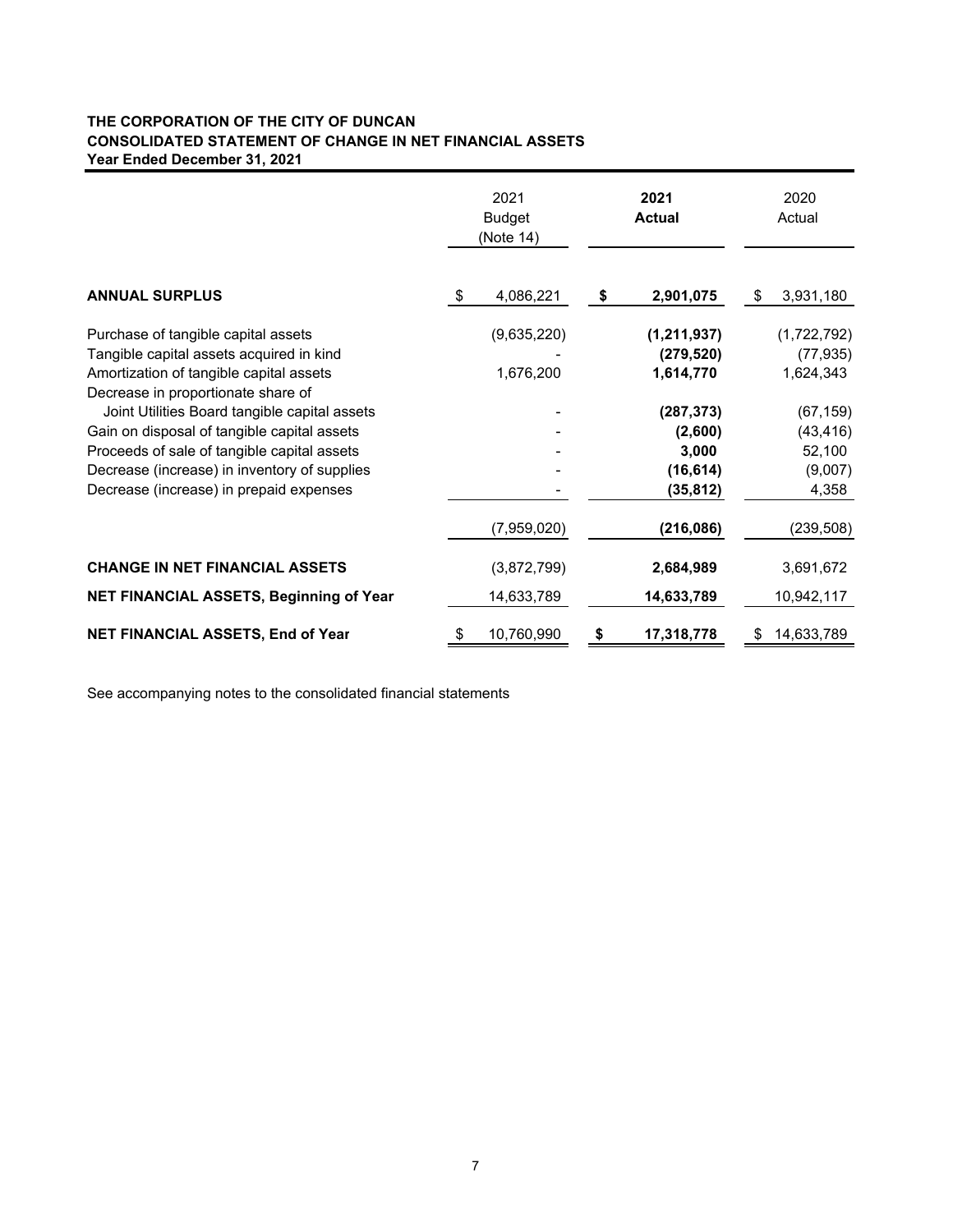### **THE CORPORATION OF THE CITY OF DUNCAN CONSOLIDATED STATEMENT OF CASH FLOWS Year Ended December 31, 2021**

|                                                        | 2021 |               |    | 2020        |  |  |
|--------------------------------------------------------|------|---------------|----|-------------|--|--|
| <b>OPERATING TRANSACTIONS</b>                          |      |               |    |             |  |  |
| Annual surplus                                         | \$   | 2,901,075     | \$ | 3,931,180   |  |  |
| Non-cash items included in annual surplus:             |      |               |    |             |  |  |
| Amortization                                           |      | 1,614,770     |    | 1,624,343   |  |  |
| Tangible capital assets contributed by developers      |      | (279, 520)    |    | (77, 935)   |  |  |
| Increase (decrease) in proportionate share of          |      |               |    |             |  |  |
| Joint Utilities Board tangible capital assets          |      | (287, 373)    |    | (67, 159)   |  |  |
| Actuarial adjustment on debenture debt                 |      | (30, 654)     |    | (26, 690)   |  |  |
| Gain on disposal/write down of tangible capital assets |      | (2,600)       |    | (43, 416)   |  |  |
|                                                        |      | 3,915,698     |    | 5,340,323   |  |  |
| Changes in non-cash items:                             |      |               |    |             |  |  |
| Accounts receivable                                    |      | (466, 999)    |    | (163, 395)  |  |  |
| Deposit - Municipal Finance Authority                  |      | 18,698        |    | (377)       |  |  |
| Loan receivable                                        |      | 15,237        |    | 14,872      |  |  |
| Inventory of supplies                                  |      | (16, 614)     |    | (9,007)     |  |  |
| Prepaid expenses                                       |      | (35, 812)     |    | 4,358       |  |  |
| Accounts payable and accrued liabilities               |      | 838,844       |    | (236, 356)  |  |  |
| Sick and severance liability                           |      | (3,937)       |    | 45,920      |  |  |
| Refundable deposits                                    |      | 944,419       |    | 247,068     |  |  |
| Deferred revenue                                       |      | 383,004       |    | 115,279     |  |  |
| Restricted revenue                                     |      | 217,713       |    | 92,170      |  |  |
| Cash provided by operating transactions                |      | 5,810,251     |    | 5,450,855   |  |  |
| <b>CAPITAL TRANSACTIONS</b>                            |      |               |    |             |  |  |
| Proceeds on disposal of tangible capital assets        |      | 3,000         |    | 52,100      |  |  |
| Purchases of tangible capital assets                   |      | (1, 211, 937) |    | (1,722,792) |  |  |
| Cash applied to capital transactions                   |      | (1, 208, 937) |    | (1,670,692) |  |  |
| <b>INVESTING TRANSACTIONS</b>                          |      |               |    |             |  |  |
| Net increase in portfolio investments                  |      | (3,767,630)   |    | (2,430,948) |  |  |
| <b>FINANCING TRANSACTIONS</b>                          |      |               |    |             |  |  |
| Principal repaid - long term debt                      |      | (652, 997)    |    | (72, 415)   |  |  |
| INCREASE IN CASH AND CASH EQUIVALENTS                  |      | 180,687       |    | 1,276,800   |  |  |
| CASH AND CASH EQUIVALENTS, BEGINNING OF YEAR           |      | 2,130,689     |    | 853,889     |  |  |
| CASH AND CASH EQUIVALENTS, END OF YEAR                 | \$   | 2,311,376     | \$ | 2,130,689   |  |  |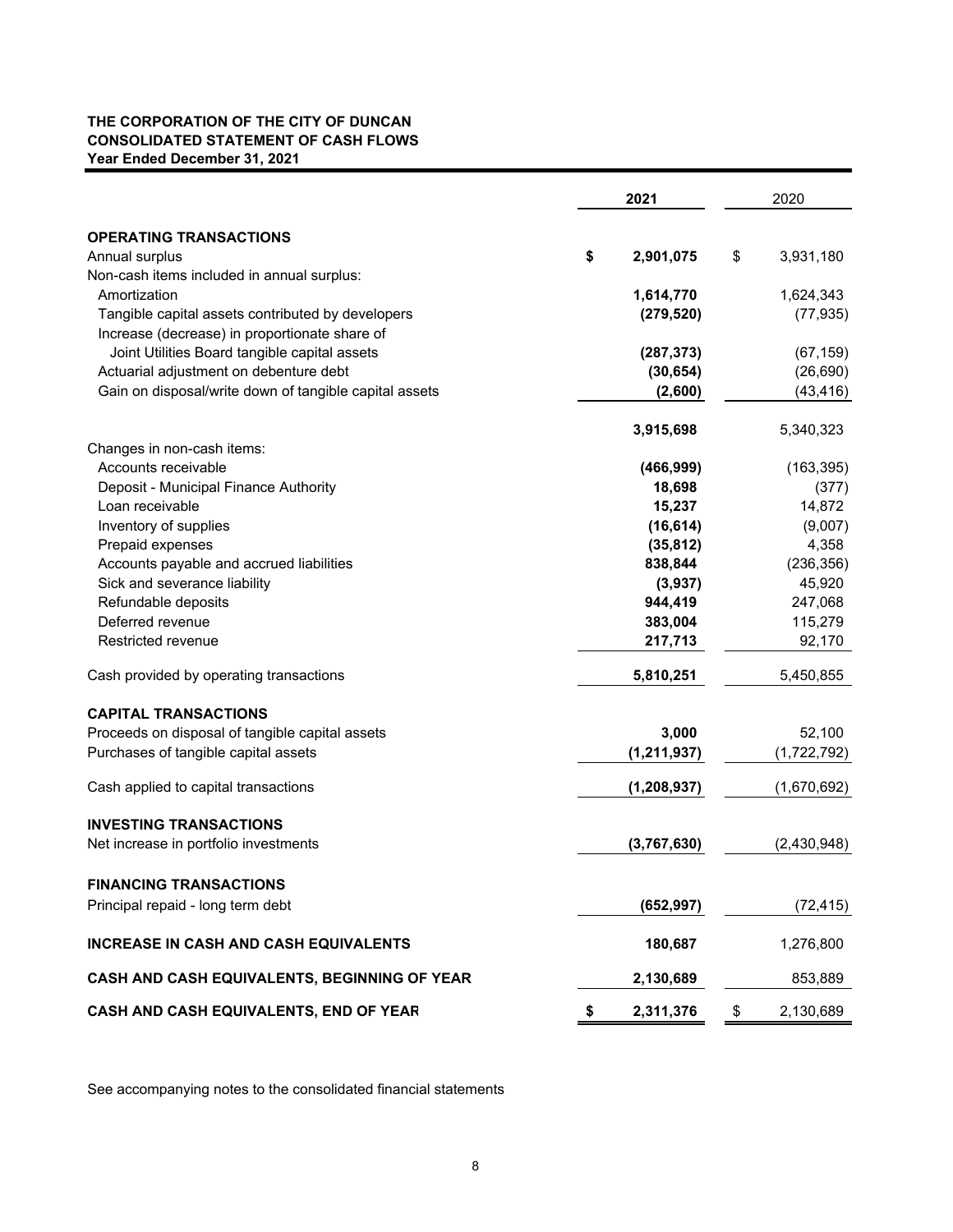#### **1. General**

The Corporation of the City of Duncan ("the City") is incorporated under the provisions of the British Columbia *Local Government Act* . Its principal activities are the provision of local government services to the City, as governed by the *Community Charter* and the *Local Government Act.*

The consolidated financial statements have been prepared by management in accordance with Canadian accounting standards as recommended by the Public Sector Accounting Board (PSAB) of CPA Canada. The notes to the consolidated financial statements are an integral part of these statements. They provide detailed information and explain the significant accounting and reporting policies and principles that form the basis for these statements. They also provide relevant supplementary information and explanations which cannot be conveniently expressed in the consolidated financial statements.

#### **2. Significant Accounting Policies**

#### **a) Basis of Accounting**

The consolidated financial statements are prepared using the accrual basis of accounting. The accrual basis of accounting records revenue as it is earned and measureable. The accrual basis of accounting also recognizes the effect of transactions and events in the period in which they occur, regardless of whether there has been a receipt or payment of cash or its equivalent. Liabilities are recognized until the obligation or condition(s) underlying the liability is partly or wholly satisfied. Assets are recognized until the future economic benefit underlying the asset is partly or wholly used or lost. Revenue recognition policy is described in Note 2(i). Expenses are recognized as they are incurred and measurable based upon receipt of goods or services and/or the creation of a legal obligation to pay. Budget information has been aggregated to comply with these reporting standards.

The consolidated financial statements reflect the assets, liabilities, revenues, expenses and changes in fund balances and financial position of the City. These financial statements consolidate the following operations:

| General Revenue Fund | <b>Waterworks Utility Revenue Fund</b> |
|----------------------|----------------------------------------|
| General Capital Fund | <b>Waterworks Utility Capital Fund</b> |
| Reserve Funds        | Sewer Utility Revenue Fund             |
|                      | Sewer Utility Capital Fund             |

#### **b) Reporting Entity**

The City has a partnership agreement with the Municipality of North Cowichan for the operation of the Joint Utilities Board, and as such, consistent with Canadian public sector accounting standards for government partnerships, the Joint Utilities Board is accounted for on a proportionate consolidation basis whereby the City's pro-rata share of the assets, liabilities, revenues and expenses are combined on a line by line basis in the consolidated financial statements. Interpartnership balances and transactions have been eliminated. The City's proportionate share of the Duncan-North Cowichan Joint Utilities Board fluctuates based on current capacity units being used which is 31.13% for 2021 (2020 - 31.13%).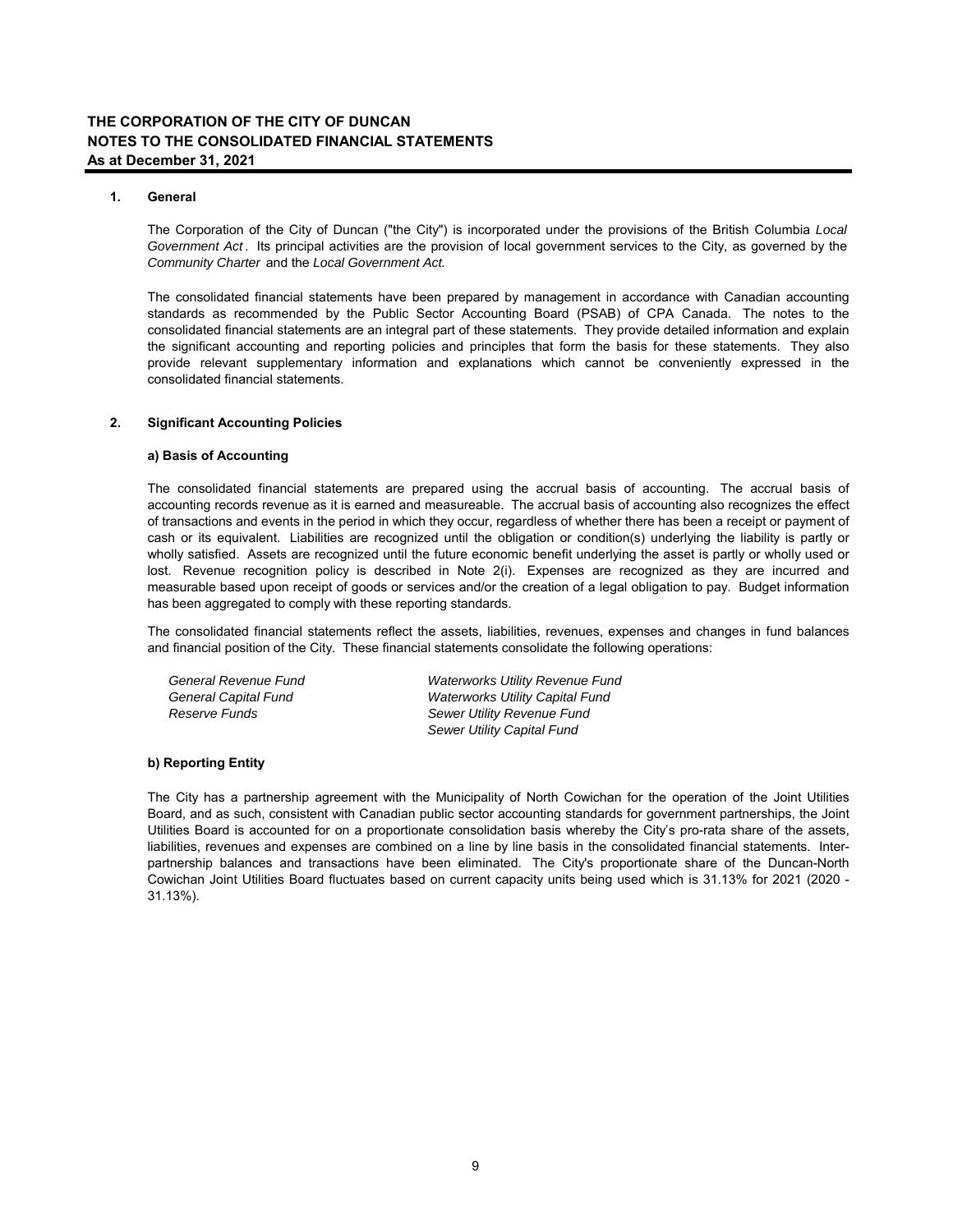#### **2. Significant Accounting Policies (continued)**

#### **c) Cash and Cash Equivalents**

Cash equivalents include short-term highly liquid investments that are cashable on demand or have a term to maturity of 90 days or less at acquisition. Cash equivalents also include investment in the Municipal Finance Authority (MFA) of British Columbia Money Market Funds, which are recorded at cost plus earnings reinvested in the funds.

#### **d) Portfolio Investments**

Portfolio investments are long-term investments, with an original maturity date of more than a year. The carrying values of portfolio investments is based on the cost method whereby the cost of the investment is adjusted to reflect investment income, which is accruing. Declines in the market values of investments are considered to be other than temporary when the carrying value exceeds market value for more than three years.

#### **e) Loans and Receivables**

Loans and receivables are measured at cost less an appropriate allowance for doubtful receivables. The allowance for doubtful receivables represents the City's estimates of incurred losses arising from the failure or inability of customers to make payments when due. These estimates are based on the ageing of customer balances, specific credit circumstances and the City's historical bad debt experience. Additions to the allowance for doubtful accounts are made by recording charges to bad debt expense reported in operations. Receivables are charged to the allowance for doubtful accounts when an account is deemed to be uncollectible.

#### **f) Inventory**

Inventory is recorded at the lower of cost and net realizable value, determined on an average cost basis.

#### **g) Non-Financial Assets**

Non-financial assets are not available to discharge existing liabilities and are held for use in the provision of services. They have useful lives extending beyond the current year and are not intended for sale in the ordinary course of operations. The change in non-financial assets during the year, together with the excess of revenues over expenses, provides the change in net financial assets for the year.

#### **h) Tangible Capital Assets**

Tangible capital assets are recorded at cost which includes all amounts that are directly attributable to the acquisition, construction, development or betterment of the asset. Donated assets are recorded at their estimated fair value upon acquisition. Certain tangible capital assets for which historical cost information is not available have been recorded at current fair market values discounted by a relevant inflation factor. Certain assets are disclosed at a nominal value as the determination of current fair market value was not available. The City does not capitalize interest charges as part of the cost of its tangible capital assets. The cost, less residual value, of tangible capital assets (excluding land) is amortized on a straight-line basis over the estimated useful life of the asset, commencing in the year that the asset is put into service. In the year that the asset is put into service, amortization is claimed for a proportionate number of in-service months. Assets under construction are not amortized until the asset is available for productive use. Estimated useful lives are as follows: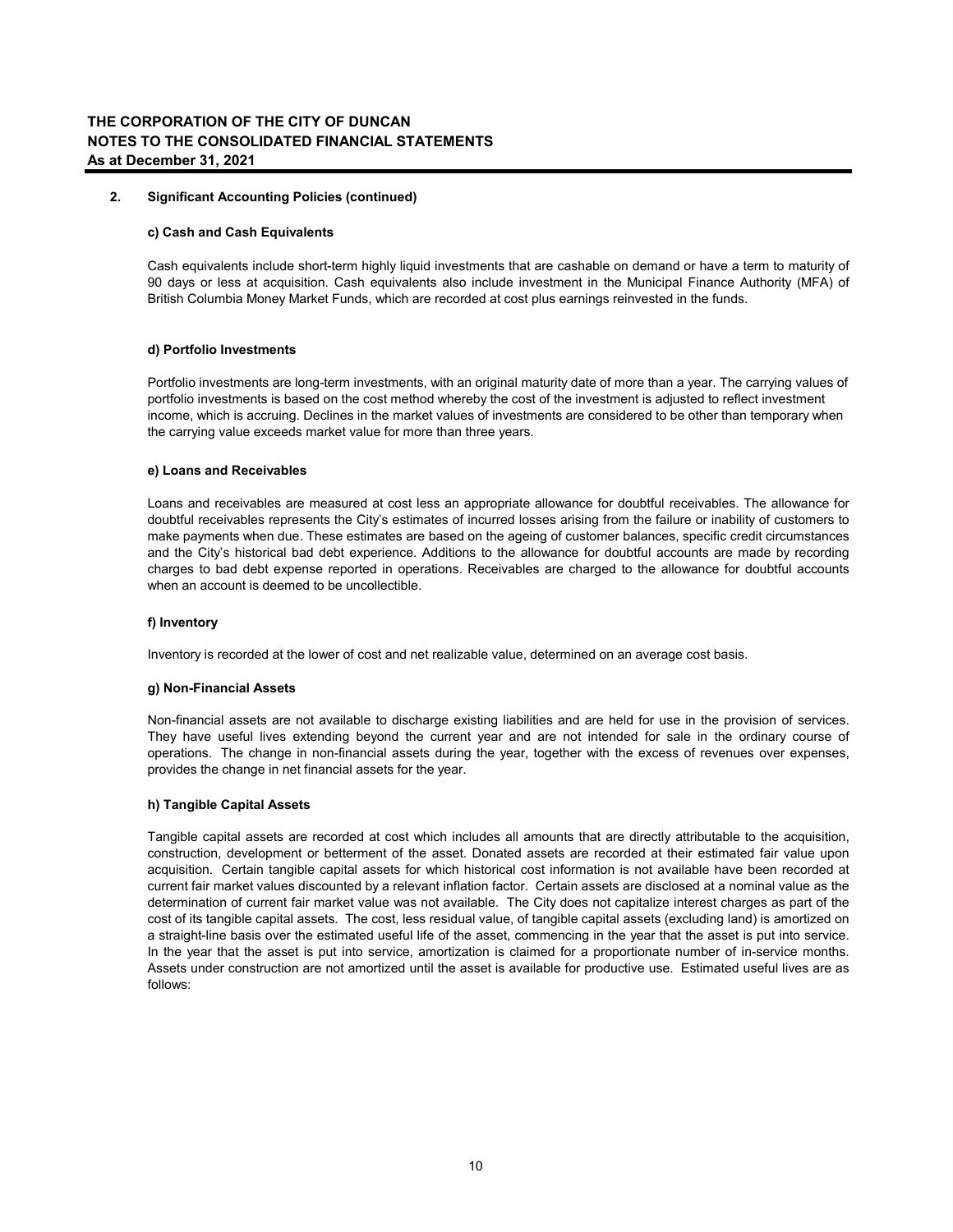### **2. Significant Accounting Policies (continued)**

#### **General Tangible Capital Assets**

| Land<br>Land Improvements                                                                                                                                               | Indefinite<br>10 to 50 years                           |
|-------------------------------------------------------------------------------------------------------------------------------------------------------------------------|--------------------------------------------------------|
| <b>Buildings and Leasehold Improvements</b><br><b>Buildings</b><br>Leasehold improvements                                                                               | 15 to 50 years<br>Life of lease                        |
| <b>Vehicles and Equipment</b><br>Vehicles<br>Machinery, equipment and furniture<br>Maintenance and road construction equipment<br><b>Computer Hardware and Software</b> | 10 to 20 years<br>5 to 15 years<br>15 years<br>5 years |

### **Infrastructure Assets**

| Land                                    | Indefinite     |
|-----------------------------------------|----------------|
| Road surface                            | 10 to 20 years |
| Road grade                              | 60 years       |
| Sidewalk grade                          | 60 years       |
| Sidewalk surface                        | 20 to 30 years |
| <b>Bridges</b>                          | 50 years       |
| Traffic lights and equipment            | 30 years       |
| Water and Sewer                         |                |
| Underground networks                    | 40 to 80 years |
| Dams and other surface water structures | 50 to 60 years |

Repairs and maintenance costs are expensed. Betterments which extend the estimated useful life of the asset or enhance the service potential of the asset are capitalized.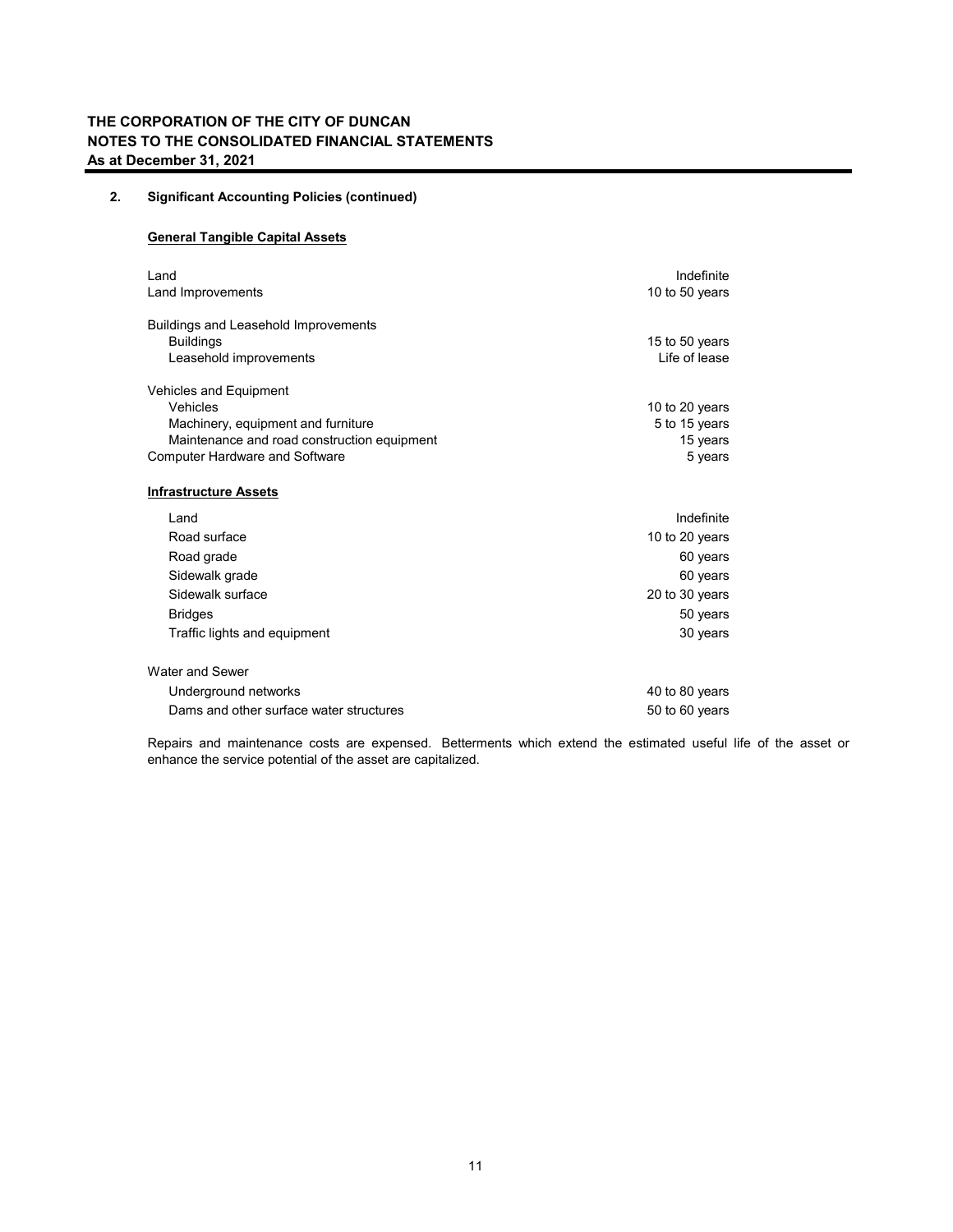#### **2. Significant Accounting Policies (continued)**

Certain assets which have historical or cultural value including works of art, historical documents as well as historical and cultural artifacts are not recognized as tangible capital assets because a reasonable estimate of the future benefits associated with such property cannot be made. The City's Totem collection has been recorded as a capital asset due to its integral relationship to the economic and tourism strategy and identity of the City. The Totem collection has been recorded at cost. Intangibles and crown lands that have not been purchased by the City, such as forests, water and other natural resources are not recognized as tangible capital assets.

#### **i) Revenue Recognition**

Tax revenues are recognized in the year that they are levied. Government transfers are recognized as revenues when the transfer is authorized and any eligibility criteria are met, except to the extent that transfer stipulations give rise to an obligation that meets the definition of a liability. Transfers are recognized as deferred revenue when transfer stipulations give rise to a liability. Transfer revenue is recognized in the statement of operations as the stipulation liabilities are settled. Sewer and water fees are recognized when the service has been received by the customer. Interest revenue is recognized as earned. Other sales of service and other revenue from own sources are recognized when the service is provided or the amount is earned and when the amount can be estimated and when collection is reasonably assured.

Externally restricted grant and other operating revenues received from other organizations in advance of specified future expenses are deferred until they are earned by being matched against those expenses.

Development Cost Charges are imposed for the sole purpose of providing funds for the City to pay the capital cost of providing, altering, or expanding sewage, water, drainage and highway facilities and for acquiring park land, in order to serve directly or indirectly, the development in respect of which the charges are imposed. Development revenues and other levies which are restricted by the legislation of senior governments or by agreement with external parties for specified future expenses are deferred and reported as restricted revenues. When qualifying expenses are incurred, restricted revenues are brought into revenue at equal amounts. These revenues are comprised of the amounts shown in Notes 9 and 10.

#### **j) Financial Instruments**

The City's financial instruments consist of cash and cash equivalents, portfolio investments, accounts receivable, loans receivable, accounts payable and accrued liabilities, refundable deposits and debenture debt. Unless otherwise noted, it is management's opinion that the City is not exposed to significant interest, credit or currency risks arising from these financial instruments.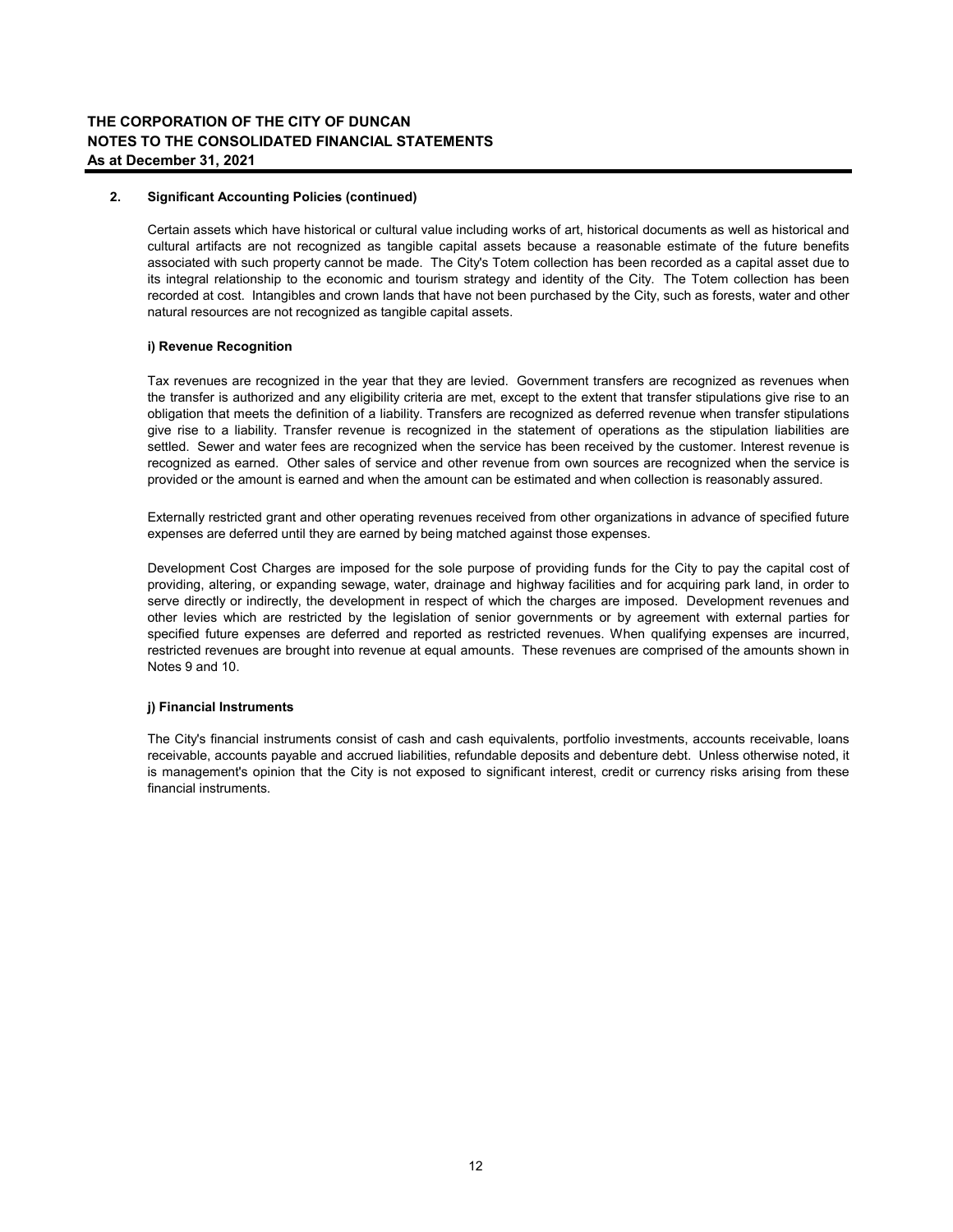#### **2. Significant Accounting Policies (continued)**

#### **k) Use of Estimates**

Preparation of financial statements in accordance with Canadian public sector accounting standards requires management to make estimates and assumptions that affect the reported amounts of assets and liabilities and disclosure of contingent assets and liabilities at the date of the financial statements, and the reported amounts of revenues and expenses during the reporting period.

Significant areas requiring the use of management estimates relate to the useful lives of tangible capital assets, valuation of contributed tangible capital assets, determination of accrued sick benefits, collectability of accounts receivable, accrued liabilities and contingencies. Actual results could differ from those estimates. Adjustments, if any, will be reflected in operations in the period of settlement. These estimates and assumptions are periodically reviewed and any adjustments necessary are reported in operations in the period in which they become known. Liabilities for contaminated sites are estimated based on the best information available regarding potentially contaminated sites that the City is responsible for.

#### **l) Liability for Contaminated Sites**

A liability for remediation of a contaminated site is recognized at the best estimate of the amount required to remediate the contaminated site when: contamination exceeding an environmental standard exists, the City is either directly responsible or accepts responsibility, it is expected that future economic benefits will be given up, and a reasonable estimate of the amount is determinable. The best estimate of the liability includes all costs directly attributable to remediation activities and is reduced by expected net recoveries based on information available at December 31, 2021.

At each financial reporting date, the City reviews the carrying amount of the liability. Any revisions required to the amount previously recognized are accounted for in the period revisions are made. The City continues to recognize the liability until it is settled or otherwise extinguished. Disbursements made to settle the liability are deducted from the reported liability when they are made.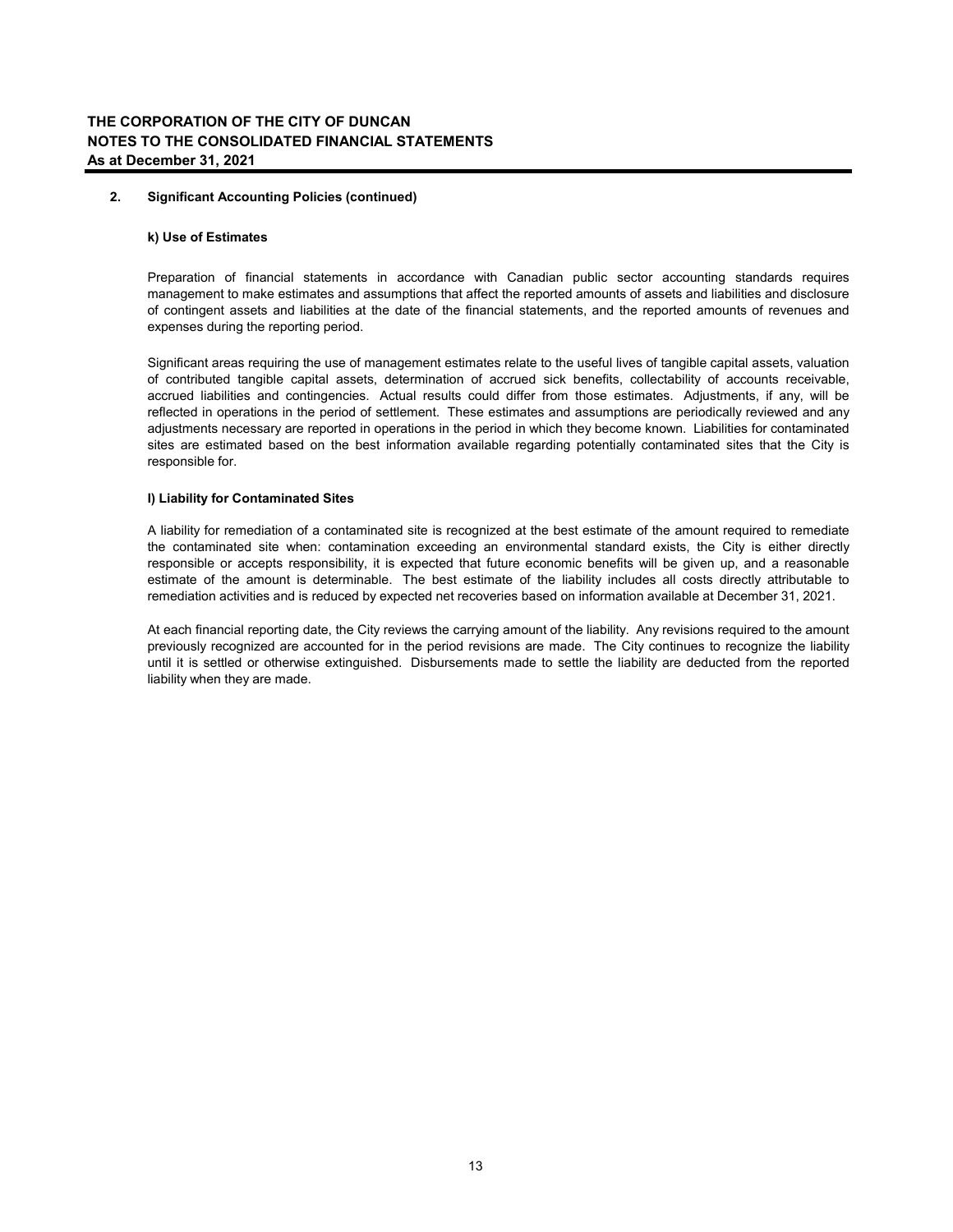#### **3. Cash, Cash Equivalents and Portfolio Investments**

Cash and cash equivalents are comprised of the following:

|                                                                         | 2021 |                    | 2020 |                    |  |
|-------------------------------------------------------------------------|------|--------------------|------|--------------------|--|
| <b>Bank Deposits</b><br>Municipal Finance Authority - Money Market Fund |      | 2,308,059<br>3.317 | \$   | 2,127,377<br>3.312 |  |
|                                                                         |      | 2,311,376          | \$   | 2,130,689          |  |

Portfolio investments include funds invested in guaranteed investment certificates with Scotia Bank, Island Savings Credit Union, Coast Community Credit Union, Raymond James, Canaccord Genuity and investments held by the Joint Utilities Board. The investments are carried at market value which approximates cost. The Guaranteed Investment Certificates and term deposits mature at various dates between August 26, 2022 and August 10, 2023. Interest rates vary from 0.85% to 1.46% (2020 – 0.8% to 1.45%).

Included in portfolio investments are funds held for deferred and restricted revenues totalling \$5,356,013 (2020 - \$4,755,296) and funds held for statutory reserve funds and reserve accounts totaling \$10,205,064 (2020 -\$9,340,725). Details of the reserve balance can be found on Schedule 9.

#### **4. Accounts Receivable**

|                                               | 2021 |           | 2020          |
|-----------------------------------------------|------|-----------|---------------|
| Property taxes                                | \$   | 193.749   | \$<br>233,466 |
| Water and sewer fees                          |      | 1,172,358 | 816,140       |
| Provincial government                         |      | 26.318    | 21,394        |
| Federal government                            |      | 67,997    | 30,295        |
| Other municipalities and regional governments |      | 135,349   | 42,781        |
| Other receivables                             |      | 104,915   | 89,606        |
|                                               |      | 1,700,686 | 1,233,682     |
| Less: allowance for doubtful receivables      |      | (645)     | (640)         |
|                                               |      | 1,700,041 | 1,233,042     |

#### **5. Municipal Finance Authority - Reserve Deposits**

The City issues debt instruments through the Municipal Finance Authority (MFA). As a condition of these borrowings, a portion of the debenture proceeds are withheld by the MFA as a debt reserve fund. The City also executes demand notes in connection with each debenture whereby the City may be required to loan certain amounts to the MFA. The details of the cash deposits and demand notes at year end are as follows:

|               | <b>OOO</b><br>49. | חמחמ                   |     |  |
|---------------|-------------------|------------------------|-----|--|
| Cash deposits |                   | $\left  \cdot \right $ | 698 |  |

The demand note will only be recorded as an asset and liability if a local government, under the joint and several agreement of the regional district, defaults on their loan obligation. Upon this action of default, the MFA may call the outstanding demand notes of the deficient regional district at which point the demand notes then become both an asset and a liability of the associated members. Once the defaulting local government repays in full the defaulted position, the MFA will refund all called demand notes.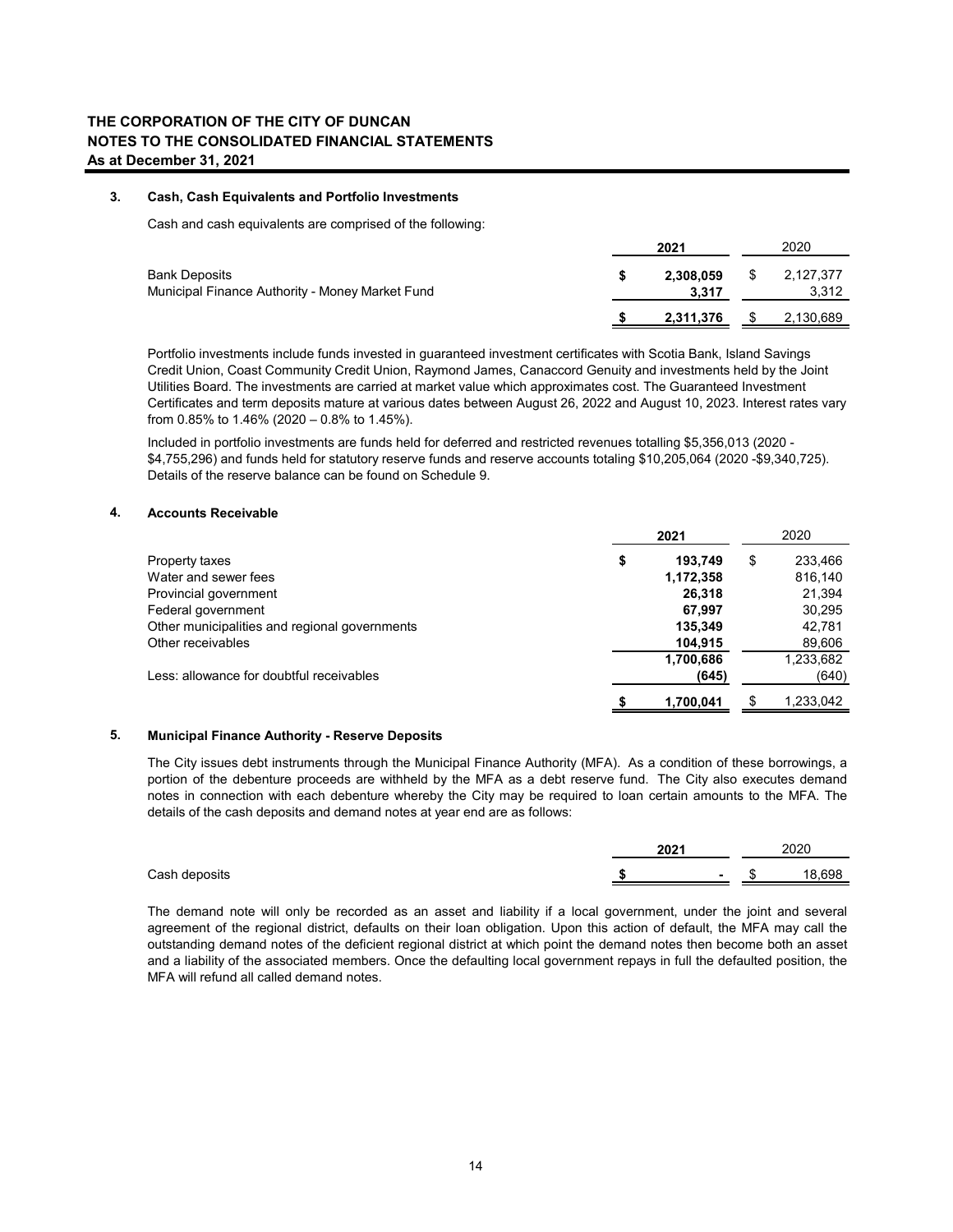### **6. Loan Receivable**

Pursuant to the 2014 Fire Suppression agreement between the City and Cowichan Tribes, the latter is responsible for its share of the costs of the 2015 Fire Hall upgrade project. The City has agreed to finance the balance due over 10 years, with interest at 2.46% and payments to be made annually, commencing in 2016. There are no terms of forgiveness or other conditions attached to the loan.

|    |                                                                     | 2021 |                    |   | 2020               |
|----|---------------------------------------------------------------------|------|--------------------|---|--------------------|
|    | Other municipalities and regional governments                       |      | 64,791             | S | 80,028             |
| 7. | <b>Accounts Payable and Accrued Liabilities</b>                     |      |                    |   |                    |
|    |                                                                     |      | 2021               |   | 2020               |
|    | Trade accounts and accrued liabilities<br>Contractor holdbacks      | \$   | 471,061<br>127,897 |   | 183,558            |
|    | Salaries and wages<br>Other municipalities and regional governments |      | 216,968<br>622,445 |   | 119,725<br>296,244 |
|    |                                                                     |      | 1,438,371          |   | 599.527            |
|    |                                                                     |      |                    |   |                    |

#### **8. Refundable Deposits**

|                                                                                                                                                    |  | 2020                                      |    |                                             |  |
|----------------------------------------------------------------------------------------------------------------------------------------------------|--|-------------------------------------------|----|---------------------------------------------|--|
| Balance, beginning of year<br>Deposits received<br>Deposits and interest refunded/recognized as revenue<br>Increase (decrease) in interest payable |  | 429.133<br>1,047,079<br>(102, 862)<br>202 | \$ | 182,065<br>475.673<br>(227, 395)<br>(1,210) |  |
| Balance, end of the year                                                                                                                           |  | 1,373,552                                 |    | 429,133                                     |  |

#### **9. Deferred Revenue**

|                                 | 2020      | Receipts<br>& Interest | Recognized<br>as Revenue | 2021           |
|---------------------------------|-----------|------------------------|--------------------------|----------------|
| Federal Gas Tax agreement funds | 880.233   | 560.630                | (222,095)                | 1,218,768<br>S |
| Prepaid property taxes          | 622.209   | 671.286                | (622, 209)               | 671,286        |
| Grants                          | 45.322    | -                      | (38, 585)                | 6,737          |
| Other revenue prepaid           | 966.607   | 419.232                | (385,254)                | 1,000,584      |
|                                 | 2,514,371 | 1,651,148              | (1, 268, 143)            | 2,897,375      |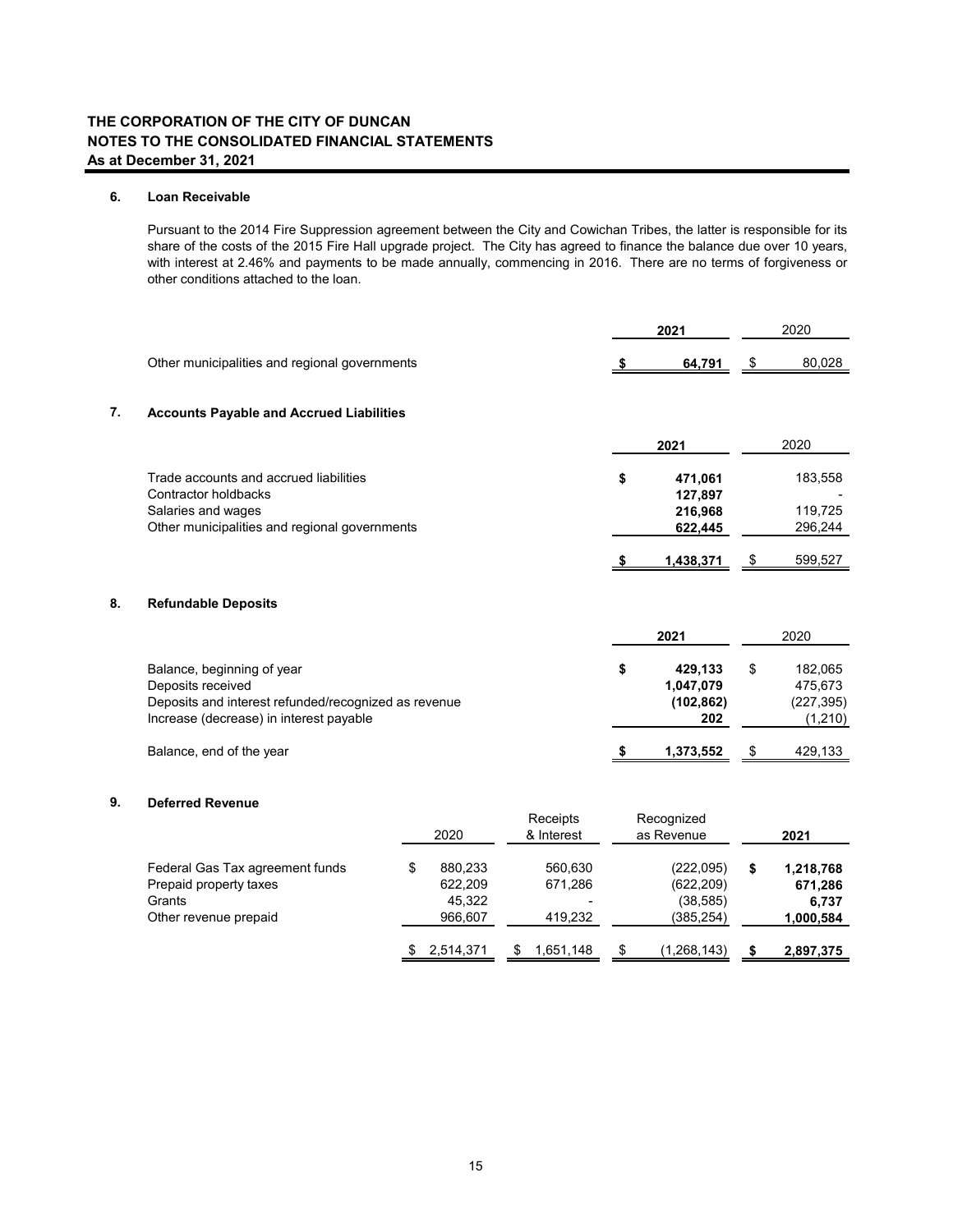#### **9. Deferred Revenue (continued)**

#### **Federal Gas Tax Agreement Funds**

Gas Tax funding is provided by the Government of Canada. The use of the funding is established by a funding agreement between the City and the Union of British Columbia Municipalities. Gas Tax funding may be used towards designated projects, as specified in the funding agreement. These amounts are recognized as revenue in the period in which the corresponding expenditures are incurred.

*Federal Gas Tax Continuity:*

|                                      |   |           | 2020 |            |
|--------------------------------------|---|-----------|------|------------|
| Opening balance of unspent funds     | S | 880.233   | S    | 937,933    |
| Less: Gas Tax Funds utilized         |   | (222,095) |      | (339, 954) |
| Add: amount received during the year |   | 548.802   |      | 263,327    |
| Add: interest earned during the year |   | 11.828    |      | 18,927     |
| Closing balance of unspent funds     |   | 1,218,768 |      | 880,233    |

#### **10. Restricted Revenue**

Receipts that are restricted by the legislation of senior governments are initially deferred and reported as liabilities. Included in liabilities is the Development Cost Charges Reserve, the use of which, together with any earnings thereon, is restricted by legislation. These amounts are recognized as revenue in the period in which corresponding expenditures are incurred.

*Development Cost Charges:*

|                                                                                      |   | 2021                           | 2020                                |
|--------------------------------------------------------------------------------------|---|--------------------------------|-------------------------------------|
| Balance, beginning of year<br>Contributions from developers<br>Return on investments | S | 2,240,925<br>193,855<br>23,858 | \$<br>2,148,755<br>52,025<br>40,145 |
| Balance, end of the year                                                             |   | 2,458,638                      | 2,240,925                           |
| Balandina Bald                                                                       |   |                                |                                     |

#### **11. Debenture Debt**

| <b>General Fund:</b>                                                    |        |         |
|-------------------------------------------------------------------------|--------|---------|
| Debenture debt for the 2008 Cowichan Aquatic Centre, interest at 3.25%. |        |         |
| retired early in 2021 - MFA Issue #117                                  | $\sim$ | 683.651 |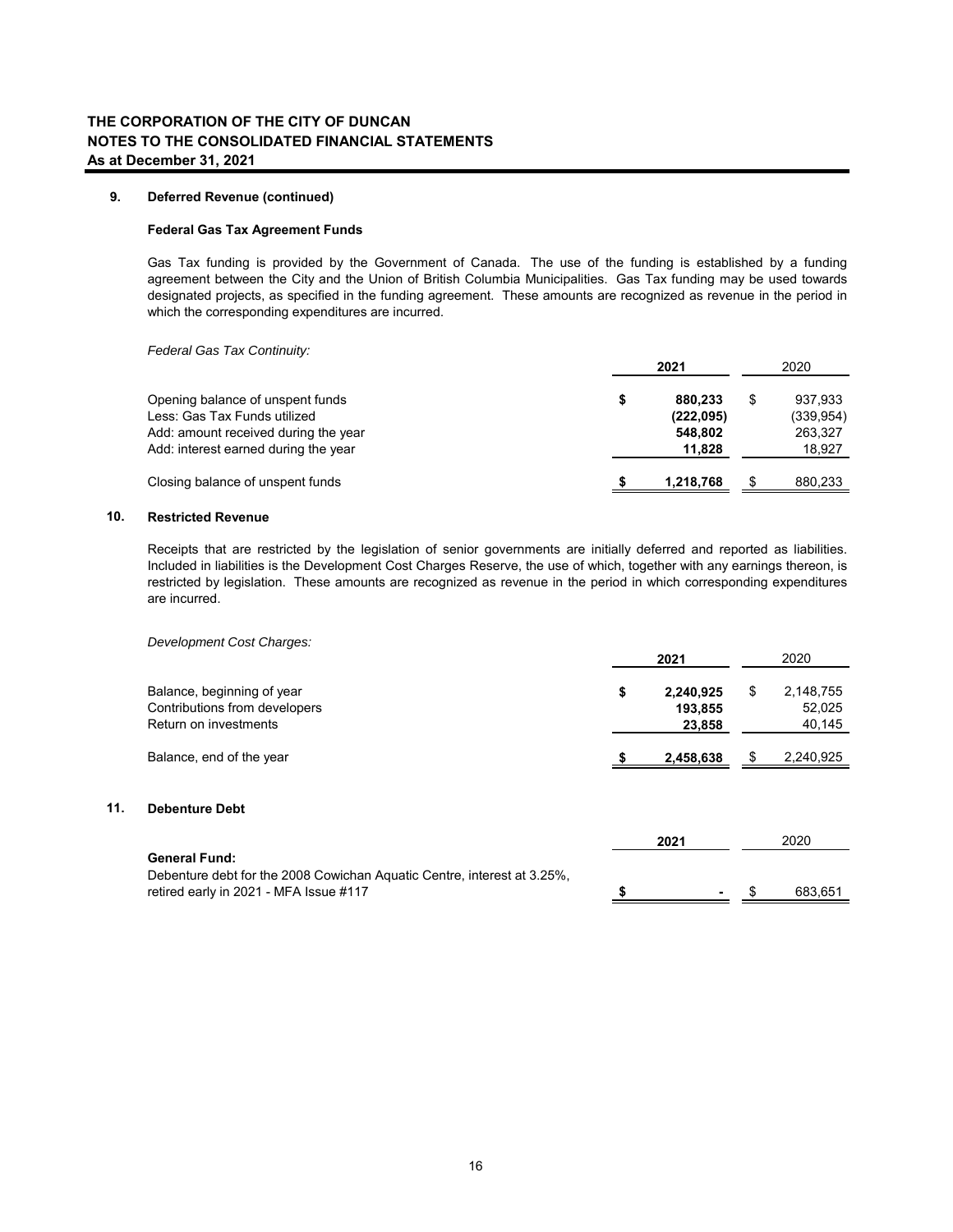#### **11. Debenture Debt (continued)**

Interest expense includes \$47,125 (2020 - \$47,125) with respect to these obligations.

#### **12. Commitments and Contingencies**

#### **a) Commitment**

The Cowichan Aquatic Centre is jointly owned by the City of Duncan and the Municipality of North Cowichan. Per an operating agreement, the City contributes towards the ongoing operations of the Centre. This agreement commits the City to contribute to the costs of the Centre based on the City's proportionate share of property tax assessments.

#### **b) Contingent Liabilities**

The Cowichan Valley Regional District debt is, under the provisions of the *Local Government Act* , a direct, joint and several liability of the Regional District and each member municipality within the Regional District, including the Corporation of the City of Duncan. The loan agreements with the Cowichan Valley Regional District and the Municipal Finance Authority provide that if any time the scheduled payments provided for in the agreements are not sufficient to meet the Authority's obligations in respect to such borrowings, the resulting deficiency becomes a liability of the City.

As at December 31, 2021 there existed claims against the City. In the opinion of management and legal counsel, the outcome of the claims, now pending, is not determinable. As the outcome is not determinable at this time, no amount has been accrued in the financial statements. Should any loss result from the resolution of these claims, such loss will be charged to operations in the year of resolution.

#### **c) Reciprocal Insurance Exchange Agreement**

The City is a subscribed member of the Municipal Insurance Association of British Columbia (The "Exchange") as provided by Section 3.02 of the *Insurance Act* of the Province of British Columbia. The main purpose of the Exchange is to pool the risks of liability so as to lessen the impact on any subscriber. Under the Reciprocal Insurance Exchange Agreement the City is assessed a premium and specific deductible for its claims based on population. The obligation of the City with respect to the Exchange and/or contracts and obligations entered into by the Exchange on behalf of its subscribers in connection with the Exchange are in every case several, and not joint and several.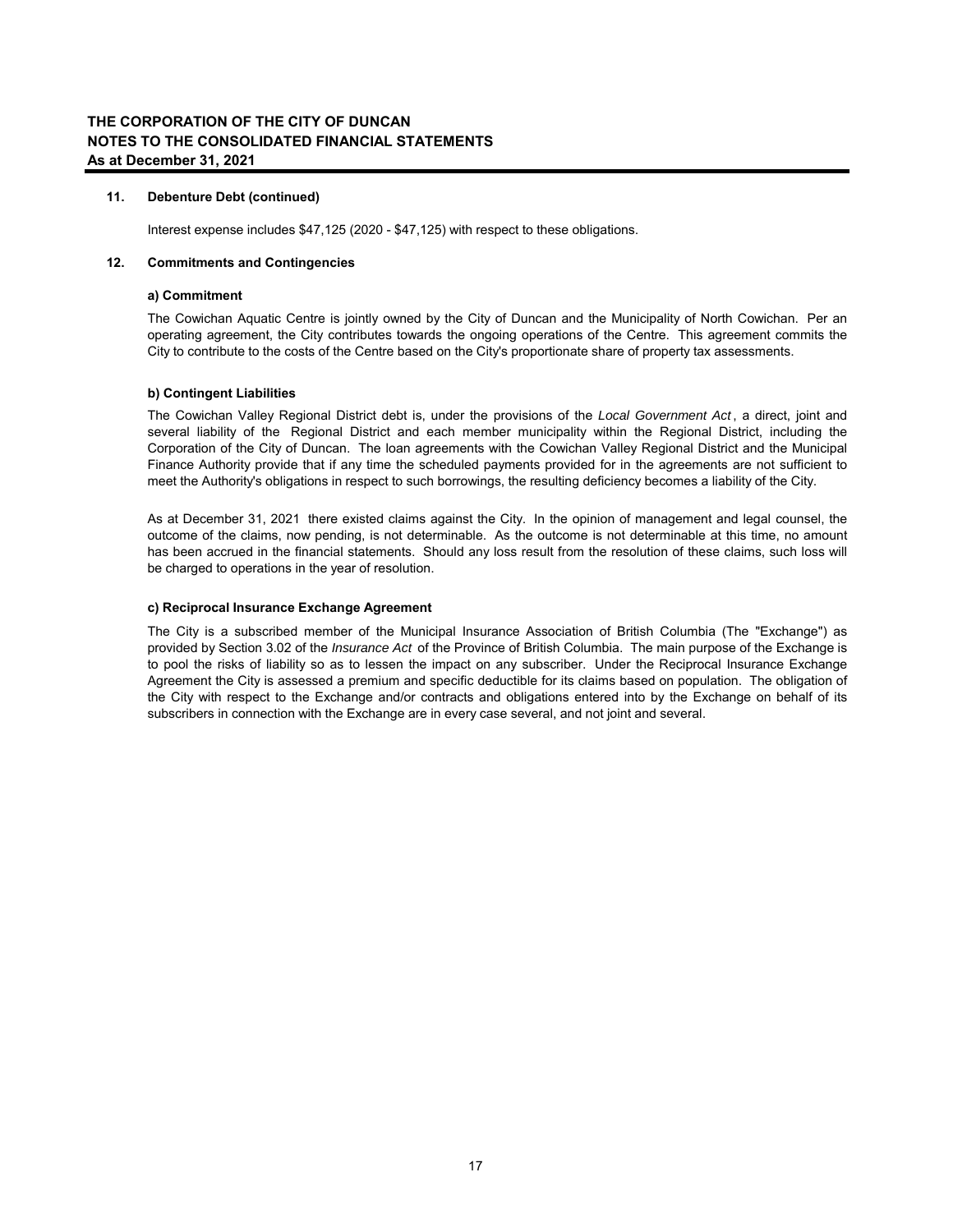#### **13. Retirement Benefits**

#### **a) Pension Liability**

The City of Duncan and its employees contribute to the Municipal Pension Plan (a jointly trusteed pension plan). The board of trustees, representing plan members and employers, is responsible for administering the plan, including investment of assets and administration of benefits. The plan is a multi-employer defined benefit pension plan. Basic pension benefits are based on a formula. As at December 31, 2020, the plan has about 220,000 active members and approximately 112,000 retired members. Active members include approximately 42,000 contributors from local governments.

Every three years, an actuarial valuation is performed to assess the financial position of the plan and adequacy of plan funding. The actuary determines an appropriate combined employer and member contribution rate to fund the plan. The actuary's calculated contribution rate is based on the entry-age normal cost method, which produces the long-term rate of member and employer contributions sufficient to provide benefits for average future entrants to the plan. This rate may be adjusted for the amortization of any actuarial funding surplus and will be adjusted for the amortization of any unfunded actuarial liability.

The most recent valuation for the Municipal Pension Plan as at December 31, 2018, indicated a \$2,866 million funding surplus for basic pension benefits on a going concern basis.

The City paid \$228,849 (2020 - \$207,358) for employer contributions to the plan in fiscal 2021 while employees contributed \$202,608 (2020 - \$184,749) to the plan in fiscal 2021.

The next valuation will be as at December 31, 2021, with results available in 2022.

Employers participating in the plan record their pension expenses as the amount of employer contributions made during the fiscal year (defined contribution pension plan accounting). This is because the plan records accrued liabilities and accrued assets for the plan in aggregate, resulting in no consistent and reliable basis for allocating the obligation, assets and cost to individual employers participating in the plan.

#### **b) Sick Leave and Severance Liability**

The City provides compensated absences and pays out sick time on retirement to a maximum of six months pay. The City also provides severance pay on retirement or disability at the rate of one or one half or two days per total years of continuous service. The estimated sick leave and severance liability has been calculated by management under the following actuarial assumptions:

- annual inflation rate is 2.0% (2020 2.0%)
- discount rate is 2.58% (2020 3%)
- the probability of staff remaining for the required vesting period of 20 years is 100%

Based on these assumptions, sick leave and severance benefits accrued at December 31, 2021 is \$559,895 (2020 - \$563,832).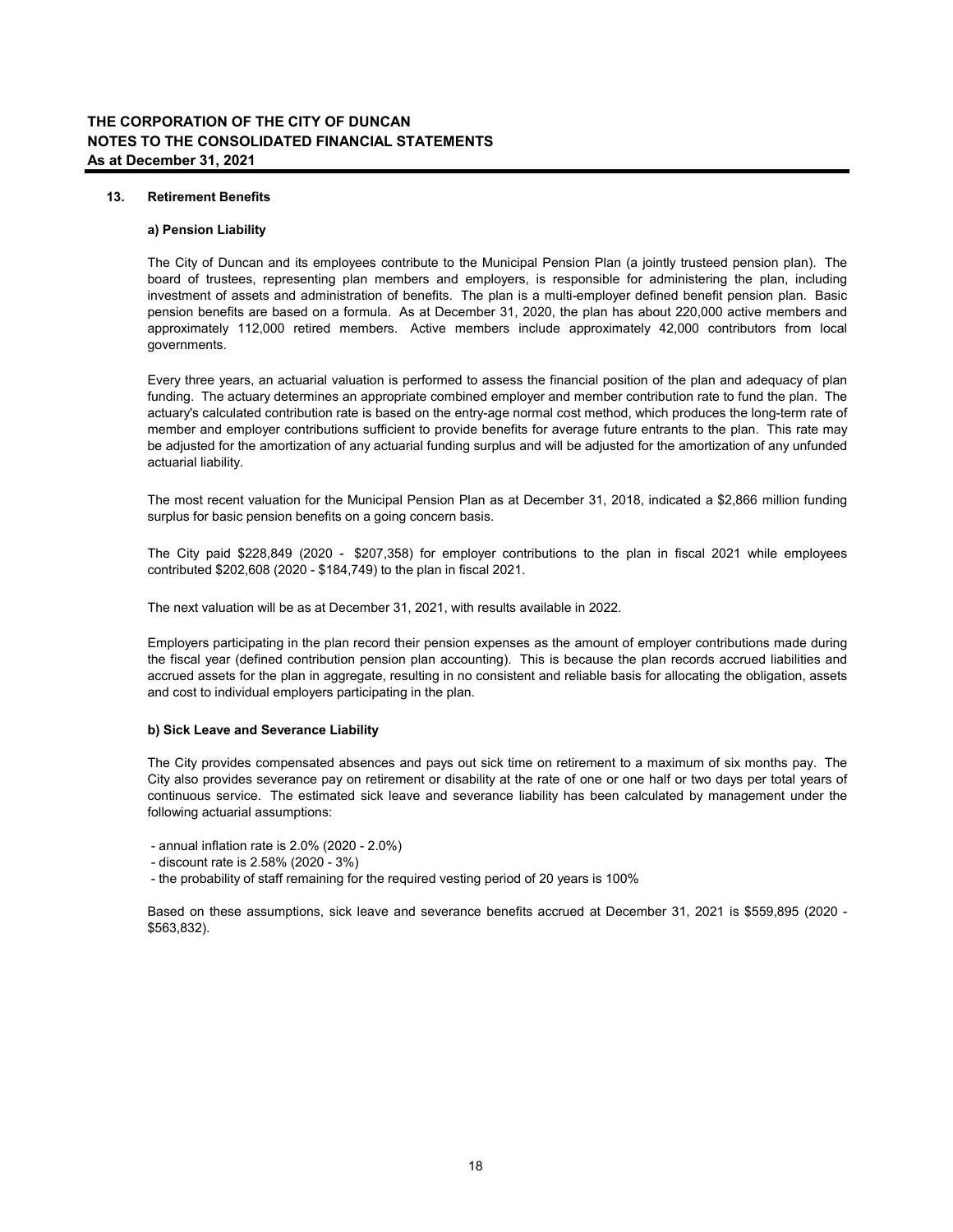#### **14. Budget Figures**

Budget figures represent the Financial Plan Bylaw No. 3214 adopted by Council on May 3, 2021. The financial plan anticipated the use of surpluses accumulated in previous years to balance against current year expenses in excess of current year revenues. The following schedule reconciles the consolidated surplus as presented in the Financial Plan approved by Council to the consolidated surplus as shown on the Consolidated Statement of Operations.

| Financial Plan Bylaw surplus for the year   | \$              |
|---------------------------------------------|-----------------|
| Add back:                                   |                 |
| Principal debt repayments                   | 653,000         |
| Transfers to reserves                       | (62, 969)       |
| Capital expenditures                        | 9,635,220       |
| Less:                                       |                 |
| Budgeted transfers from accumulated surplus |                 |
| General                                     | (433, 296)      |
| Sewer                                       | (406, 800)      |
| Water                                       | (1,720,386)     |
| Capital                                     | (260, 678)      |
| Budgeted transfers from own reserves        |                 |
| General                                     |                 |
| Sewer                                       |                 |
| Water                                       |                 |
| Capital                                     | (1,641,670)     |
| Amortization                                | (1,676,200)     |
| <b>Adjusted Annual Surplus</b>              | 4,086,221<br>\$ |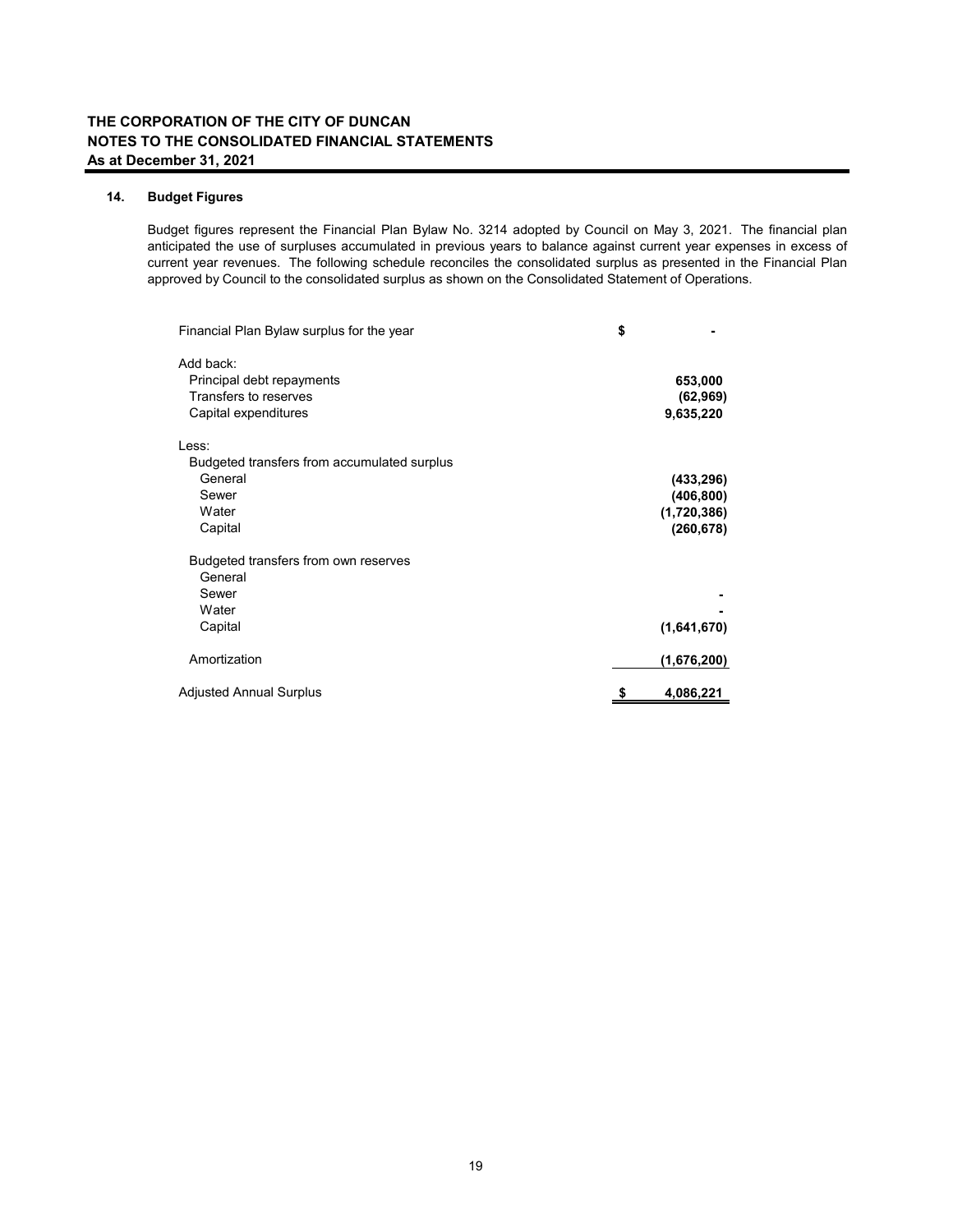#### **15. Segmented Information**

The City is a diversified local government institution that provides a wide range of services to its citizens, including the provision of water, sewer, drainage, fire protection, garbage collection, recreation and parkland. Distinguishable functional segments are separately disclosed in the body of the consolidated financial statements. The segments are categorized as follows:

#### **General Government**

General government operations provide the functions of corporate administration, finance, human resources, legislative services, building services and maintenance, and other functions not categorized to a specific department. It includes general revenues and transfers not allocated to a specific function.

#### **Protective Services**

Protective services is comprised of fire and rescue services, bylaw enforcement, animal control, and building inspection services. The Duncan Volunteer Fire Department provides fire suppression services, fire prevention programs and detection and extinguishment of fires. Bylaw enforcement administers, monitors and seeks compliance with the bylaws enacted by Mayor and Council to regulate the conduct of affairs in the City. The building inspection segment provides enforcement of municipal bylaws and the Provincial Building Code and regulations.

#### **Public Works & Engineering**

The City's Public Works department is responsible for general roadway maintenance and upgrades, street lighting, sidewalks and other general duties. The department ensures that transportation infrastructure is safe and well maintained.

#### **Environmental Health Services**

The environmental health function includes garbage, organics, yard waste and recycling collection and the operations of public washrooms in City parks. The expenditures of the City's Environment Committee are also included in this segment.

#### **Environmental Development Services**

Development services provides planning assistance to guide property owners in complying with the City's zoning bylaws, Official Community Plan and development procedures for subdividing lands and providing the necessary infrastructure to support these developments.

#### **Recreation and Cultural Services**

The recreation and culture function contributes to the quality of life in the community through the provision of a variety of programs, services and facilities. These include an extensive network of parks, the Cowichan Aquatic Centre, Seniors' Centre and the Cowichan Valley Museum.

#### **Water Services**

The City's Public Works department is responsible for environmental programs including the engineering and operation of the potable water system to obtain, treat and deliver water. The City's water system services approximately 15,000 people, extending into portions of the Municipality of North Cowichan, the Cowichan Valley Regional District Electoral Areas D and E and Cowichan Tribes territory. Water services are a self-funding utility.

#### **Sewer Services**

The City's Public Works department is responsible for environmental programs including the engineering and operation of the sewer and waste water collection system, treatment and disposal. The City collects sewer and waste water for treatment at the Joint Utilities Board (JUB) lagoons. Sewer services are a self-funding utility.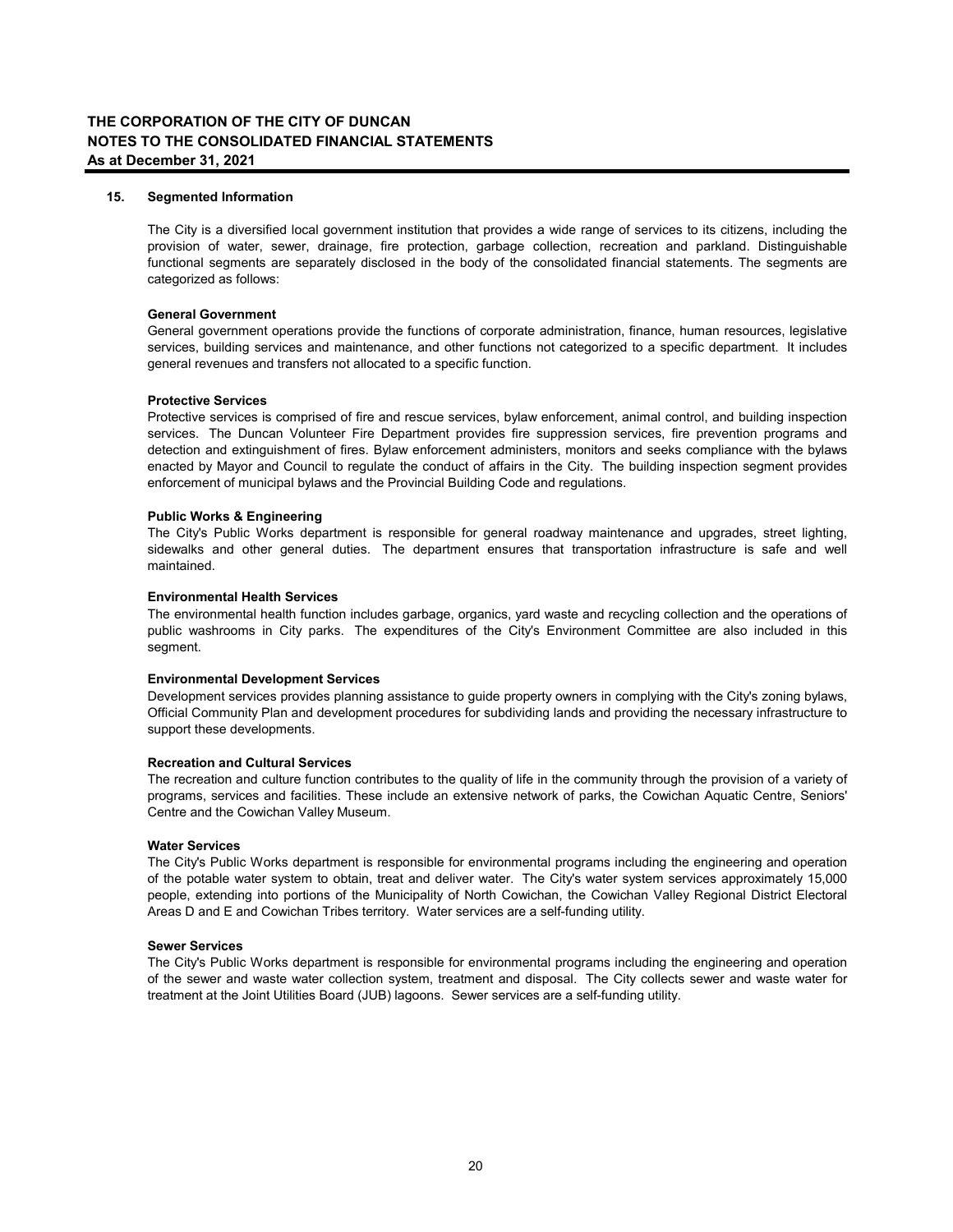| 16. | <b>Operating Expenses By Object</b>                       |    |           |                 |
|-----|-----------------------------------------------------------|----|-----------|-----------------|
|     |                                                           |    | 2021      | 2020            |
|     | Amortization                                              | \$ | 1,614,770 | \$<br>1,624,343 |
|     | Capital fund expenses                                     |    | 745,075   | 288,746         |
|     | Contract services                                         |    | 1,090,217 | 973,510         |
|     | Fuel                                                      |    | 77,863    | 65,538          |
|     | Goods and services                                        |    | 925,900   | 993,320         |
|     | Grants in aid                                             |    | 94,804    | 106,468         |
|     | Hydro                                                     |    | 401,217   | 368,037         |
|     | Insurance                                                 |    | 118,605   | 127,693         |
|     | Interest                                                  |    | 38,485    | 49,544          |
|     | Leases                                                    |    | 32,397    | 42,681          |
|     | Professional fees                                         |    | 190,644   | 119,646         |
|     | Travel, conference and training                           |    | 89,422    | 58,413          |
|     | Wages and benefits                                        |    | 4,012,985 | 3,583,843       |
|     | Write down of account receivable to net realizeable value |    |           | 154             |
|     | Actuarial adjustment to debt                              |    | (30, 654) | (26, 690)       |
|     |                                                           | S  | 9,401,730 | \$<br>8,375,246 |

#### **17. Environmental Regulations**

The City is subject to environmental regulations which apply to a number of its operations. These regulations may require future expenditures to meet applicable standards and subject the City to possible penalties for violations. Amounts required to meet these obligations will be charged to operations when incurred and/or when they can be reasonably estimated.

#### **18. Significant Events**

The global outbreak of COVID-19 (coronavirus) has had a significant impact on municipalities through the restrictions put in place by the Canadian, provincial and municipal governments regarding travel, municipal operations and isolation/quarantine orders. At this time, it is unknown the extent of the impact the COVID-19 outbreak may have on the City of Duncan as this will depend on future developments that are highly uncertain and that cannot be predicted with confidence. These uncertainties arise from the inability to predict the ultimate geographic spread of the disease, and the duration of the outbreak, including the duration of travel restrictions, office closures and disruptions, and quarantine/isolation measures that are currently, or maybe be put, in place by Canada and other countries to fight the virus. The City of Duncan did not experience any significant monetary effects from COVID-19 and has responded to the pandemic by implementing health protection measures, using technology systems to allow for remote work and meetings, and managing health related risks.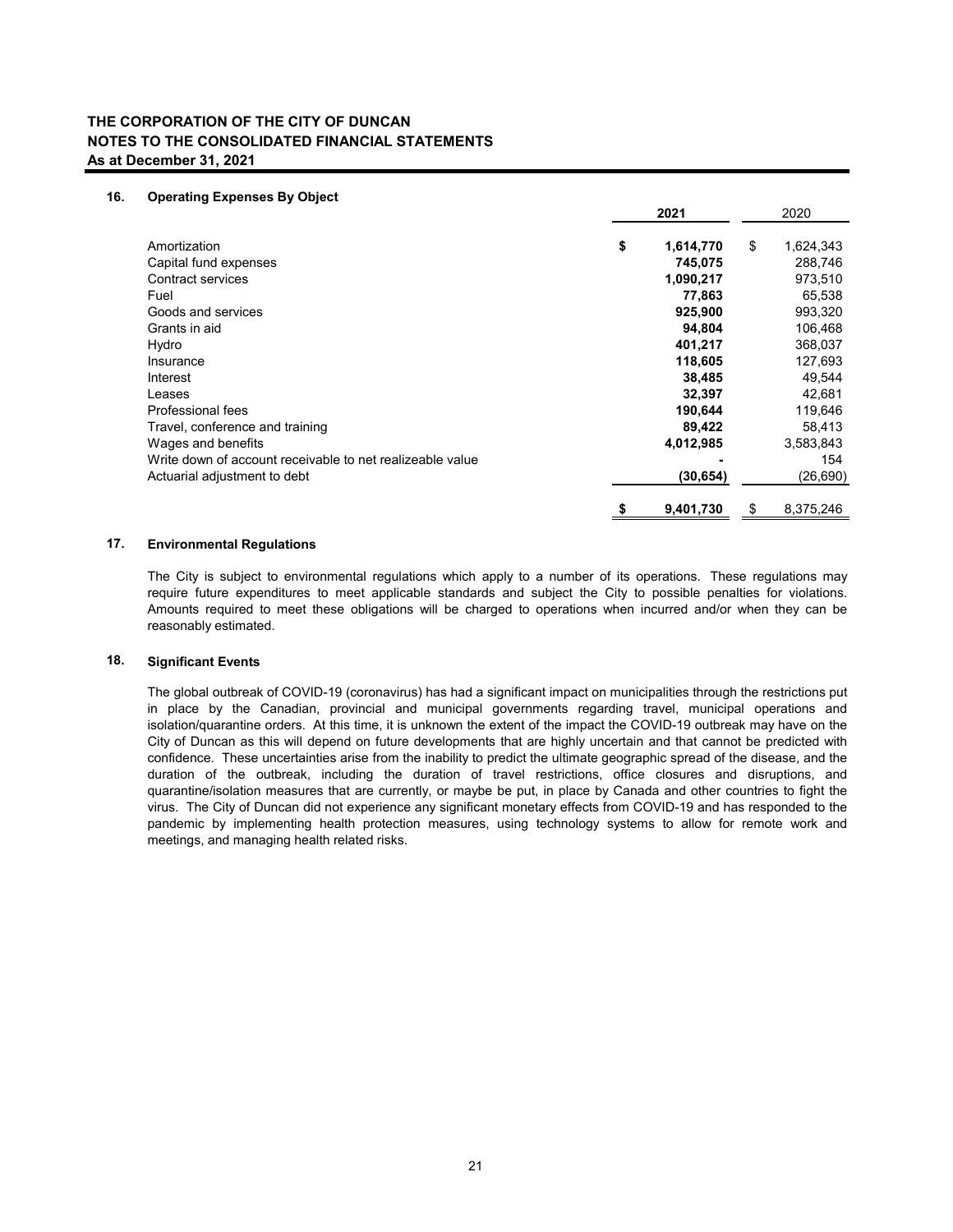#### **THE CORPORATION OF THE CITY OF DUNCAN SCHEDULE 1 CONSOLIDATED SCHEDULE OF TANGIBLE CAPITAL ASSETSYear Ended December 31, 2021**

|                                                                              |    |                          |    | <b>General Capital Assets</b>     |                                                      |     |                                     |    | Infrastructure                                         |           |                             |    |              |      | <b>Totals</b> |           |         |         |                    |    |                    |  |  |  |       |           |  |            |                                 |  |  |  |  |  |              |  |      |  |      |
|------------------------------------------------------------------------------|----|--------------------------|----|-----------------------------------|------------------------------------------------------|-----|-------------------------------------|----|--------------------------------------------------------|-----------|-----------------------------|----|--------------|------|---------------|-----------|---------|---------|--------------------|----|--------------------|--|--|--|-------|-----------|--|------------|---------------------------------|--|--|--|--|--|--------------|--|------|--|------|
|                                                                              |    | Land                     |    | Land<br>Improvements<br>and Parks | <b>Buildings</b><br>and<br>Leasehold<br>Improvements |     | <b>Vehicles</b><br>and<br>Equipment |    | <b>Storm Water</b><br>Engineering<br><b>Structures</b> |           | Roads &<br><b>Sidewalks</b> |    |              |      |               |           |         |         |                    |    |                    |  |  |  | Water |           |  |            | <b>Assets</b><br>Under<br>Sewer |  |  |  |  |  | Construction |  | 2021 |  | 2020 |
| Cost                                                                         |    |                          |    |                                   |                                                      |     |                                     |    |                                                        |           |                             |    |              |      |               |           |         |         |                    |    |                    |  |  |  |       |           |  |            |                                 |  |  |  |  |  |              |  |      |  |      |
| Opening costs                                                                | S  | 2,350,258                | £. | 4,177,359                         | \$<br>8,278,683                                      | -\$ | 6,843,917                           | S  | 4,153,176                                              | \$        | 15,667,393                  | \$ | 16,786,389   | - \$ | 3,446,027     | <b>S</b>  | 849,294 | s.      | 62,552,495         | -S | 61.077.366         |  |  |  |       |           |  |            |                                 |  |  |  |  |  |              |  |      |  |      |
| Additions during the year                                                    |    | $\blacksquare$           |    | 36,672                            | 99,133                                               |     | 20,614                              |    | 38,101                                                 |           | 388,131                     |    | 358,617      |      | 525,491       |           | 24,698  |         | 1,491,457          |    | 1,800,727          |  |  |  |       |           |  |            |                                 |  |  |  |  |  |              |  |      |  |      |
| Disposals and write-downs                                                    |    |                          |    |                                   |                                                      |     |                                     |    |                                                        | (33, 598) |                             |    |              |      |               | (57, 585) |         | (3,963) | (832)              |    |                    |  |  |  |       | (95, 978) |  | (325, 598) |                                 |  |  |  |  |  |              |  |      |  |      |
| Closing cost                                                                 |    | 2,350,258                |    | 4,214,031                         | 8,377,816                                            |     | 6,830,933                           |    | 4,191,277                                              |           | 15,997,939                  |    | 17,141,043   |      | 3,970,686     |           | 873,992 |         | 63,947,974         |    | 62,552,495         |  |  |  |       |           |  |            |                                 |  |  |  |  |  |              |  |      |  |      |
| <b>Accumulated Amortization</b>                                              |    |                          |    |                                   |                                                      |     |                                     |    |                                                        |           |                             |    |              |      |               |           |         |         |                    |    |                    |  |  |  |       |           |  |            |                                 |  |  |  |  |  |              |  |      |  |      |
| Opening accumulated amortization                                             |    | $\overline{\phantom{a}}$ |    | 2,251,231                         | 4,009,163                                            |     | 3,912,647                           |    | 1,951,943                                              |           | 10,835,616                  |    | 5,886,287    |      | 1,944,424     |           | ٠       |         | 30,791,312         |    | 29,511,856         |  |  |  |       |           |  |            |                                 |  |  |  |  |  |              |  |      |  |      |
| Amortization:                                                                |    |                          |    |                                   |                                                      |     |                                     |    |                                                        |           |                             |    |              |      |               |           |         |         |                    |    |                    |  |  |  |       |           |  |            |                                 |  |  |  |  |  |              |  |      |  |      |
| General government<br>Protective services                                    |    |                          |    | 103                               | 38,686<br>37,326                                     |     | 90,456<br>127,463                   |    | 49                                                     |           | 715                         |    | 773          |      |               |           |         |         | 130,009<br>165,562 |    | 127,720<br>170,283 |  |  |  |       |           |  |            |                                 |  |  |  |  |  |              |  |      |  |      |
| Public works and engineering                                                 |    |                          |    | 19,796                            | 13,313                                               |     | 164,643                             |    | 64,813                                                 |           | 379,789                     |    | 3,855        |      | 1,298         |           |         |         | 647,507            |    | 644,717            |  |  |  |       |           |  |            |                                 |  |  |  |  |  |              |  |      |  |      |
| Environmental health                                                         |    |                          |    |                                   |                                                      |     | 4,845                               |    |                                                        |           |                             |    |              |      |               |           |         |         | 4,845              |    | 25,386             |  |  |  |       |           |  |            |                                 |  |  |  |  |  |              |  |      |  |      |
| Recreation and culture                                                       |    |                          |    | 175,561                           | 61,766                                               |     | 4,916                               |    |                                                        |           | 7,676                       |    |              |      |               |           |         |         | 249,919            |    | 245,161            |  |  |  |       |           |  |            |                                 |  |  |  |  |  |              |  |      |  |      |
| Water                                                                        |    |                          |    | 677                               | 47,553                                               |     | 9,809                               |    |                                                        |           |                             |    | 289,199      |      |               |           |         |         | 347,238            |    | 342,573            |  |  |  |       |           |  |            |                                 |  |  |  |  |  |              |  |      |  |      |
| Sewer                                                                        |    |                          |    |                                   |                                                      |     |                                     |    |                                                        |           |                             |    | 77           |      | 41,640        |           |         |         | 41,717             |    | 40,530             |  |  |  |       |           |  |            |                                 |  |  |  |  |  |              |  |      |  |      |
| Total amortization                                                           |    |                          |    | 196,137                           | 198,644                                              |     | 402,132                             |    | 64,862                                                 |           | 388,180                     |    | 293,904      |      | 42,938        |           |         |         | 1,586,797          |    | 1,596,370          |  |  |  |       |           |  |            |                                 |  |  |  |  |  |              |  |      |  |      |
| Disposals and write-downs                                                    |    |                          |    |                                   |                                                      |     | (33,598)                            |    |                                                        |           | (57, 585)                   |    | (3, 563)     |      | (832)         |           |         |         | (95, 577)          |    | (316, 916)         |  |  |  |       |           |  |            |                                 |  |  |  |  |  |              |  |      |  |      |
| Closing accumulated amortization                                             |    | $\sim$                   |    | 2,447,368                         | 4,207,808                                            |     | 4,281,181                           |    | 2,016,805                                              |           | 11,166,211                  |    | 6,176,628    |      | 1,986,530     |           | $\sim$  |         | 32,282,532         |    | 30,791,310         |  |  |  |       |           |  |            |                                 |  |  |  |  |  |              |  |      |  |      |
| Net Book Value of<br>Tangible Capital Assets (Excluding Joint Utility Board) | -S | 2,350,258                |    | 1,766,663                         | 4,170,008                                            | \$. | 2,549,752                           | S. | 2,174,472                                              | -\$       | 4,831,728                   |    | \$10,964,415 | \$.  | 1,984,156     | - \$      | 873,992 | \$      | 31,665,443         |    | \$31,761,185       |  |  |  |       |           |  |            |                                 |  |  |  |  |  |              |  |      |  |      |

| Joint Utility Board Tangible Capital Assets (Schedule 6) | 1.269.328  | 1.009.928  |
|----------------------------------------------------------|------------|------------|
|                                                          |            |            |
| Total Net Book Value of Tangiable Capital Assets         | 32.934.771 | 32.771.112 |

| <b>Contributed Assets</b> |      |         |    |        |
|---------------------------|------|---------|----|--------|
| Storm \$                  |      | 12.663  | \$ | 13.408 |
| Water                     | \$   | 47,418  |    |        |
| Sewer                     | - \$ |         |    | 14.348 |
| Roads & Sidewalks         |      | 219.439 | S  | 50.179 |
|                           |      | 279.520 | S  | 77.935 |

**Audited**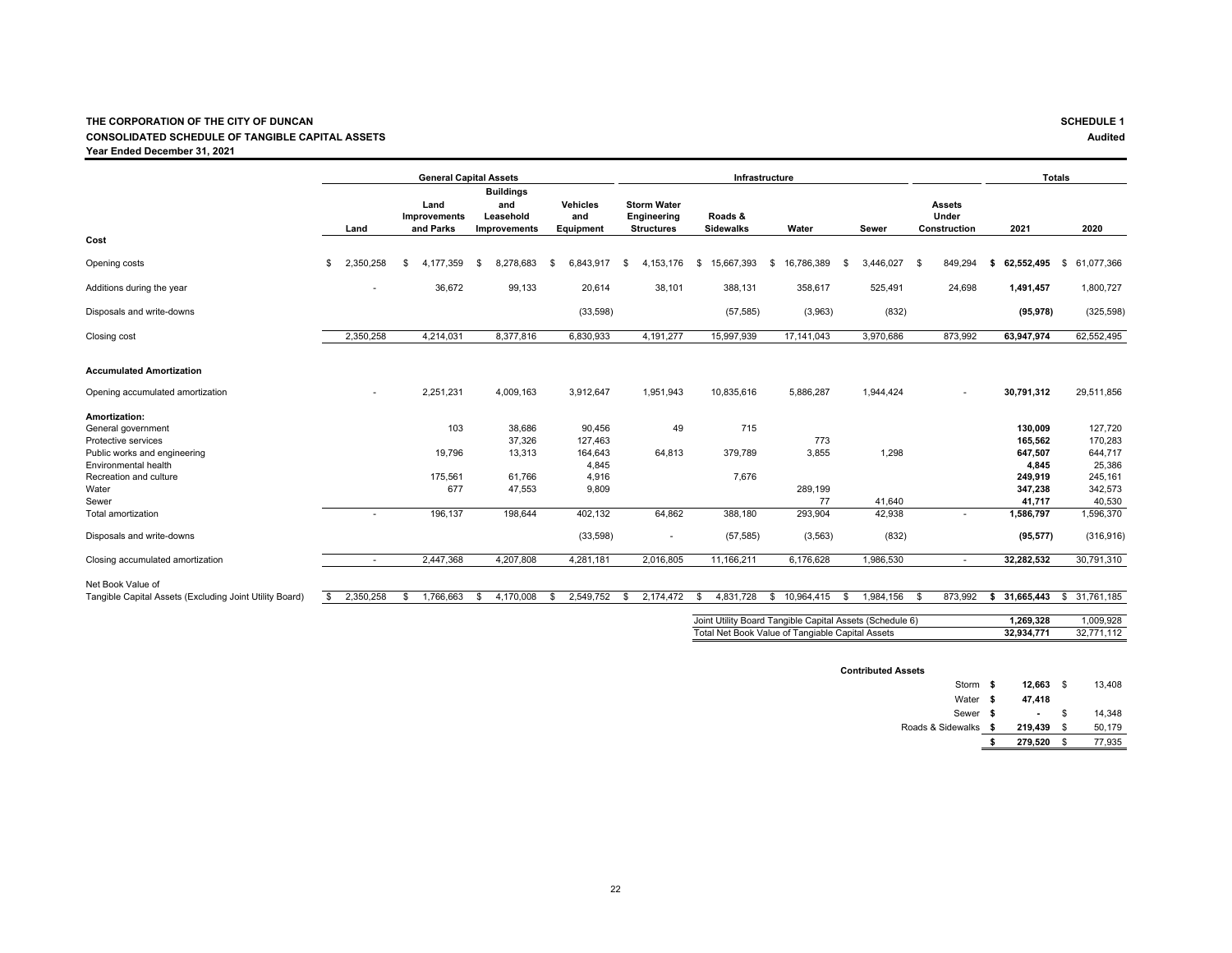### THE CORPORATION OF THE CITY OF DUNCAN **SCHEDULE 2 CONSOLIDATED SCHEDULE OF ACCUMULATED SURPLUS Audited Year Ended December 31, 2021**

|                                                        | 2021             | 2020             |
|--------------------------------------------------------|------------------|------------------|
| <b>OPERATING FUNDS</b><br><b>Unappropriated</b>        |                  |                  |
| General                                                | \$<br>1,189,320  | \$<br>1,041,699  |
| Waterworks utility                                     | 3,216,748        | 2,213,677        |
| Sewer utility                                          | 2,283,885        | 2,286,065        |
| <b>Total Unappropriated</b>                            | 6,689,953        | 5,541,441        |
| <b>Appropriated</b>                                    |                  |                  |
| Sewer utility: Joint Utilities Board Reserve           | 640,974          | 600,061          |
| <b>Total Appropriated</b>                              | 640,974          | 600,061          |
| <b>Total Operating Funds</b>                           | 7,330,927        | 6,141,502        |
| NET INVESTMENT IN TANGIBLE CAPITAL ASSETS              |                  |                  |
| Net book value tangible capital assets (Schedule 1)    | 32,934,771       | 32,771,112       |
| Less: Long term debt                                   |                  | (683, 651)       |
| <b>Total Net Investment in Tangible Capital Assets</b> | 32,934,771       | 32,087,461       |
| <b>RESERVE FUNDS</b>                                   |                  |                  |
| Sale of real property                                  | 219,336          | 223,828          |
| Underground utilities                                  | 104,536          | 28,911           |
| Parking improvement                                    | 209,848          | 224,119          |
| Parking improvement - Restricted                       | 145,544          | 128,115          |
| Municipal Finance Authority debt issue refunds         | 27,570           | 27,287           |
| Operating reserves                                     | 577,316          | 398,114          |
| Machinery and equipment                                | 2,271,854        | 1,730,857        |
| Capital works and other miscellaneous reserves         | 1,297,278        | 1,574,250        |
| General capital                                        | 7,742            | 7,662            |
| Police bridging capital                                | 3,230,699        | 3,133,548        |
| Downtown revitalization                                | 19,349           | 19,149           |
| Melba Schappert bequest<br>Pioneer Park                | 20,241           | 20,145           |
| Public art                                             | 10,727           | 10,618           |
| Waterworks utility                                     | 1,288,155        | 1,059,419        |
| Sewer utility                                          | 774,870          | 754,703          |
| <b>Total Reserve Funds</b>                             | 10,205,065       | 9,340,725        |
| <b>Total Accumulated Surplus</b>                       | \$<br>50,470,763 | \$<br>47,569,688 |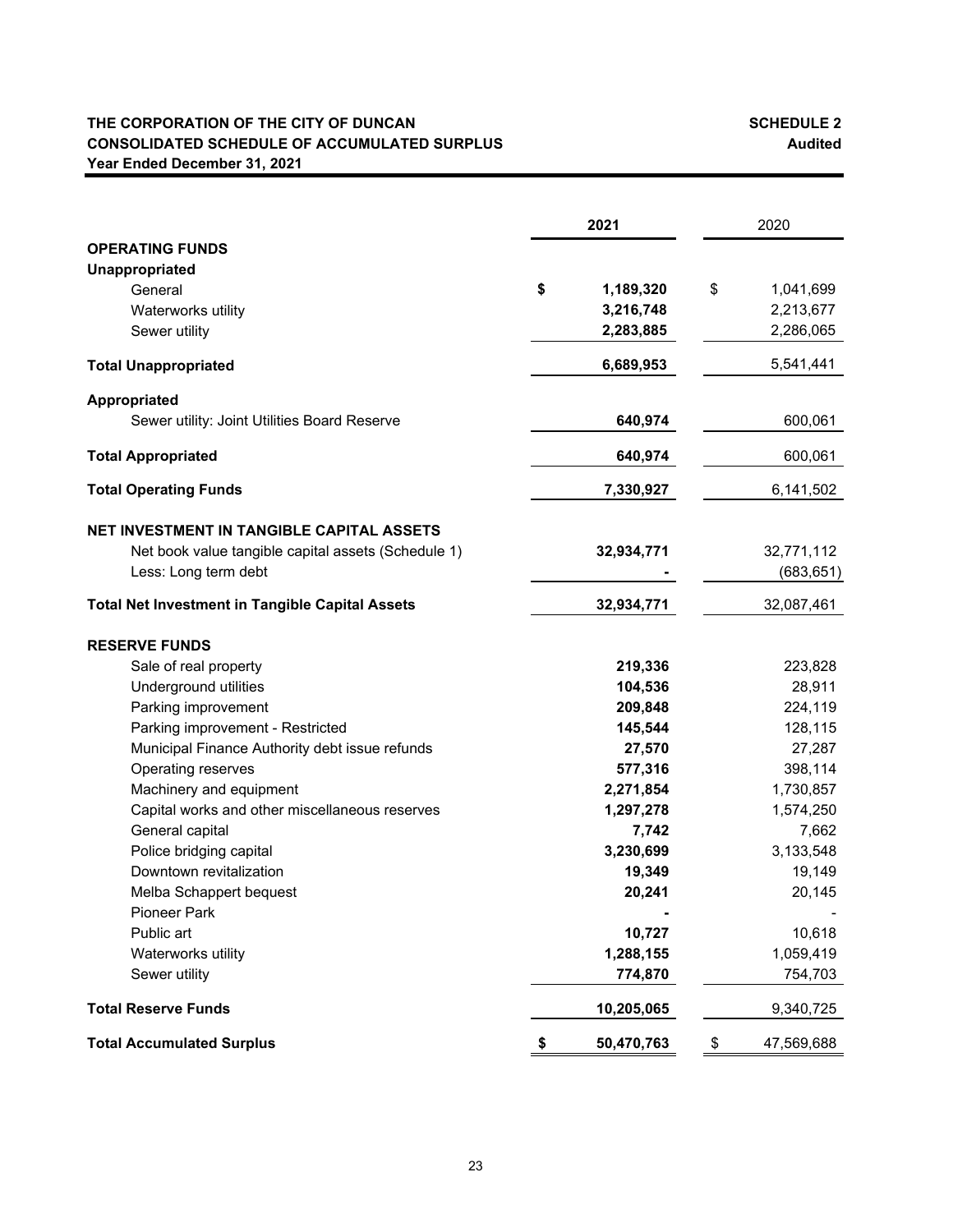# THE CORPORATION OF THE CITY OF DUNCAN **SCHEDULE 3**

### **NON-CONSOLIDATED SCHEDULE OF REVENUES EXAMPLEMENT SCHEDULE OF REVENUES**

### **(Excluding Joint Utilities Board Financial Information)**

**Year Ended December 31, 2021**

|                                                   | 2021<br><b>Budget</b> | 2021<br><b>Actual</b> | 2020<br>Actual  |
|---------------------------------------------------|-----------------------|-----------------------|-----------------|
| Taxation (Schedule 3a)                            | 4,917,965<br>\$       | 4,907,035<br>\$       | \$<br>4,754,682 |
| <b>Grants in Lieu of Taxation:</b>                |                       |                       |                 |
| Federal government                                | 12,175                | 12,145                | 12,173          |
| <b>Collection for Other Governments</b>           |                       |                       |                 |
| School authorities levy                           | 1,815,000             | 2,067,377             | 1,467,520       |
| Provincial policing levy                          | 347,414               | 354,774               | 347,415         |
| Cowichan Valley Regional District levy            | 1,661,463             | 1,661,463             | 1,648,534       |
| Regional Hospital District levy                   | 622,363               | 612,569               | 622,363         |
|                                                   | 4,446,240             | 4,696,183             | 4,085,832       |
| Joint boards and commissions:                     |                       |                       |                 |
| Municipal Finance Authority levy                  | 241                   | 255                   | 242             |
| British Columbia Assessment Authority levy        | 53,908                | 56,918                | 53,905          |
|                                                   | 54,149                | 57,173                | 54,147          |
| Less: Transfers to other governments and others   | (4,500,389)           | (4, 753, 356)         | (4, 139, 979)   |
| Less: Transfers to BIA                            | (220,000)             | (220, 000)            | (215,000)       |
| Less: Transfers to VIRL                           | (251, 536)            | (251, 536)            | (242, 785)      |
| <b>Total Taxation and Grants in Lieu of Taxes</b> | 4,458,604             | 4,447,644             | 4,309,070       |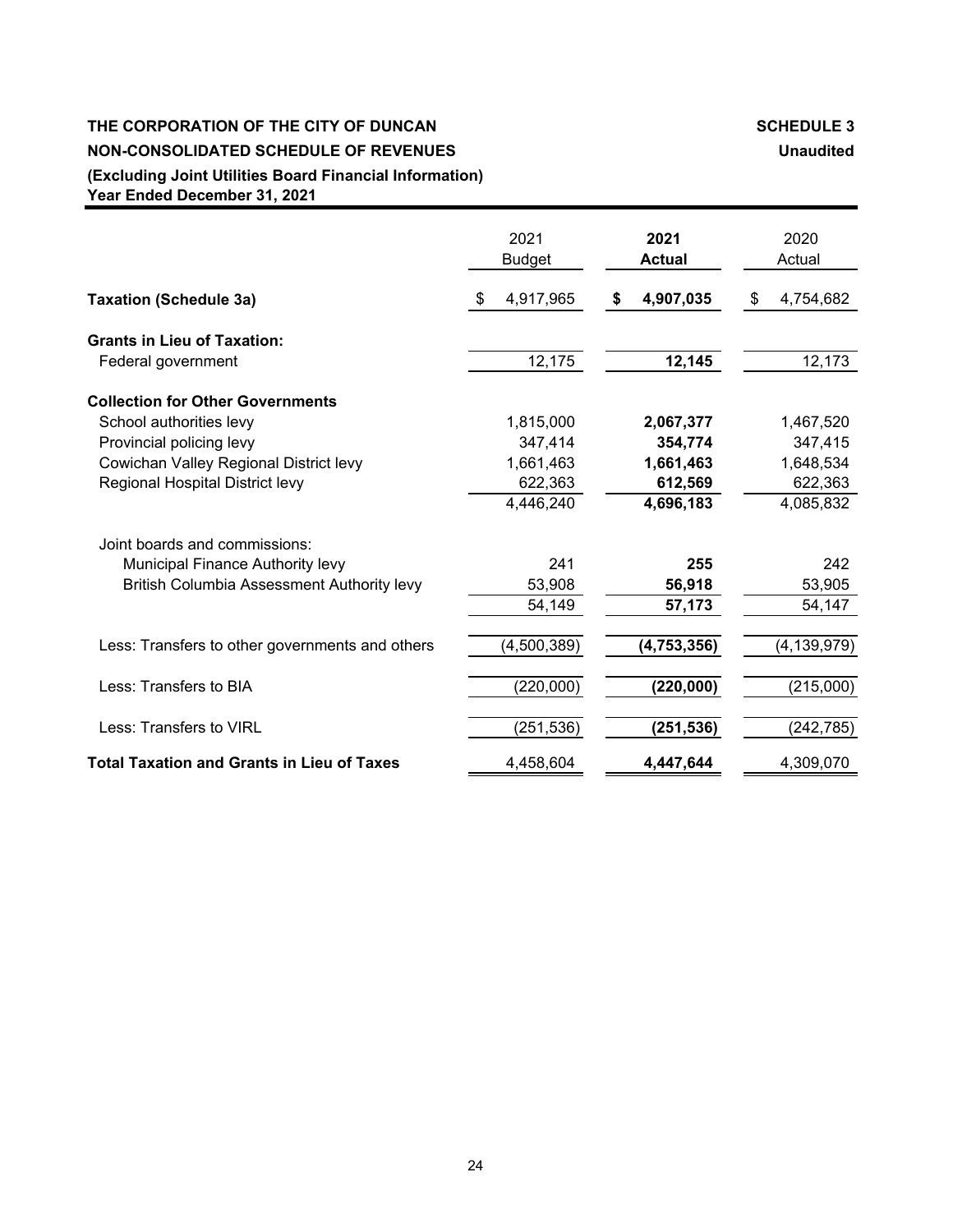### THE CORPORATION OF THE CITY OF DUNCAN **SCHEDULE 3 NON-CONSOLIDATED SCHEDULE OF REVENUES EXAMPLEMENT SCHEDULE OF REVENUES**

# **(Excluding Joint Utilities Board Financial Information)**

**Year Ended December 31, 2021**

|                                        | 2021<br><b>Budget</b> | 2021<br><b>Actual</b> | 2020<br>Actual |
|----------------------------------------|-----------------------|-----------------------|----------------|
| <b>Sale of Services</b>                |                       |                       |                |
| <b>General Revenue Fund</b>            |                       |                       |                |
| Garbage and recycling fees             | 224,583               | 221,332               | 224,163        |
| Cowichan Tribes fire protection        | 101,379               | 106,695               | 102,337        |
| CVRD - Eagle Heights fire protection   | 238,414               | 240,875               | 213,135        |
| Other - fire protection                | 500                   | 101,893               | 2,300          |
| Administration recoveries              | 16,650                | 46,855                | 41,524         |
| Public Works miscellaneous recoveries  | 11,000                | 11,180                | 15,400         |
| Cowichan Tribes roads contribution     | 400                   | 368                   | 358            |
| Sports field user fees                 | 2,500                 | 6,824                 | 2,434          |
|                                        | 595,426               | 736,022               | 601,651        |
| <b>Waterworks Utility Revenue Fund</b> |                       |                       |                |
| Sale of water                          | 2,484,768             | 2,804,647             | 2,334,813      |
| Service charges                        | 20,000                | 25,605                | 9,385          |
| Water studies                          | 2,000                 | 10,711                | 200            |
|                                        | 2,506,768             | 2,840,963             | 2,344,398      |
| <b>Sewer Utility Revenue Fund</b>      |                       |                       |                |
| Sewer fees                             | 1,373,898             | 1,381,645             | 1,312,223      |
| Service charges                        | 50                    |                       |                |
|                                        | 1,373,948             | 1,381,645             | 1,312,223      |
| <b>Capital Connection Fees</b>         |                       |                       |                |
| <b>General Capital</b>                 |                       | 932                   | 14,192         |
| <b>Water Capital</b>                   |                       | 91,650                | 27,064         |
| <b>Sewer Capital</b>                   |                       |                       | 2,210          |
|                                        |                       | 92,582                | 43,466         |
| <b>Total Sale of Services</b>          | 4,476,142             | 5,051,212             | 4,301,738      |
|                                        |                       |                       |                |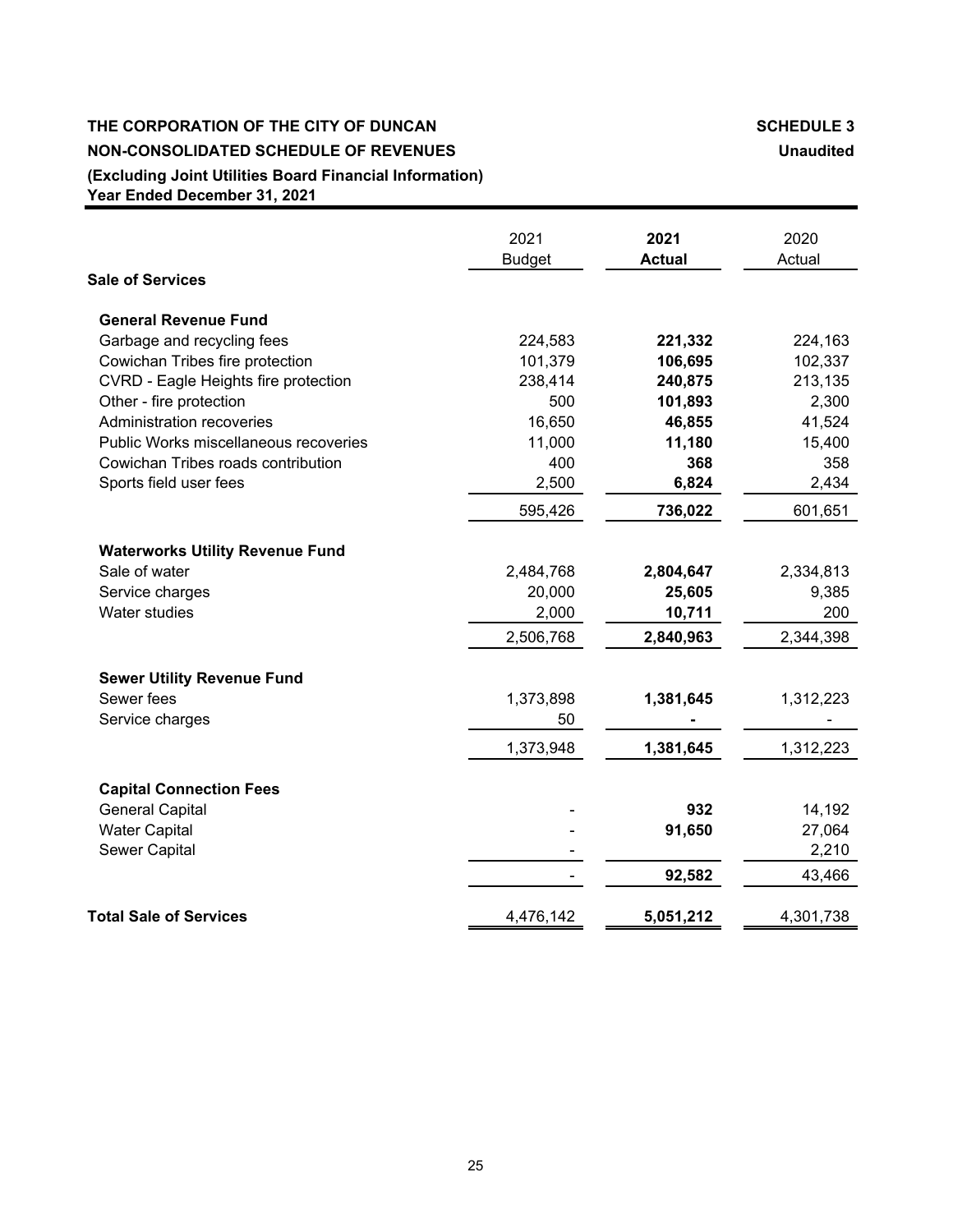# THE CORPORATION OF THE CITY OF DUNCAN **SCHEDULE 3 NON-CONSOLIDATED SCHEDULE OF REVENUES EXAMPLEMENT SCHEDULE OF REVENUES (Excluding Joint Utilities Board Financial Information)**

|                                                       | 2021<br><b>Budget</b> | 2021<br><b>Actual</b> | 2020<br>Actual |
|-------------------------------------------------------|-----------------------|-----------------------|----------------|
| Licences, Permits, Rentals and Penalties              |                       |                       |                |
| Trade licences                                        | 90,000                | 99,143                | 91,510         |
| Delivery vehicle licences                             |                       |                       | 1,281          |
| Building permits and other fees                       | 45,900                | 227,480               | 55,054         |
| Dog licences                                          | 9,500                 | 10,195                | 8,141          |
|                                                       | 145,400               | 336,818               | 155,986        |
| Equipment charges less operating costs                | 283,997               | 217,777               | 209,737        |
| Parking and bylaw infraction fines                    | 23,650                | 22,292                | 18,085         |
| Parking permits and revenues                          | 64,100                | 64,520                | 53,478         |
| <b>Rentals</b>                                        | 190,107               | 196,678               | 180,281        |
| Penalties and interest on taxes                       | 47,000                | 25,100                | 47,000         |
|                                                       | 608,854               | 526,367               | 508,581        |
| Donations and contributions                           | 200,000               | 200,000               | 125,000        |
| Other revenues and fees                               | 47,054                | 43,993                | 53,927         |
|                                                       | 247,054               | 243,993               | 178,927        |
| <b>Total Licences, Permits, Rentals and Penalties</b> | 1,001,308             | 1,107,178             | 843,494        |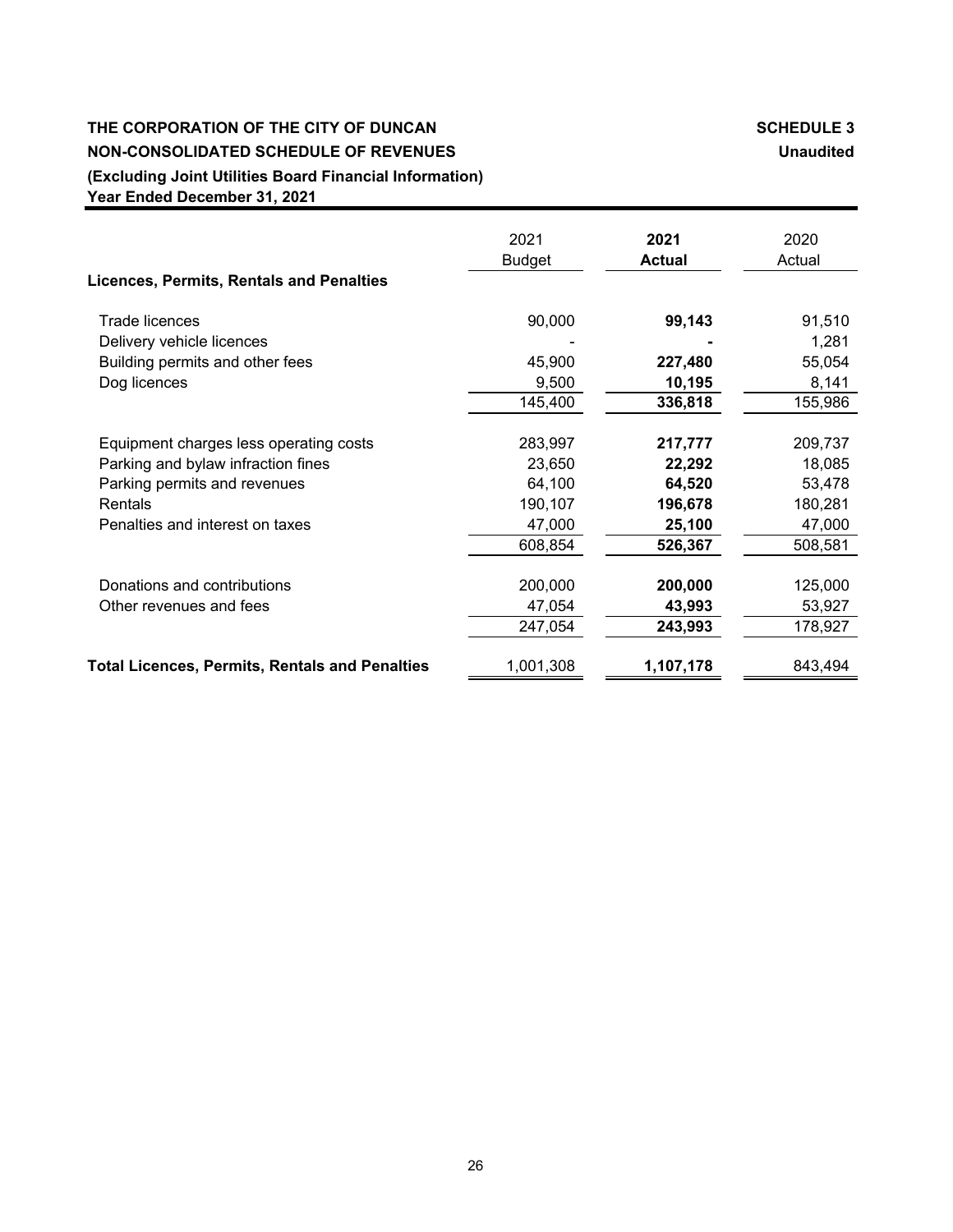# THE CORPORATION OF THE CITY OF DUNCAN **SCHEDULE 3**

## **NON-CONSOLIDATED SCHEDULE OF REVENUES EXAMPLEMENT SCHEDULE OF REVENUES**

# **(Excluding Joint Utilities Board Financial Information)**

**Year Ended December 31, 2021**

| <b>Other Income</b>                                                   | 2021<br><b>Budget</b> | 2021<br><b>Actual</b> | 2020<br>Actual   |
|-----------------------------------------------------------------------|-----------------------|-----------------------|------------------|
|                                                                       |                       |                       |                  |
| <b>Return on Investments</b>                                          |                       |                       |                  |
| <b>General Fund</b>                                                   | 12,700                | 22,525                | 13,925           |
| <b>Waterworks Fund</b><br>Sewer Fund                                  | 30,000<br>35,000      | 20,903                | 30,717           |
| <b>Reserve Fund</b>                                                   |                       | 23,699                | 32,378           |
|                                                                       |                       | 98,646                | 137,268          |
|                                                                       | 77,700                | 165,772               | 214,287          |
| <b>Asset Disposal</b>                                                 |                       |                       |                  |
| Gain(Loss) on Disposal of Tangible Capital Assets                     |                       | 2,600                 | 43,416           |
|                                                                       |                       |                       |                  |
| <b>Assets Contributed by Developers</b>                               |                       |                       |                  |
| <b>General Capital</b>                                                |                       | 279,520               | 77,935           |
| <b>Funds Contributed from Other Governments</b><br><b>Joint Parks</b> | 14,850                | 14,574                | 14,561           |
| <b>Capital Contributions from Developers</b><br>Water Infrastructure  |                       | 319,936               | 12,000           |
| <b>Gas Tax Funds Utilized</b>                                         | 473,208               | 222,095               | 339,954          |
| <b>Government Transfers (Schedule 3b)</b>                             | 560,000               | 617,043               | 2,128,793        |
| <b>Grants</b>                                                         | 2,457,802             | 75,231                | 21,178           |
| <b>Total Other Income</b>                                             | 3,583,560             | 1,696,771             | 2,852,124        |
| <b>Total Revenue</b>                                                  | 13,519,614<br>S       | 12,302,805<br>\$      | 12,306,426<br>\$ |

\* Government Transfers detail found on Schedule 3b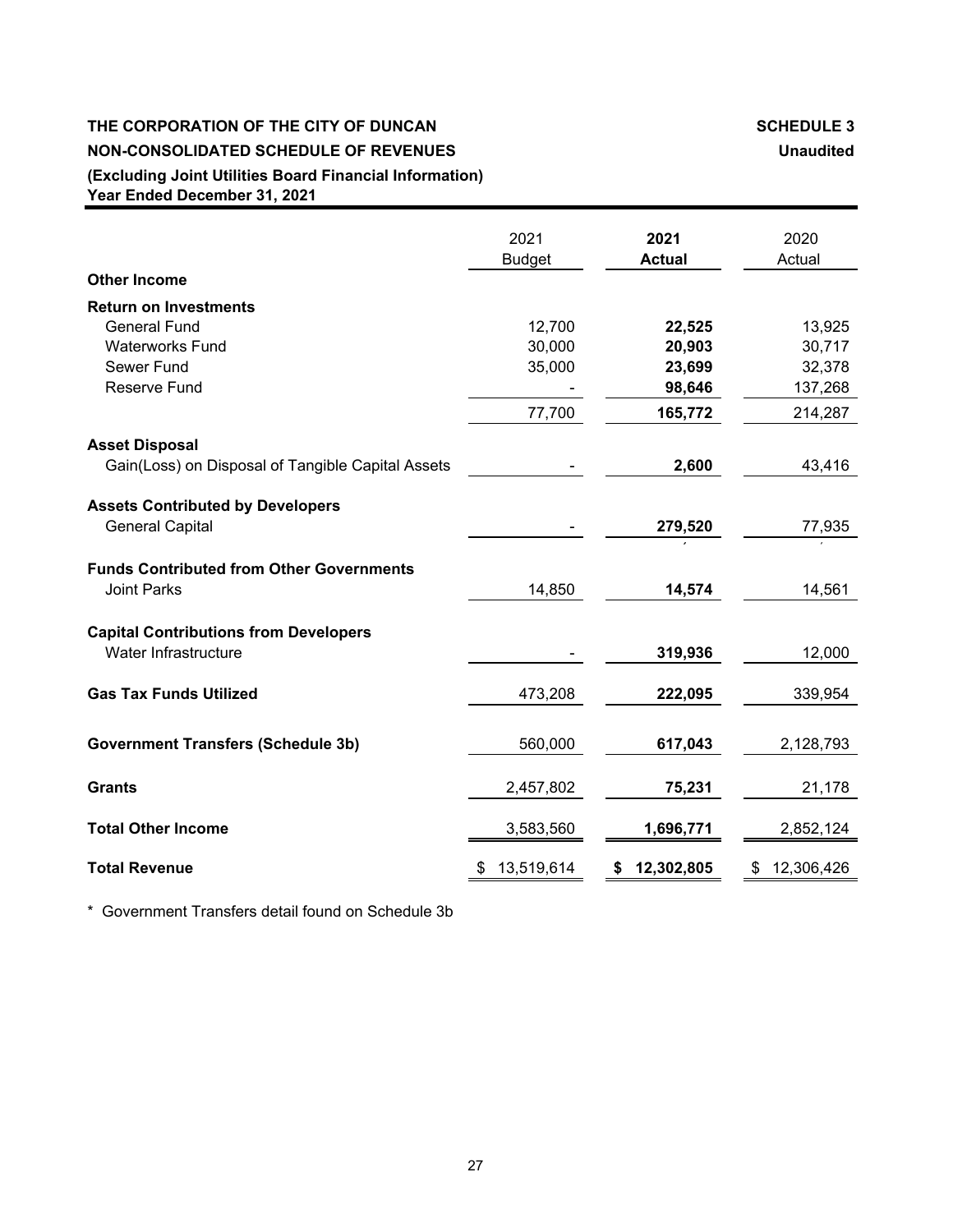### THE CORPORATION OF THE CITY OF DUNCAN SCHEDULE 3a

### **NON-CONSOLIDATED SCHEDULE OF TAXATION Audited**

# **(Excluding Joint Utilities Board Financial Information)**

**Year Ended December 31, 2021**

|                                          | 2021<br><b>Budget</b> | 2021<br><b>Actual</b> | 2020<br>Actual  |  |  |
|------------------------------------------|-----------------------|-----------------------|-----------------|--|--|
| <b>Taxation</b>                          |                       |                       |                 |  |  |
| Property taxes - general                 | 4,295,549<br>-\$      | 4,285,022<br>S        | 4,146,661<br>S  |  |  |
| Special assessments                      |                       |                       |                 |  |  |
| <b>Business Improvement Area (BIA)</b>   | 220,000               | 220,000               | 215,000         |  |  |
| Vancouver Island Regional Library (VIRL) | 251,536               | 251,536               | 242,785         |  |  |
| <b>Utilities</b>                         | 106,000               | 105,657               | 105,356         |  |  |
| Frontage and parcel taxes                | 44,880                | 44,820                | 44,880          |  |  |
|                                          | 622,416               | 622,013               | 608,021         |  |  |
| Taxation                                 | 4.917.965<br>\$       | 4,907,035             | \$<br>4.754.682 |  |  |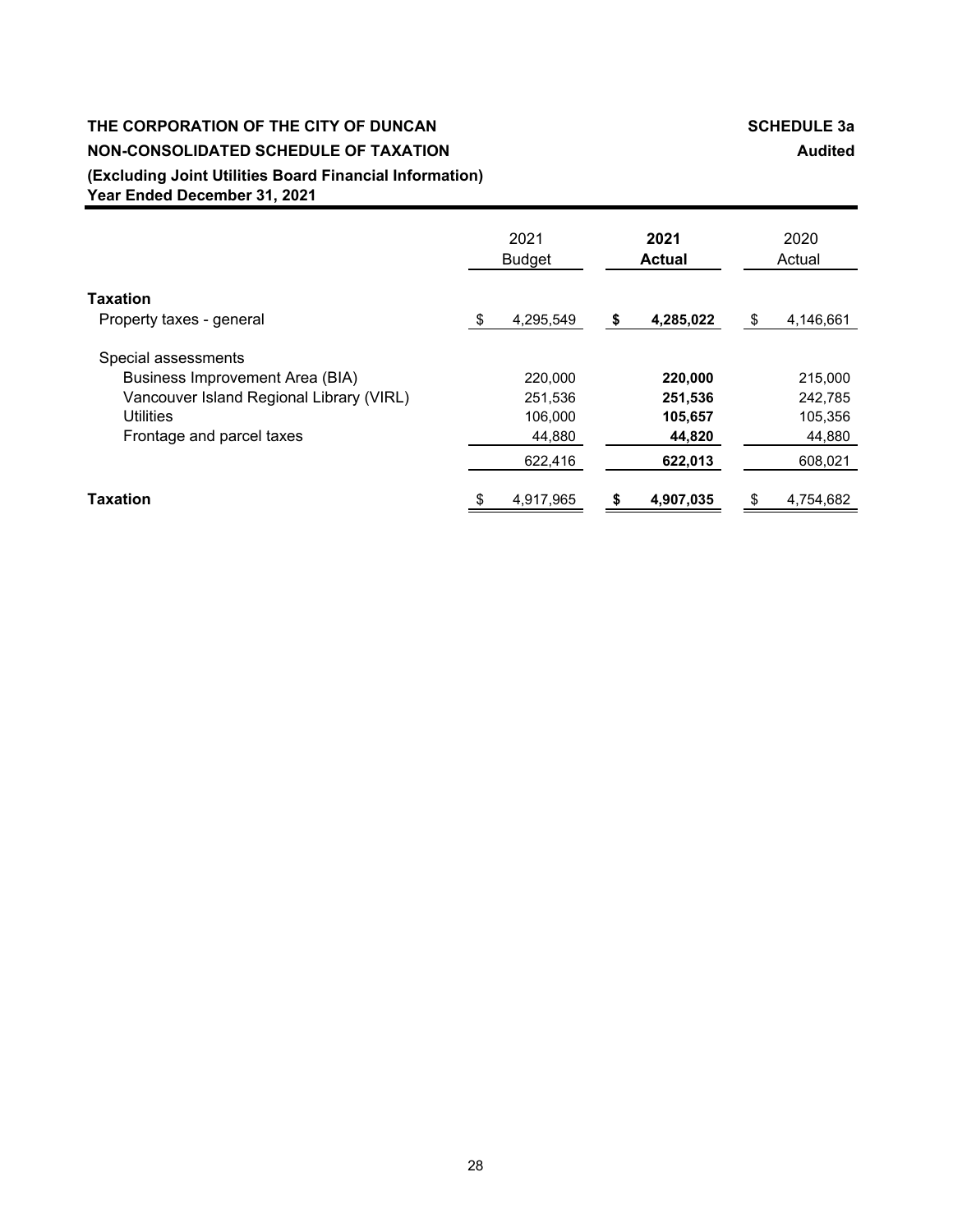### THE CORPORATION OF THE CITY OF DUNCAN SCHEDULE 3b

### **NON-CONSOLIDATED SCHEDULE OF GOVERNMENT TRANSFERS Audited**

### **(Excluding Joint Utilities Board Financial Information)**

**Year Ended December 31, 2021**

|                                                                                                              | 2021<br><b>Budget</b> | 2021<br><b>Actual</b>              |    | 2020<br>Actual         |
|--------------------------------------------------------------------------------------------------------------|-----------------------|------------------------------------|----|------------------------|
| <b>Government Transfers</b>                                                                                  |                       |                                    |    |                        |
| Unconditional Transfers from Other Governments<br>Municipal sewer contribution<br>Provincial revenue sharing | \$<br>555.000         | \$<br>69,763<br>546,000<br>615,763 | \$ | 554,869<br>554,869     |
| Conditional Transfers from Other Governments<br>Provincial government                                        | 5,000<br>5,000        | 1,280<br>1,280                     |    | 1,573,924<br>1,573,924 |
| <b>Total Government Transfers</b>                                                                            | \$<br>560,000         | 617,043                            | S  | 2,128,793              |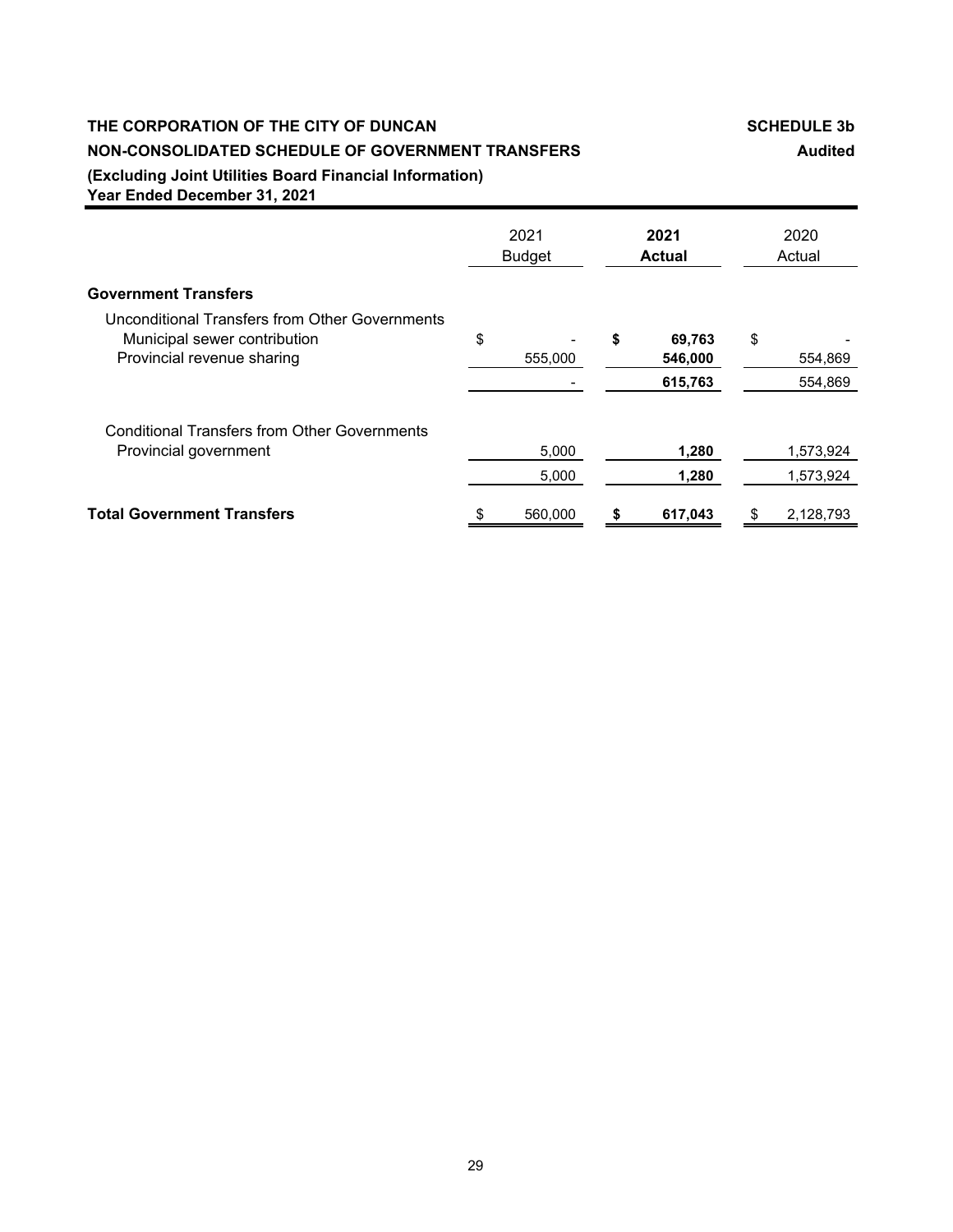|                                          | 2021<br><b>Budget</b> | 2021<br><b>Actual</b> |           | 2020<br>Actual |
|------------------------------------------|-----------------------|-----------------------|-----------|----------------|
|                                          |                       |                       |           |                |
| <b>General Government Services</b>       |                       |                       |           |                |
| Legislative                              | \$<br>179,913         | \$<br>170,189         | \$        | 163,222        |
| General administration:                  |                       |                       |           |                |
| Salaries and benefits                    | 972,500               | 1,047,163             |           | 939,683        |
| Advertising                              | 5,400                 | 6,457                 |           | 5,237          |
| Accounting and audit                     | 22,000                | 21,973                |           | 20,449         |
| City Hall maintenance and operation      | 68,200                | 89,521                |           | 62,932         |
| Communications and consulting            | 395,925               | 97,613                |           | 71,665         |
| Computer services                        | 98,200                | 102,397               |           | 94,911         |
| Insurance                                | 59,138                | 51,507                |           | 56,871         |
| Legal                                    | 30,000                | 79,063                |           | 44,592         |
| Office supplies and miscellaneous        | 28,325                | 28,441                |           | 29,246         |
| Sick leave and severance expense         | 57,000                | 49,832                |           | 90,747         |
| Telephone, internet and postage          | 14,150                | 11,566                |           | 13,805         |
| Travel, conference, training             | 37,932                | 37,915                |           | 32,268         |
| Internal recoveries                      | (561, 530)            | (561,528)             | (517,357) |                |
|                                          | 1,227,240             | 1,061,920             |           | 945,049        |
| Other:                                   |                       |                       |           |                |
| Grants to organizations                  | 116,160               | 37,176                |           | 54,394         |
| Margaret Moss building                   | 6,713                 | 531                   |           | 1,512          |
| Operation and maintenance                | 4,285                 | 4,179                 |           | 3,906          |
| Sundry                                   | 6,500                 | 4,111                 |           | 2,769          |
| Tourism                                  | 68,550                | 33,733                |           | 36,135         |
| Write down of account receivable to      |                       |                       |           | 154            |
| net realizeable value                    | 202,208               | 79,730                |           | 98,870         |
| <b>Total General Government Services</b> | 1,609,361             | 1,311,839             |           | 1,207,141      |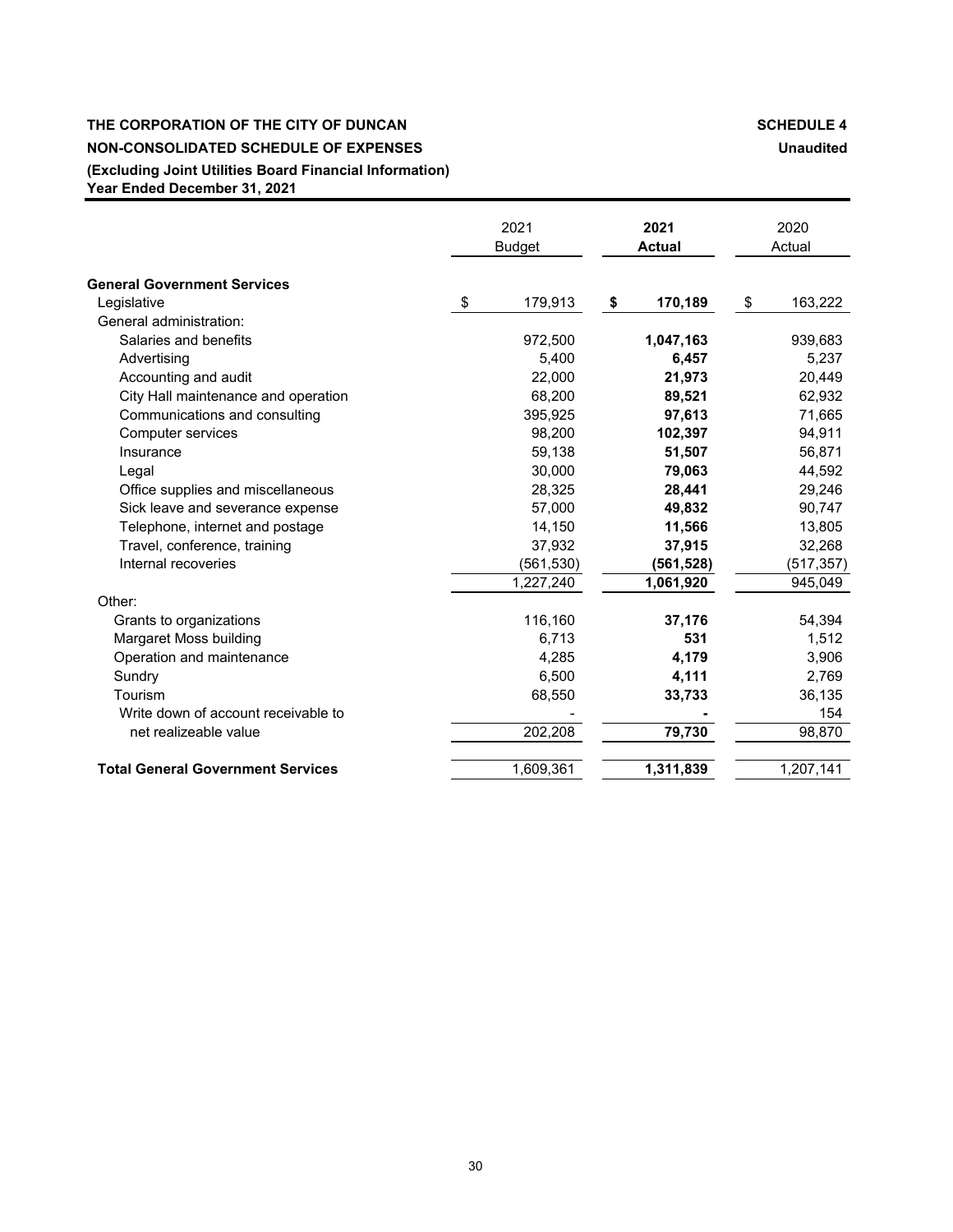|                                     | 2021          | 2021          | 2020    |
|-------------------------------------|---------------|---------------|---------|
|                                     | <b>Budget</b> | <b>Actual</b> | Actual  |
| <b>Protective Services</b>          |               |               |         |
| Fire:                               |               |               |         |
| Chief and officers' honorarium      | 30,200        | 29,295        | 28,379  |
| Call pay                            | 137,900       | 175,004       | 132,859 |
| Wages and benefits - clerical staff | 21,100        | 15,098        | 6,152   |
| Training                            | 49,750        | 32,677        | 19,437  |
| Insurance                           | 7,100         | 6,573         | 6,643   |
| Telephone and radio alarm system    | 9,650         | 11,378        | 8,902   |
| Fire hall maintenance and operation | 38,537        | 51,485        | 34,463  |
| Vehicle maintenance and operation   | 37,449        | 41,778        | 34,984  |
| Fire investigation and prevention   | 42,825        | 24,464        | 33,253  |
| Hydrant rental                      | 19,000        | 20,243        | 19,125  |
| Other                               | 91,799        | 87,907        | 80,519  |
|                                     | 485,310       | 495,902       | 404,716 |
| Other protection:                   |               |               |         |
| Animal control                      | 22,100        | 21,288        | 21,118  |
| Building inspection:                |               |               |         |
| Salaries and benefits               | 104,100       | 119,680       | 88,132  |
| Other                               | (2,762)       | (3, 283)      | (1,253) |
| Security patrols                    | 206,609       | 178,496       | 212,502 |
|                                     | 330,047       | 316,181       | 320,499 |
| <b>Total Protective Services</b>    | 815,357       | 812,083       | 725,215 |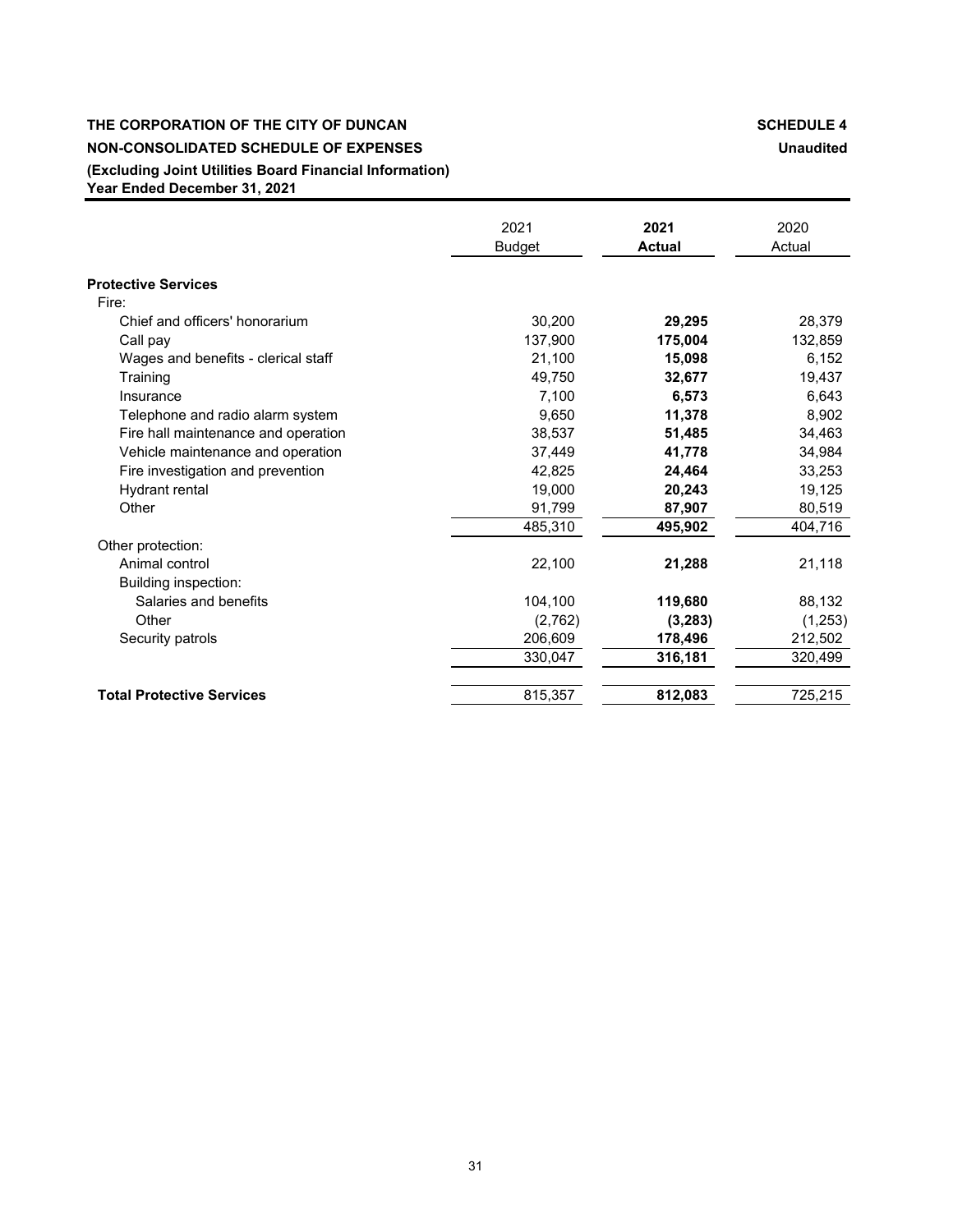|                                                           | 2021<br><b>Budget</b> | 2021<br><b>Actual</b> | 2020<br>Actual |
|-----------------------------------------------------------|-----------------------|-----------------------|----------------|
| <b>Public Works &amp; Engineering</b><br>Common services: |                       |                       |                |
| Public works administration salaries and benefits         | 372,050               | 313,321               | 325,875        |
| Other administration costs                                | 87,875                | 100,664               | 70,560         |
| Operation and maintenance of workshop and yard            | 54,250                | 90,056                | 54,789         |
| Small tools and equipment                                 | 6,855                 | 4,533                 | 2,632          |
| Engineering                                               | 345,412               | 352,344               | 339,258        |
| Public works administration recoveries                    | (484, 872)            | (484, 872)            | (450, 757)     |
|                                                           | 381,570               | 376,046               | 342,357        |
| Street maintenance                                        | 81,850                | 79,196                | 72,478         |
| Sidewalk maintenance                                      | 60,000                | 51,988                | 30,166         |
| Drainage                                                  | 68,372                | 62,079                | 52,319         |
| Flood control and storm water quality testing             | 11,000                | 7,284                 | 9,281          |
| Street sweeping                                           | 64,710                | 49,351                | 44,582         |
| Snow removal                                              | 57,100                | 135,592               | 104,090        |
| Boulevard and median maintenance                          | 71,850                | 70,337                | 64,410         |
| Tree maintenance                                          | 33,850                | 33,955                | 12,763         |
| Totem maintenance                                         | 19,848                | 13,450                | 22,263         |
| Traffic lines and signs                                   | 83,910                | 84,539                | 75,624         |
| Street lighting                                           | 100,955               | 116,983               | 109,588        |
| Traffic light maintenance and control                     | 39,640                | 54,684                | 56,053         |
| Off street free parking lots                              | 12,205                | 13,645                | 11,409         |
| Other                                                     | 3,690                 | 8,080                 | 5,805          |
|                                                           | 708,980               | 781,163               | 670,831        |
| Parking:                                                  |                       |                       |                |
| Parking control                                           | 60,270                | 57,853                | 45,736         |
| Off street paid parking lots                              | 37,929                | 18,969                | 24,081         |
|                                                           | 98,199                | 76,822                | 69,817         |
| Other:                                                    |                       |                       |                |
| Bylaw enforcement                                         | 196,499               | 194,381               | 81,458         |
| <b>Total Public Works &amp; Engineering</b>               | 1,385,248             | 1,428,412             | 1,164,463      |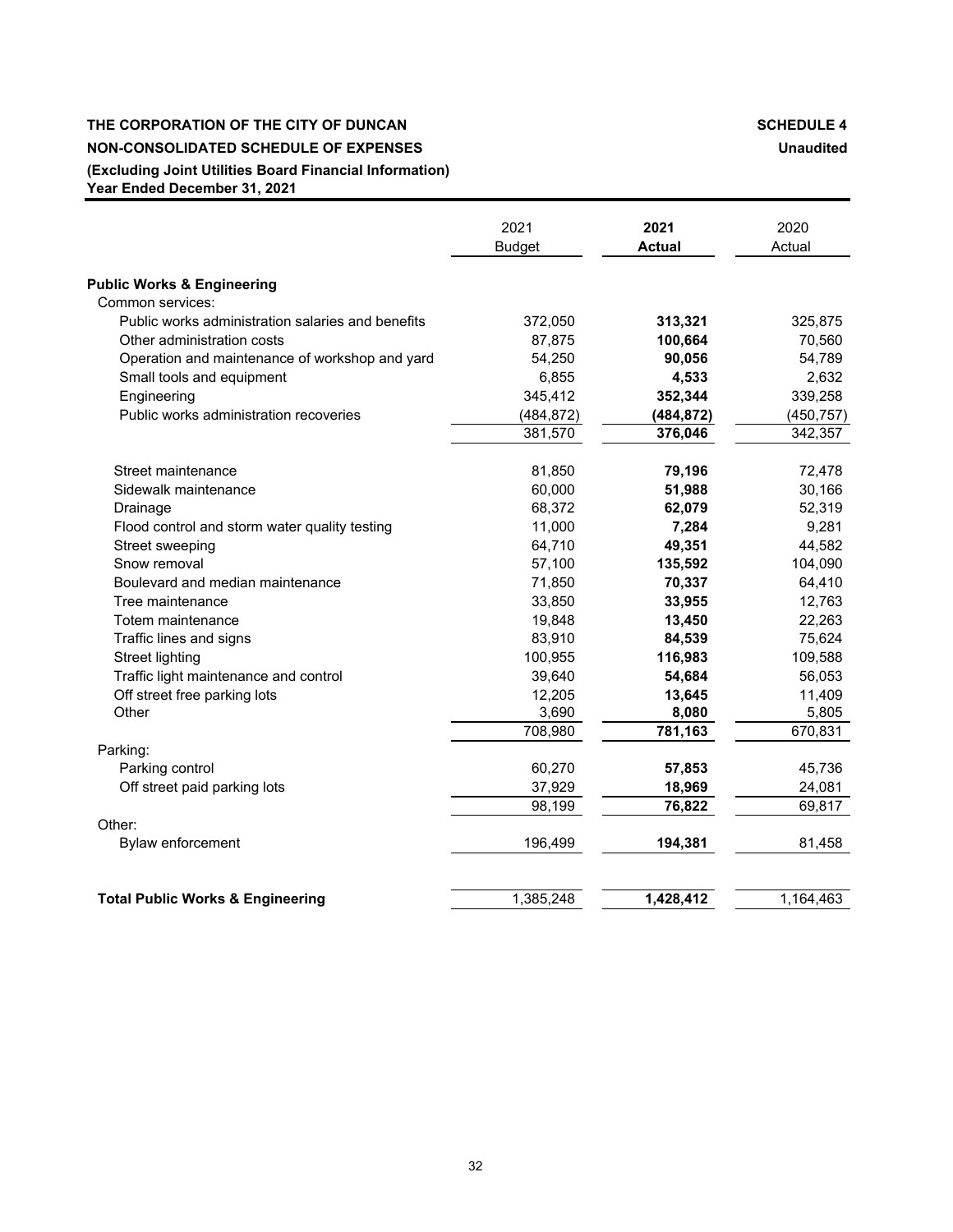|               |               | 2020      |
|---------------|---------------|-----------|
| <b>Budget</b> | <b>Actual</b> | Actual    |
|               |               |           |
| 224,583       | 241,266       | 243,520   |
| 33,085        | 43,611        | 41,669    |
| 10,000        | 3,050         |           |
| 267,668       | 287,927       | 285,189   |
|               |               |           |
| 274,400       | 239,478       | 183,177   |
| 69,100        | 14,767        | 18,958    |
| 343,500       | 254,245       | 202,135   |
|               |               |           |
| 458,053       | 548,529       | 478,215   |
| 6,185         | 6,645         | 6,041     |
| 370,000       | 370,821       | 220,121   |
| 6.876         | 8,189         | 9,878     |
| 10,100        | 9,616         | 9,631     |
| 851,214       | 943,800       | 723,886   |
|               |               |           |
|               |               |           |
| 2,700         | 1,689         | 2,419     |
| 47,125        | 36,796        | 47,125    |
| 49,825        | 38,485        | 49,544    |
|               |               |           |
| 49,825        | 38,485        | 49,544    |
|               |               |           |
| 1,549,997     | 1,434,651     | 1,409,283 |
| 885,023       | 889,383       | 836,271   |
| 2,435,020     | 2,324,034     | 2,245,554 |
|               | 2021          | 2021      |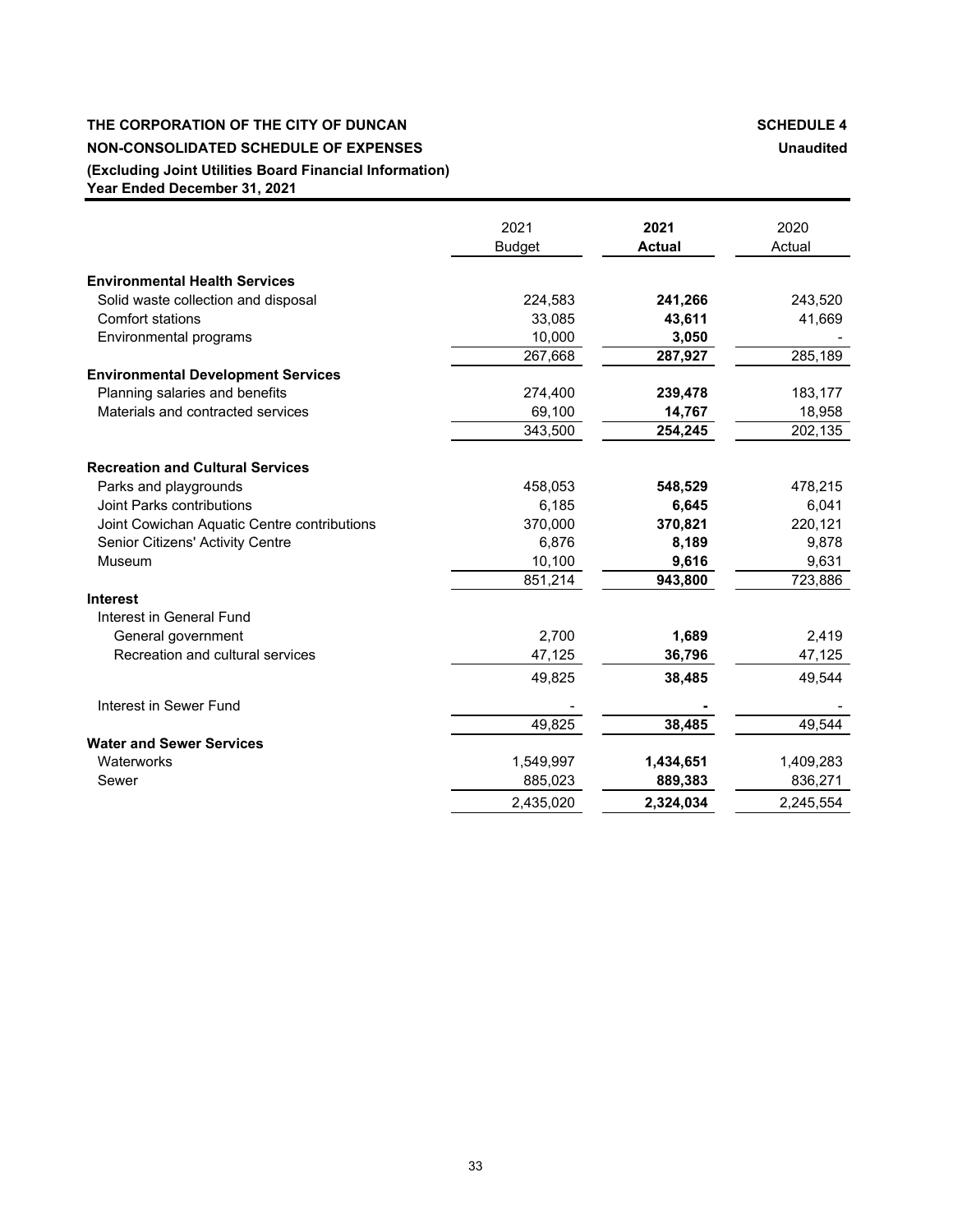|                                  | 2021<br><b>Budget</b> | 2021<br><b>Actual</b> | 2020<br>Actual  |
|----------------------------------|-----------------------|-----------------------|-----------------|
| Amortization                     |                       |                       |                 |
| General government services      | 134,000               | 130,009               | 127,720         |
| Protective services              | 179,000               | 165,562               | 170,283         |
| Transportation services          | 677,000               | 647,507               | 644,717         |
| Environmental health services    | 27,000                | 4,845                 | 25,386          |
| Recreation and cultural services | 257,000               | 249,919               | 245,161         |
| Water services                   | 359,700               | 347,238               | 342,573         |
| Sewer services                   | 42,500                | 41,717                | 40,530          |
|                                  | 1,676,200             | 1,586,797             | 1,596,370       |
| <b>Other</b>                     |                       |                       |                 |
| Capital expense                  |                       | 745,075               | 288,746         |
| Actuarial debt adjustment        |                       | (30, 654)             | (26,690)        |
|                                  |                       | 714,421               | 262,056         |
| <b>Total Expenses</b>            | 9,433,393             | 9,702,043<br>\$       | 8,461,553<br>\$ |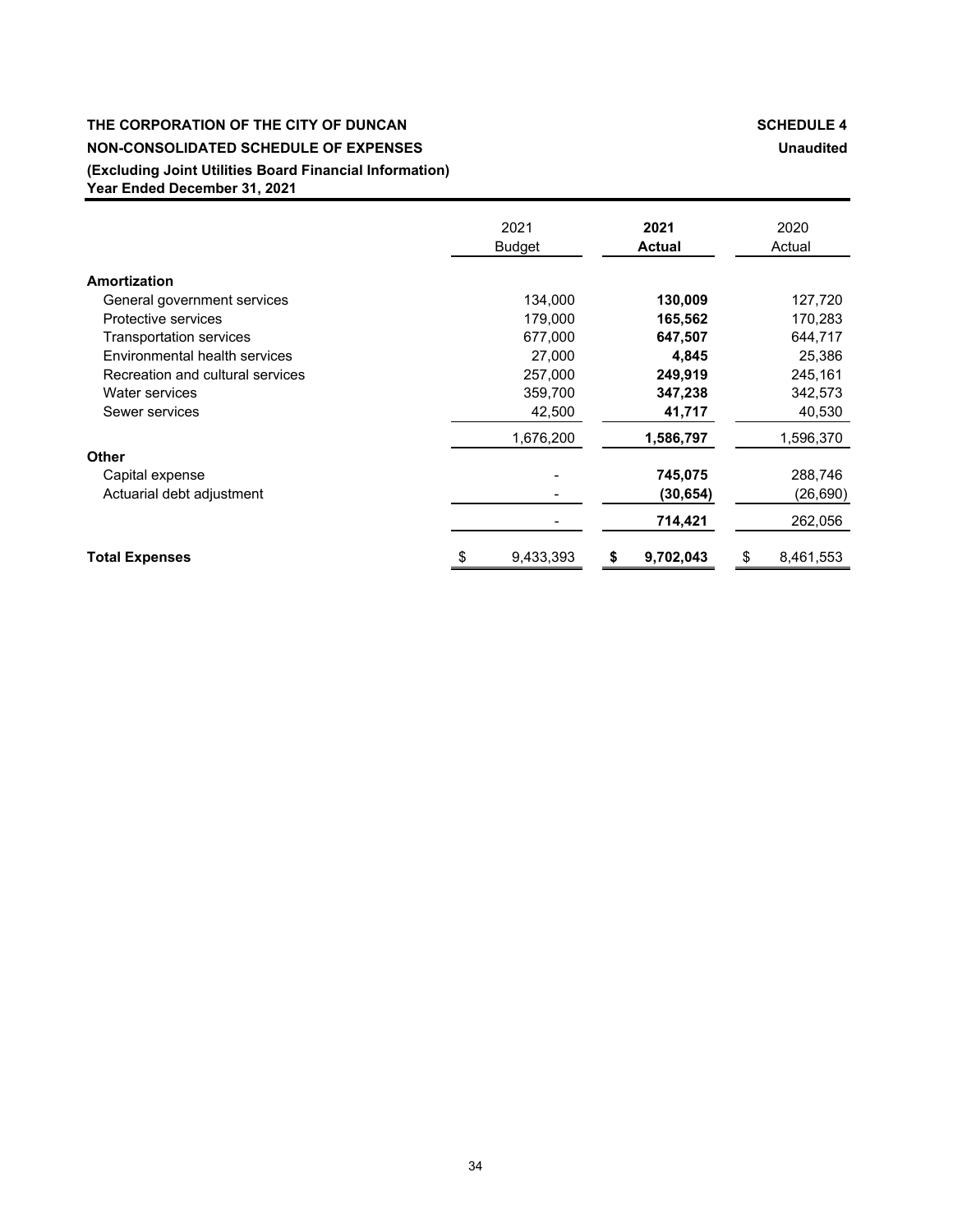#### **THE CORPORATION OF THE CITY OF DUNCAN**

#### **SCHEDULE 5 Audited**

### **CONSOLIDATED STATEMENT OF OPERATIONS BY PROGRAM**

**Year Ended December 31, 2021**

|                                        |                          | General<br>Government     |                          | Protective<br><b>Services</b> |                          | <b>Public Works</b><br>& Engineering                            |                 | <b>Environmental Health</b><br><b>Services</b> |                             | Environmental<br><b>Development Services</b> |                          | <b>Recreation and</b><br><b>Cultural Services</b> |                          | <b>Water Services</b> |                          | <b>Sewer Services</b> |                           | <b>Total</b>           |
|----------------------------------------|--------------------------|---------------------------|--------------------------|-------------------------------|--------------------------|-----------------------------------------------------------------|-----------------|------------------------------------------------|-----------------------------|----------------------------------------------|--------------------------|---------------------------------------------------|--------------------------|-----------------------|--------------------------|-----------------------|---------------------------|------------------------|
|                                        | 2021                     | 2020                      | 2021                     | 2020                          | 2021                     | 2020                                                            | 2021            | 2020                                           | 2021                        | 2020                                         | 2021                     | 2020                                              | 2021                     | 2020                  | 2021                     | 2020                  | 2021                      | 2020                   |
| <b>REVENUE</b>                         |                          |                           |                          |                               |                          |                                                                 |                 |                                                |                             |                                              |                          |                                                   |                          |                       |                          |                       |                           |                        |
| Taxation and grants in lieu of taxes   | \$4.447.644              | 4,309,070<br>- \$         | S<br>$\blacksquare$      | $\sim$                        | $\overline{\phantom{a}}$ |                                                                 |                 |                                                |                             |                                              |                          |                                                   |                          |                       |                          | - \$                  | 4,447,644                 | 4,309,070              |
| Sale of services                       | 46,855                   | 41,524                    | 449.463                  | 317,772                       | 12,480                   | 29,950                                                          | 221,332         | 224,163                                        |                             |                                              | 6,824                    | 2,434                                             | 2,932,613                | 2,371,462             | 1,381,645                | 1,314,433             | 5,051,212                 | 4,301,738              |
| Licenses, permits, penalties and fines | 802,589                  | 562,194                   |                          |                               | 304,589                  | 281,300                                                         |                 |                                                |                             |                                              | $\overline{\phantom{a}}$ | $\overline{\phantom{a}}$                          |                          |                       | $\overline{\phantom{a}}$ |                       | 1,107,178                 | 843,494                |
| Return on investments                  | 121,171                  | 151,193                   |                          |                               |                          |                                                                 |                 |                                                |                             |                                              |                          |                                                   | 20,903                   | 30,717                | 23,699                   | 32,378                | 165,773                   | 214,286                |
| Grants                                 | 38,585                   | 3,678                     |                          |                               | 18,905                   |                                                                 |                 |                                                |                             |                                              |                          |                                                   |                          |                       | 17.741                   | 17,500                | 75,231                    | 21,178                 |
| Government transfers                   | 547,280                  | 2,128,793                 |                          |                               |                          |                                                                 |                 |                                                |                             |                                              |                          |                                                   |                          |                       | 69,763                   |                       | 617,043                   | 2,128,793              |
| Funds contributed from other           |                          |                           |                          |                               |                          |                                                                 |                 |                                                |                             |                                              |                          |                                                   |                          |                       |                          |                       |                           |                        |
| governments                            | 14.574                   | 14,561                    | $\overline{\phantom{0}}$ |                               |                          |                                                                 |                 |                                                |                             |                                              |                          |                                                   |                          |                       |                          |                       | 14,574                    | 14,561                 |
| Gas Tax funds utilized                 | $\overline{\phantom{a}}$ |                           | 222,095                  | 339,954                       |                          |                                                                 |                 |                                                |                             |                                              |                          |                                                   | $\overline{\phantom{a}}$ |                       |                          | $\sim$                | 222,095                   | 339,954                |
| Developer contributions                |                          |                           |                          |                               | $\overline{\phantom{a}}$ | $\sim$                                                          |                 |                                                |                             |                                              |                          | $\overline{\phantom{a}}$                          | 319,936                  | 12,000                |                          |                       | 319,936                   | 12,000                 |
| Gain(Loss) on disposal of assets       |                          |                           |                          |                               | 2,600                    | 43,416                                                          |                 |                                                |                             |                                              |                          |                                                   |                          |                       |                          |                       | 2,600                     | 43,416                 |
| Assets contributed by developers       |                          |                           |                          |                               | 279,520                  | 77,935                                                          |                 |                                                |                             |                                              |                          |                                                   |                          |                       |                          |                       | 279,520                   | 77,935                 |
| Increase (decrease) in proportionate   |                          |                           |                          |                               |                          |                                                                 |                 |                                                |                             |                                              |                          |                                                   |                          |                       |                          |                       |                           |                        |
| share of JUB assets                    |                          |                           |                          |                               |                          |                                                                 |                 |                                                |                             |                                              |                          |                                                   |                          |                       |                          |                       |                           |                        |
| Total revenue                          | \$6,018,698              | \$7,211,013               | 671,558<br>- \$          | 657,726<br>- S                | 618,094<br>- S           | 432,601<br>- \$                                                 | 221,332<br>- \$ | \$224,163                                      | - 56<br>$\sim$              | - \$<br>$\overline{\phantom{a}}$             | 6,824                    | 2,434                                             | \$3,273,452              | \$ 2,414,179          | \$1,492,848              | \$1,364,311           | \$12,302,805              | \$12,306,425           |
|                                        |                          |                           |                          |                               |                          |                                                                 |                 |                                                |                             |                                              |                          |                                                   |                          |                       |                          |                       |                           |                        |
| <b>EXPENSES</b>                        |                          |                           |                          |                               |                          |                                                                 |                 |                                                |                             |                                              |                          |                                                   |                          |                       |                          |                       |                           |                        |
| Operating expenses                     | \$1.370.314              | 1.275.053                 | 447.876                  | 396.734<br>- \$               | 1.207.707                | 1,042,589                                                       | 24.770          | 24.797<br>- \$                                 | 239,424                     |                                              | 368.346                  | 316,444                                           | 329.135                  | 292.774<br>- \$       |                          |                       | 4,083,765                 | \$                     |
| Payroll<br>Other                       |                          | - \$                      | 364,207                  |                               | - 5<br>220,705           | 121,874                                                         | 263,157         |                                                |                             | 183,177                                      |                          | 407,442                                           |                          |                       | 96,193<br>464,904        | 74,036                |                           | 3,605,604<br>2,833,699 |
|                                        | (58, 475)                | (67, 912)                 |                          | 328,481                       |                          |                                                                 |                 | 260,392                                        | 14,821                      | 18,958                                       | 575,454                  |                                                   | 1,105,516                | 1,116,509             |                          | 647,955               | 2,950,289                 |                        |
| Total operating expenses               | 1,311,839                | 1.207.141                 | 812,083                  | 725,215                       | 1,428,412                | 1,164,463                                                       | 287.927         | 285,189                                        | 254,245                     | 202,135                                      | 943,800                  | 723,886                                           | 1,434,651                | 1,409,283             | 561,097                  | 721,991               | 7,034,054                 | 6,439,303              |
| Capital fund expenses                  | 210,128                  | 89,375                    | 36,168                   | 34,330                        | 197,031                  | 103,635                                                         | 3,379           | 135                                            |                             |                                              | 34,505                   | $\overline{\phantom{a}}$                          | 156,359                  | 33,901                | 107,505                  | 27,370                | 745,075                   | 288,746                |
| Amortization                           | 130,009                  | 127,720                   | 165,562                  | 170,283                       | 647,507                  | 644,717                                                         | 4,845           | 25,386                                         |                             |                                              | 249,919                  | 245,161                                           | 347,238                  | 342,573               | 69,690                   | 68,503                | 1,614,770                 | 1,624,343              |
| Interest                               | 1,689                    | 2,419                     |                          |                               |                          |                                                                 |                 |                                                |                             |                                              | 36,796                   | 47,125                                            |                          |                       |                          |                       | 38,485                    | 49,544                 |
| Actuarial adjustment to debt           | $\blacksquare$           |                           |                          |                               |                          |                                                                 |                 |                                                |                             |                                              | (30, 654)                | (26, 690)                                         |                          |                       |                          |                       | (30, 654)                 | (26, 690)              |
| Total expenses                         | \$1,653,665              | \$1,426,655               | \$1,013,813              | 929,828<br>- S                | \$ 2,272,950             | $$1,912,815$ \$                                                 | 296,151         | \$310,710                                      | 254,245<br>- S              | 202,135<br>- \$                              | \$1,234,366              | 989,482<br>- \$                                   | \$1,938,248              | \$1,785,757           | 738,292<br>- SS –        | 817,864<br>- SS       | \$9,401,730               | \$ 8,375,246           |
| <b>Surplus (Deficit)</b>               |                          | $$4,365,033$ $$5,784,358$ |                          |                               |                          | $$$ (342,255) $$$ (272,102) $$$ (1,654,856) $$$ (1,480,214) $$$ | (74,819)        | - \$                                           | $(86, 547)$ \$ $(254, 245)$ | (202, 135)<br>- SI                           | \$(1,227,542)            | (987, 048)<br>- SS                                | \$1,335,204              | 628,422<br>- SS       | 754,556<br>- \$          | 546,447<br>- SI       | $$2,901,075$ $$3,931,179$ |                        |
|                                        |                          |                           |                          |                               |                          |                                                                 |                 |                                                |                             |                                              |                          |                                                   |                          |                       |                          |                       |                           |                        |

\* The general government category includes revenues and expenses that cannot be attributed to a particular segment.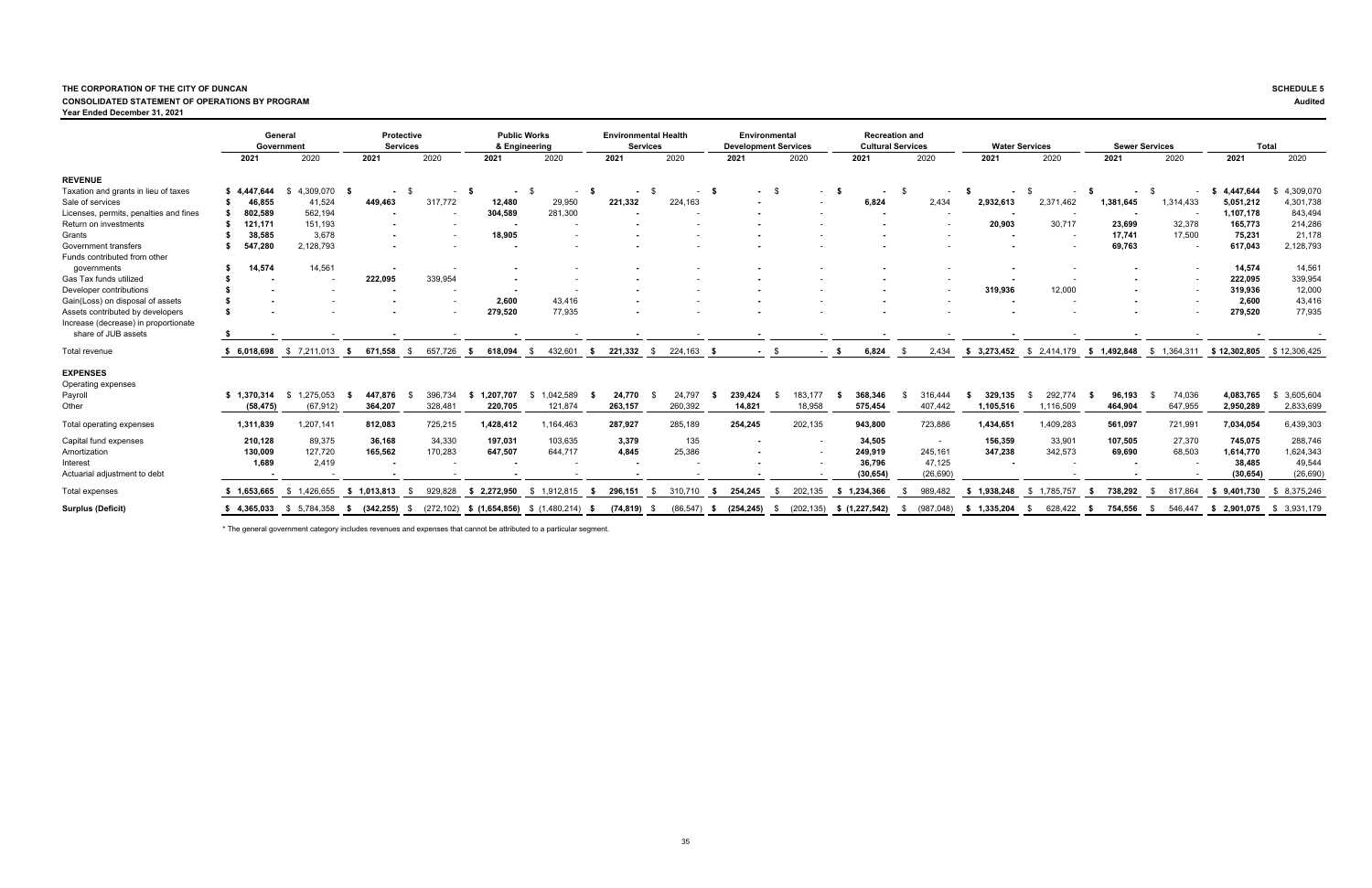#### **THE CORPORATION OF THE CITY OF DUNCAN SCHEDULE 6**

#### **CONSOLIDATED DETAILS AND RECONCILIATION TO CORE GOVERNMENT RESULTS Audited**

**Year Ended December 31, 2021**

|                                                                                                     |    | The Corporation of<br>the City of Duncan |    |               | Joint Utilities Board (JUB)<br><b>Proportionate Share</b> |             |    |            |    | <b>Total</b> |    |              |
|-----------------------------------------------------------------------------------------------------|----|------------------------------------------|----|---------------|-----------------------------------------------------------|-------------|----|------------|----|--------------|----|--------------|
|                                                                                                     |    | 2021                                     |    | 2020          |                                                           | 2021        |    | 2020       |    | 2021         |    | 2020         |
| <b>STATEMENT OF FINANCIAL POSITION</b><br>Portfolio investments (Note 3)                            |    | 20,645,628                               |    | \$16,829,622  | \$                                                        | 1,324,772   | \$ | 1,373,148  |    | 21,970,400   |    | \$18,202,770 |
| Deferred revenue (Note 9)                                                                           | S  | 2,213,577                                | \$ | 1,741,284     | \$                                                        | 683,798     | \$ | 773,087    | \$ | 2,897,375    | \$ | 2,514,371    |
| Tangible capital assets (Schedule 1)                                                                | s  | 31,665,443                               |    | \$ 31,761,184 | \$                                                        | 1,269,328   | \$ | 1,009,928  | \$ | 32,934,771   |    | \$32,771,112 |
| Prepaid expenses                                                                                    | S  | 62,571                                   | \$ | 26,759        | \$                                                        |             | \$ |            | \$ | 62,571       | \$ | 26,759       |
| Equity in tangible capital assets (Schedule 7)                                                      |    | 31,665,443                               |    | \$31,077,533  | \$                                                        | 1,269,328   | \$ | 1,009,928  | \$ | 32,934,770   |    | \$32,087,460 |
| Accumulated surplus (Schedule 9)                                                                    | S  | 48,560,460                               |    | \$45,959,697  |                                                           | \$1,910,303 | \$ | 1,609,989  | \$ | 50,470,763   |    | \$47,569,686 |
| <b>INVESTMENT IN TANGIBLE CAPITAL ASSETS</b><br>Acquisition of tangible capital assets (Schedule 1) | \$ | 1,491,457                                | \$ | 1,800,727     | \$                                                        | 287,373     | \$ | (67, 159)  | \$ | 1,778,830    | \$ | 1,733,568    |
| <b>STATEMENT OF OPERATIONS</b>                                                                      |    |                                          |    |               |                                                           |             |    |            |    |              |    |              |
| Increase (decrease) in share of JUB assets                                                          | \$ |                                          | \$ |               | \$                                                        |             | \$ |            | \$ |              | \$ |              |
| Total revenues (Schedule 3)                                                                         | \$ | 12,302,805                               |    | \$12,306,426  | \$                                                        |             | \$ |            | \$ | 12,302,805   |    | \$12,306,426 |
| Sewer services expenses (Schedule 4)                                                                |    | 889,383                                  | \$ | 836,271       | \$                                                        | (328, 286)  | \$ | (114, 280) | \$ | 561,097      | \$ | 721,991      |
| Sewer services amortization (Schedule 4)                                                            |    | 41,717                                   | \$ | 40,530        | \$                                                        | 27,973      | \$ | 27,973     | \$ | 69,690       | \$ | 68,503       |
| Total expenses (Schedule 4)                                                                         | \$ | 9,702,043                                | \$ | 8,461,553     | \$                                                        | (300, 313)  | \$ | (86, 307)  | \$ | 9,401,730    | \$ | 8.375.246    |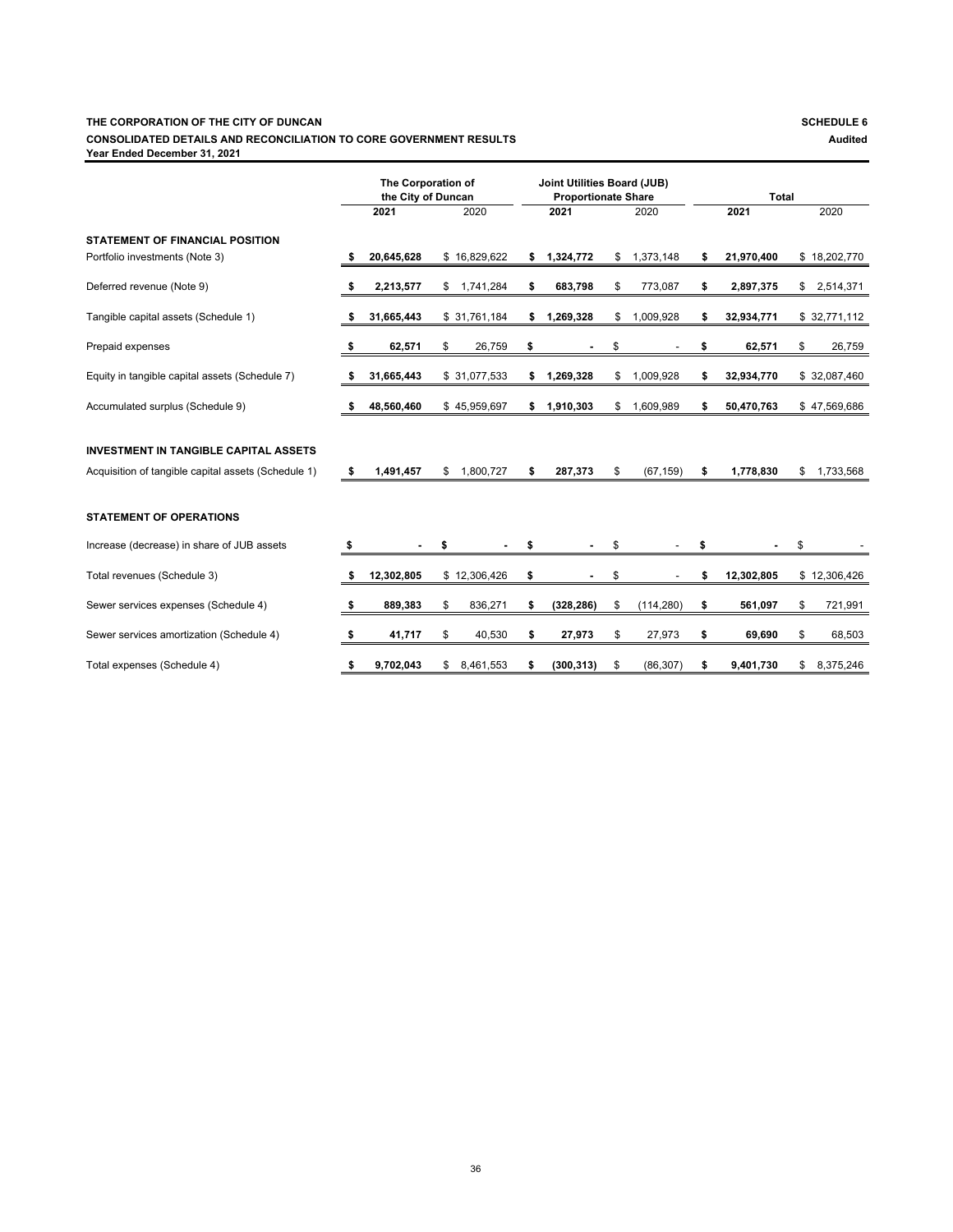### THE CORPORATION OF THE CITY OF DUNCAN **SCHEDULE 7 NON-CONSOLIDATED SCHEDULE OF EQUITY IN TANGIBLE CAPITAL ASSETS Audited (Excluding Joint Utilities Board Financial Information) Year Ended December 31, 2021**

|       |                                                               | 2021             | 2020             |
|-------|---------------------------------------------------------------|------------------|------------------|
|       | NET INVESTMENT IN TANGIBLE CAPITAL ASSETS                     |                  |                  |
|       | Net Investment in Tangible Capital Assets (beginning of year) | \$<br>31,077,533 | \$<br>30,782,755 |
| Add:  | Purchase of tangible capital assets                           | 1,211,937        | 1,722,792        |
|       | Tangible capital assets acquired in-kind                      | 279,520          | 77,935           |
|       | Debt repayment                                                | 652,997          | 72,415           |
|       | Actuarial adjustment to debt                                  | 30,654           | 26.690           |
| Less: | Amortization                                                  | (1,586,797)      | (1,596,370)      |
|       | Net book value of disposed of tangible capital assets         | (400)            | (8,684)          |
|       | Net Investment in Tangible Capital Assets                     | 31,665,443       | 31,077,533       |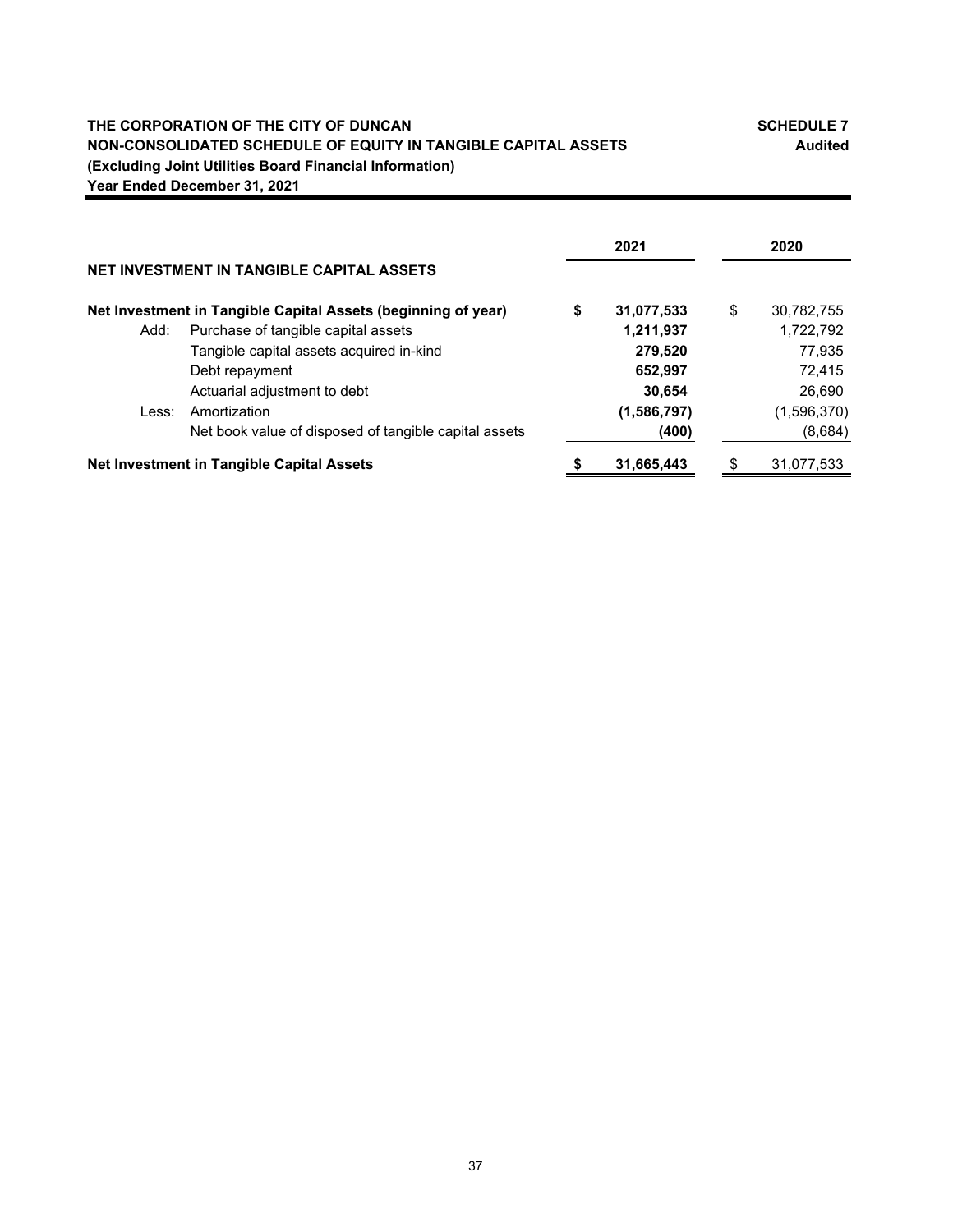## THE CORPORATION OF THE CITY OF DUNCAN **SCHEDULE 8 NON-CONSOLIDATED SCHEDULE OF CHANGE IN RESERVE FUND BALANCES Audited (Excluding Joint Utiliti**

| ies Board Financial Information) |  |
|----------------------------------|--|
|----------------------------------|--|

|                                                                                        | 2021<br><b>Budget</b> |                         | 2021<br><b>Actual</b>   | 2020<br>Actual |                         |
|----------------------------------------------------------------------------------------|-----------------------|-------------------------|-------------------------|----------------|-------------------------|
| <b>REVENUE</b><br>Investment income<br>Water capital contributions from developers     | \$                    |                         | \$<br>98,646<br>319,936 | \$             | 137,268<br>12,000       |
| <b>NET REVENUES</b>                                                                    |                       |                         | 418,582                 |                | 149,268                 |
| <b>TRANSFERS</b><br>Transfers from operating fund<br>Transfers to general capital fund |                       | (62,969)<br>(1,641,670) | 515,801<br>(70, 043)    |                | 2,507,144<br>(665, 205) |
| <b>CHANGE IN RESERVE FUND BALANCES</b>                                                 |                       | (1,704,639)             | 864,340                 |                | 1,991,207               |
| <b>FUND SURPLUS, BEGINNING OF YEAR</b>                                                 |                       | 9,340,725               | 9,340,725               |                | 7,349,518               |
| <b>FUND SURPLUS, END OF YEAR</b>                                                       | \$                    | 7,636,086               | \$<br>10,205,065        |                | \$9,340,725             |

Individual reserve fund balances are detailed on the next page.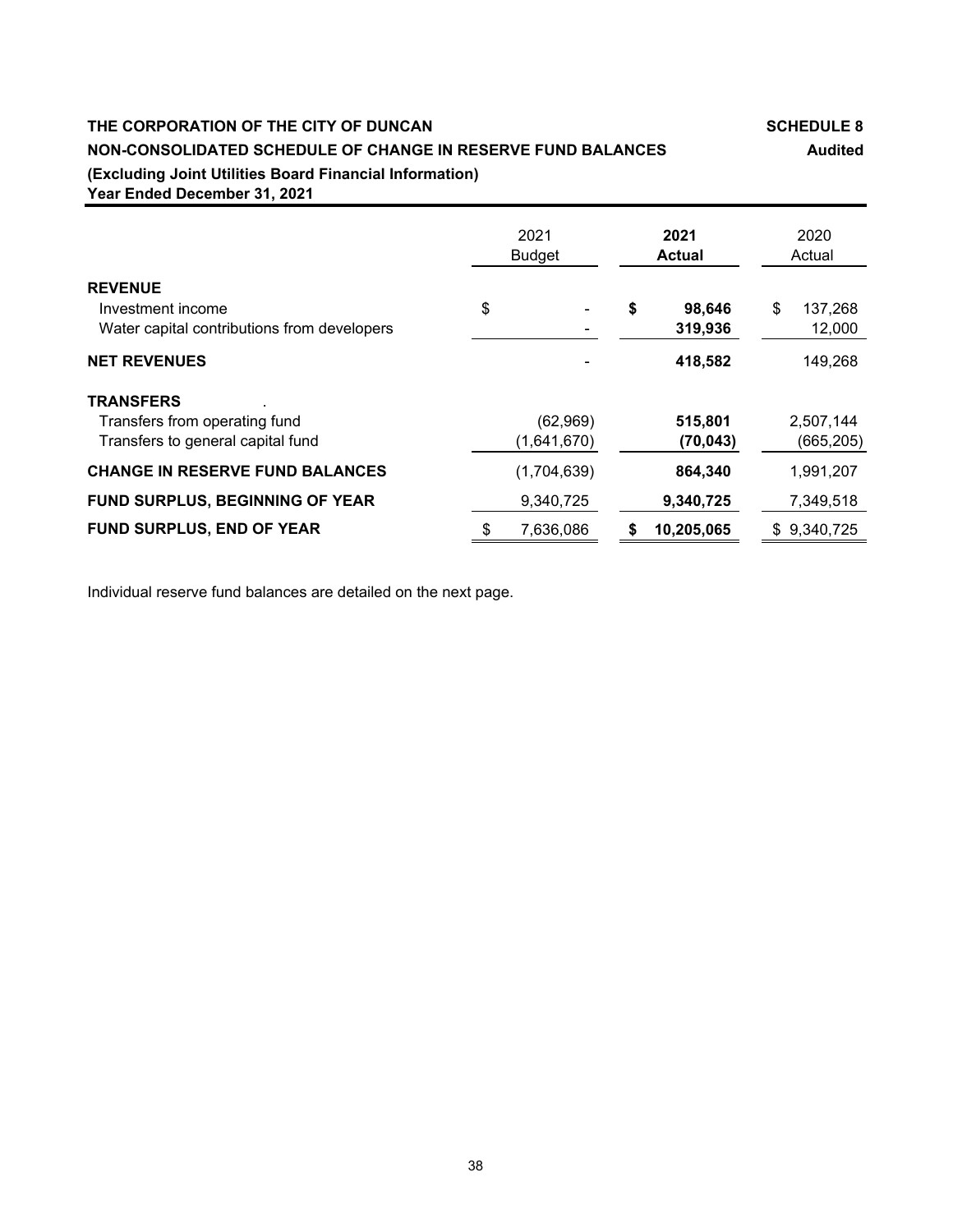## THE CORPORATION OF THE CITY OF DUNCAN **SCHEDULE 8 NON-CONSOLIDATED SCHEDULE OF CHANGE IN RESERVE FUND BALANCES Audited (Excluding Joint Utilities Board Financial Information)**

**Year Ended December 31, 2021**

|                                                |         | 2021          | 2020         |
|------------------------------------------------|---------|---------------|--------------|
| <b>SUMMARY OF RESERVE FUND POSITIONS</b>       |         | <b>Actual</b> | Actual       |
|                                                |         | 219,336       | 223,828      |
| Sale of real property                          |         |               |              |
| <b>Underground Utilities</b>                   |         | 104,536       | 28,911       |
| Parking improvement                            |         | 209,848       | 224,119      |
| Parking improvement - Restricted               | $\star$ | 145,544       | 128,115      |
| Municipal Finance Authority debt issue refunds |         | 27,570        | 27,287       |
| Operating reserves                             |         | 577,316       | 398,114      |
| Machinery and equipment                        |         | 2,271,854     | 1,730,857    |
| Capital works and other miscellaneous reserves |         | 1,297,278     | 1,574,250    |
| General capital cost contributions             |         | 7,742         | 7,662        |
| Police bridging capital                        |         | 3,230,699     | 3,133,548    |
| Downtown revitalization                        |         | 19,349        | 19,149       |
| Melba Schappert bequest                        |         | 20,241        | 20,145       |
| <b>Public Art</b>                              |         | 10,727        | 10,618       |
| Water capital cost contributions               |         | 860,073       | 635,742      |
| Water capital reserve                          |         | 428,082       | 423,677      |
| Sewer capital cost contributions               |         | 28,999        | 16,508       |
| Sewer capital reserve                          |         | 745,871       | 738,195      |
| <b>Total Reserve Fund Equity</b>               | S       | 10,205,065    | \$9,340,725  |
| <b>RESERVES HELD AS LIABILITIES</b>            |         |               |              |
| Federal Gas Tax funds (Note 9)                 | $\star$ | 1,218,768     | 880,233      |
| Restricted revenue (Note 10)                   | *       | 2,458,638     | 2,240,925    |
| <b>Total Reserve Funds</b>                     |         | 13,882,471    | \$12,461,883 |

\* Restricted cash and portfolio investments

39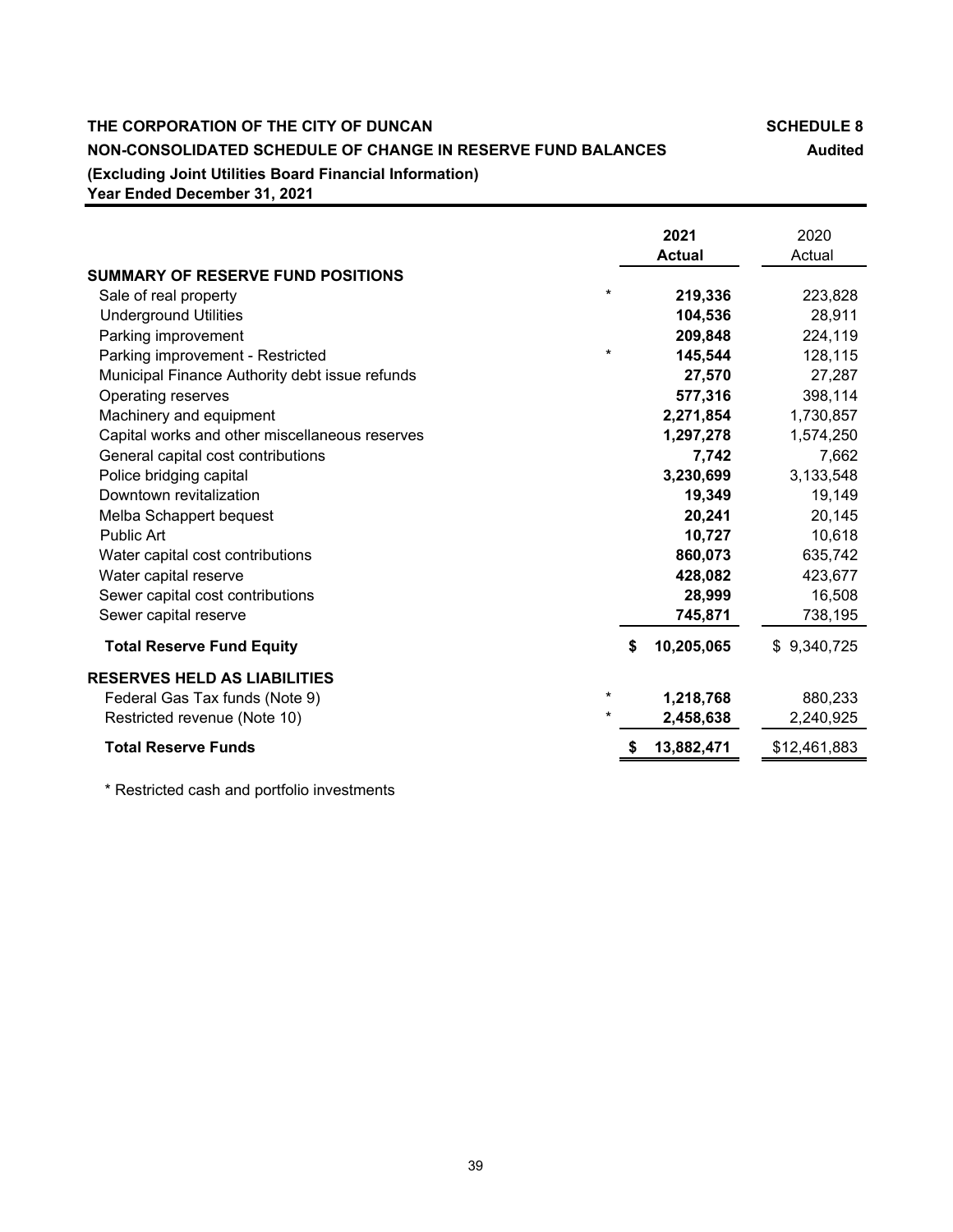#### **NON-CONSOLIDATED STATEMENT OF FINANCIAL POSITION - FUNDS Unaudited (Excluding Joint Utilities Board Financial Information) THE CORPORATION OF THE CITY OF DUNCAN**

|                                                   | <b>General Fund</b> |           | <b>Reserve Fund</b> |      | <b>Waterworks Utility Fund</b> |     | <b>Sewer Utility Fund</b> |                |                 | <b>Equity in Capital Assets</b> | 2021               | 2020          |                    |              |              |
|---------------------------------------------------|---------------------|-----------|---------------------|------|--------------------------------|-----|---------------------------|----------------|-----------------|---------------------------------|--------------------|---------------|--------------------|--------------|--------------|
|                                                   |                     | 2021      | 2020                |      | 2021                           |     | 2020                      | 2021           | 2020            | 2021                            | 2020               | 2021          | 2020               | <b>Total</b> | Total        |
| <b>FINANCIAL ASSETS</b>                           |                     |           |                     |      |                                |     |                           |                |                 |                                 |                    |               |                    |              |              |
| Cash and cash equivalents (Note 3)                |                     | 2,311,376 | 2.130.689           | - \$ |                                |     |                           |                |                 |                                 |                    |               | $-5$<br>$\sim$     | 2,311,376    | 2,130,689    |
| Accounts receivable (Note 4)                      |                     | 1,189,155 | 961,471             |      |                                |     |                           | 477,580        | 246,943         | 33,306                          | 24,628             |               |                    | 1,700,041    | 1,233,042    |
| Portfolio investments (Note 3)                    |                     | 1,727,295 | 78,039              |      | 13,882,471                     |     | 12,461,883                | 2,784,961      | 2,010,386       | 2,250,901                       | 2,279,314          |               | ٠                  | 20,645,628   | 16,829,622   |
| Deposits - Municipal Finance Authority (Note 5)   |                     |           | 18,698              |      |                                |     |                           |                |                 |                                 |                    |               |                    |              | 18,698       |
| Loan receivable (Note 6)                          |                     | 64,791    | 80,028              |      |                                |     |                           |                |                 |                                 |                    |               |                    | 64,791       | 80,028       |
|                                                   |                     | 5,292,617 | 3,268,925           |      | 13,882,471                     |     | 12,461,883                | \$3,262,541    | \$2,257,329     | \$2,284,207                     | \$ 2,303,942       | - 5<br>$\sim$ | - \$               | \$24,721,836 | \$20,292,079 |
| <b>LIABILITIES</b>                                |                     |           |                     |      |                                |     |                           |                |                 |                                 |                    |               |                    |              |              |
| Accounts payable and accrued liabilities (Note 7) | - \$                | 1,438,371 | 599,527             | -S   | $\sim$                         | -96 |                           | - \$<br>$\sim$ | -S<br>$\sim$    | - \$<br>$\sim$                  | - \$<br>$\sim 100$ | - \$          | $-$ \$<br>$\sim$   | 1,438,371    | 599,527      |
| Sick and severance liabilities (Note 13(b))       |                     | 559.895   | 563,832             |      |                                |     |                           |                |                 |                                 |                    |               | $\sim$             | 559,895      | 563,832      |
| Refundable deposits (Note 8)                      |                     | 1,373,552 | 429,133             |      |                                |     |                           |                |                 |                                 |                    |               |                    | 1,373,552    | 429,133      |
| Deferred revenue (Note 9)                         |                     | 948.694   | 799,522             |      | 1,218,768                      |     | 880,233                   | 45.793         | 43.652          | 322                             | 17,877             |               | $\sim$             | 2,213,577    | 1,741,284    |
| Restricted revenue (Note 10)                      |                     |           |                     |      | 2,458,638                      |     | 2,240,925                 |                |                 |                                 |                    |               |                    | 2,458,638    | 2,240,925    |
| Debenture debt (Note 11)                          |                     |           |                     |      |                                |     |                           |                |                 |                                 |                    |               | 683,651            |              | 683,651      |
|                                                   |                     | 4,320,511 | 2,392,014           |      | 3,677,406                      |     | 3,121,158                 | 45,793         | 43,652          | 322                             | 17,877             |               | 683,651            | 8,044,033    | 6,258,352    |
| <b>NET FINANCIAL ASSETS</b>                       |                     | 972,106   | 876,911             | - \$ | 10,205,065                     | -SS | 9,340,725                 | 3,216,748<br>S | 2,213,677<br>s. | 2,283,885                       | 2,286,065<br>- \$  | -S            | (683, 651)<br>\$   | \$16,677,803 | \$14,033,727 |
| <b>NON-FINANCIAL ASSETS</b>                       |                     |           |                     |      |                                |     |                           |                |                 |                                 |                    |               |                    |              |              |
| Tangible capital assets (Schedule 1)              | S.                  |           | -S<br>$\sim$        | -\$  | $\sim$                         | -S  |                           | - \$           | S<br>$\sim$     | - \$<br>$\sim$                  | - \$<br>$\sim$     | 31.665.443    | 31,761,184<br>S.   | \$31,665,443 | \$31,761,184 |
| Inventory of supplies                             |                     | 154,643   | 138,028             |      |                                |     |                           |                |                 |                                 |                    |               |                    | 154,643      | 138,028      |
| Prepaid expenses                                  |                     | 62,571    | 26,759              |      |                                |     |                           |                |                 |                                 |                    |               |                    | 62,571       | 26,759       |
|                                                   |                     | 217,214   | 164,787             |      |                                |     |                           |                |                 |                                 |                    | 31,665,443    | 31,761,184         | 31,882,657   | 31,925,971   |
| <b>ACCUMULATED SURPLUS</b>                        |                     | 1.189.320 | 1.041.699           |      | 10.205.065                     |     | 9,340,725                 | 3,216,748<br>S | 2.213.677<br>\$ | 2.283.885<br>£.                 | 2.286.065<br>S.    | 31.665.443    | 31,077,533<br>- \$ | 48,560,460   | \$45.959.698 |

**SCHEDULE 9Unaudited** 

**Year Ended December 31, 2021**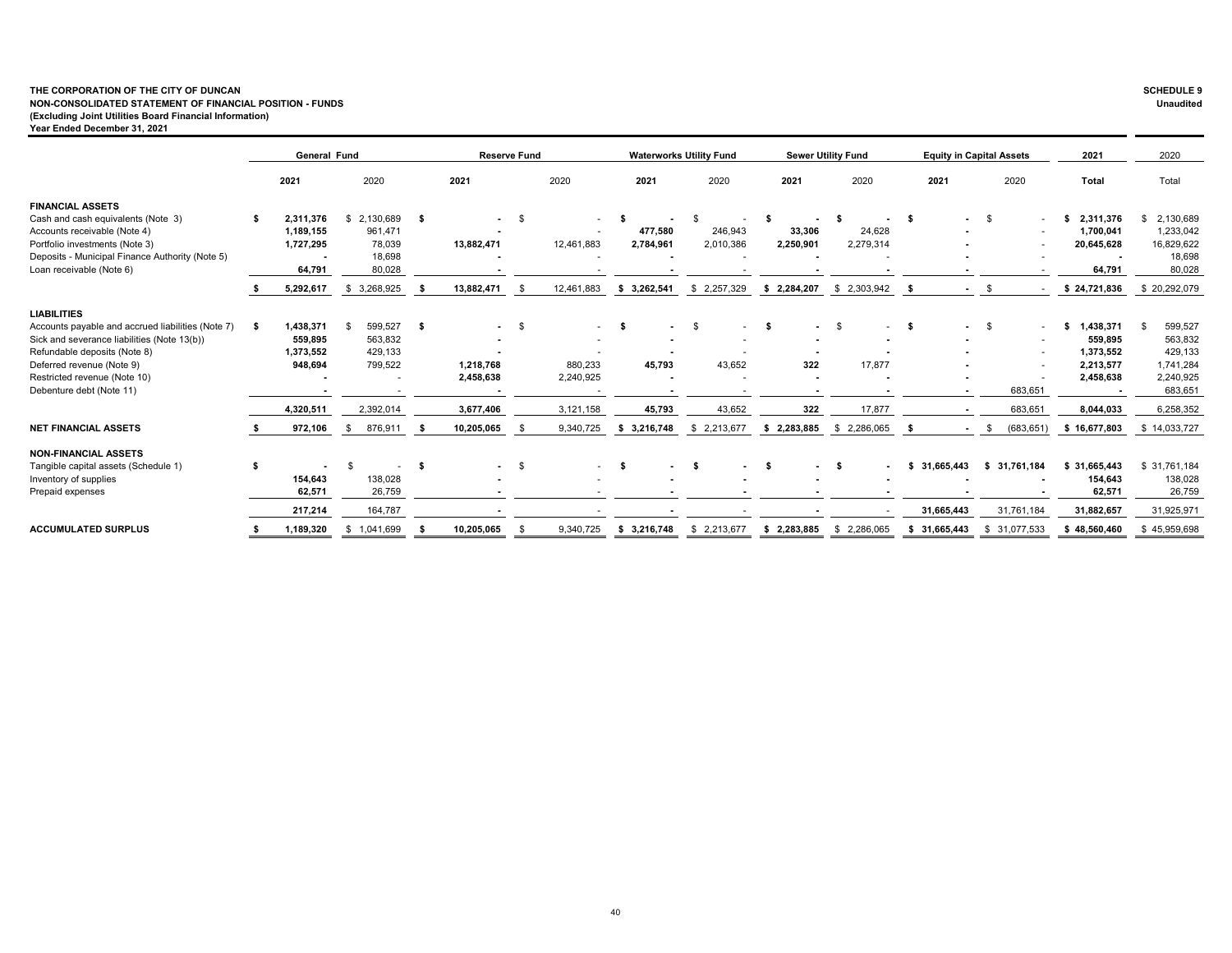# THE CORPORATION OF THE CITY OF DUNCAN **SCHEDULE 10**

# **STATEMENT OF GENERAL REVENUE FUND OPERATIONS Unaudited**

**(Excluding Joint Utilities Board Financial Information) Year Ended December 31, 2021**

|                                              | 2021<br><b>Budget</b> | 2021<br><b>Actual</b> | 2020<br>Actual  |
|----------------------------------------------|-----------------------|-----------------------|-----------------|
| <b>REVENUE</b>                               |                       |                       |                 |
| Taxation                                     | \$<br>4,446,429       | \$<br>4,435,499       | \$<br>4,296,897 |
| Grants in lieu of taxes                      | 12,175                | 12,145                | 12,173          |
| Sale of services                             | 595,426               | 736,023               | 601,651         |
| Other revenue from own sources               | 1,001,308             | 1,107,178             | 843,494         |
| Return on investments                        | 12,700                | 22,525                | 13,925          |
| Grants                                       |                       | 38,585                | 3,678           |
| Government transfers                         | 560,000               | 547,280               | 2,128,793       |
| Funds contributed from other governments     | 14,850                | 14,574                | 14,561          |
| <b>Total revenue</b>                         | 6,642,888             | 6,913,809             | 7,915,172       |
| <b>EXPENSES</b>                              |                       |                       |                 |
| General government                           | 1,609,361             | 1,311,839             | 1,207,141       |
| Protective services                          | 815,357               | 812,083               | 725,215         |
| Public works & engineering                   | 1,385,248             | 1,428,412             | 1,164,463       |
| Environmental health services                | 267,668               | 287,927               | 285,189         |
| Environmental development services           | 343,500               | 254,245               | 202,135         |
| Recreation and cultural services             | 851,214               | 943,800               | 723,886         |
| Interest                                     | 49,825                | 38,485                | 49,544          |
| <b>Total expenses</b>                        | 5,322,173             | 5,076,791             | 4,357,573       |
| <b>NET REVENUES</b>                          | 1,320,715             | 1,837,018             | 3,557,599       |
| <b>TRANSFERS</b>                             |                       |                       |                 |
| Transfers to general capital fund            | (1, 119, 100)         | (475, 758)            | (374, 653)      |
| Transfers to reserve fund                    | 62,969                | (515, 801)            | (2,507,144)     |
| Transfers to sewer revenue fund - parcel tax | (44, 880)             | (44, 840)             | (44,900)        |
| Long term debt repayment                     | (653,000)             | (652, 997)            | (72, 415)       |
| NET INCREASE (DECREASE) IN FUND              | (433, 296)            | 147,621               | 558,487         |
| ACCUMULATED SURPLUS, BEGINNING OF YEAR       | 1,041,699             | 1,041,699             | 483,212         |
| <b>ACCUMULATED SURPLUS, END OF YEAR</b>      | \$<br>608,403         | \$<br>1,189,320       | \$<br>1,041,699 |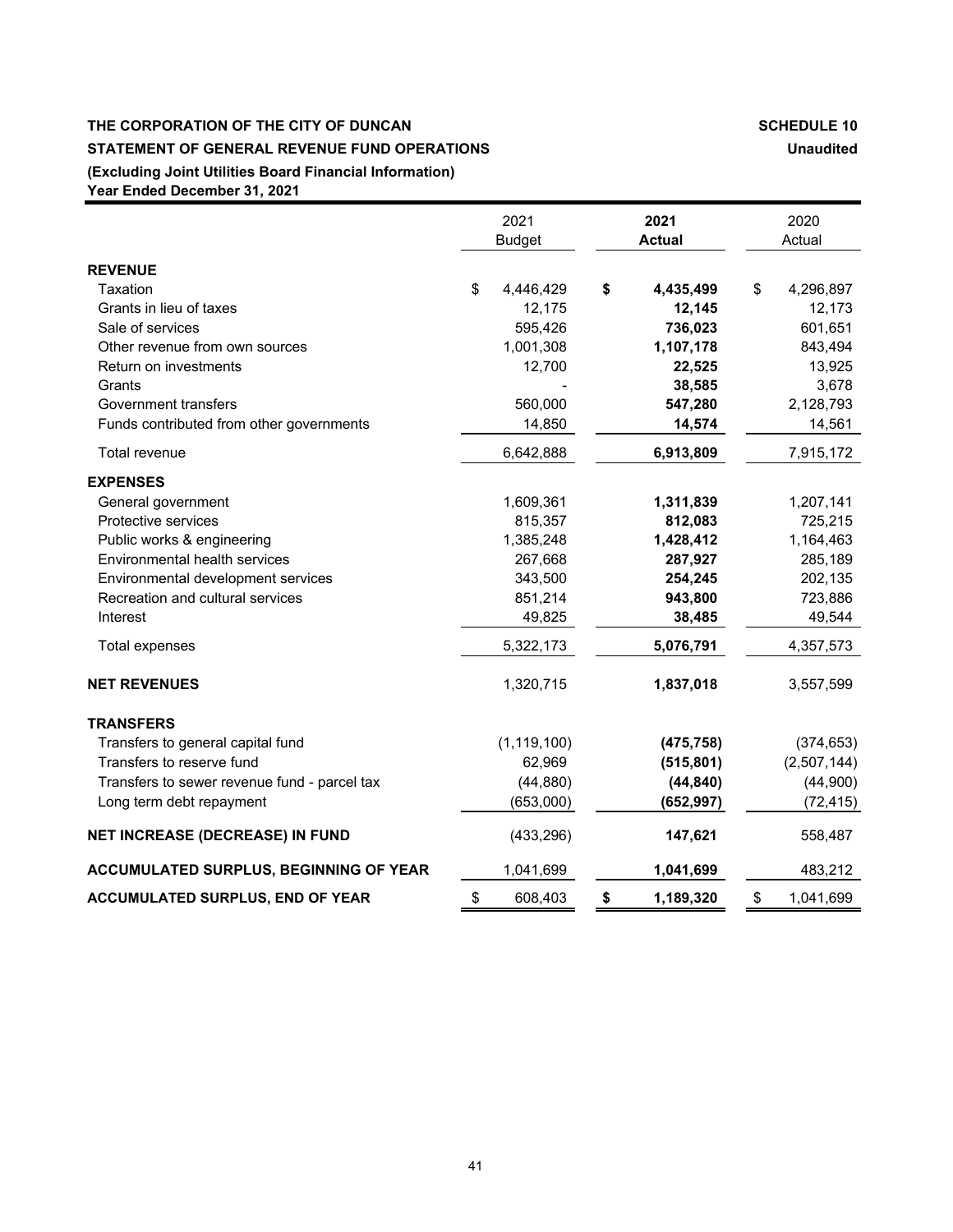### THE CORPORATION OF THE CITY OF DUNCAN SCHEDULE 11 STATEMENT OF WATERWORKS UTILITY REVENUE FUND OPERATIONS **Unaudited**

# **(Excluding Joint Utilities Board Financial Information)**

**Year Ended December 31, 2021**

|                                               | 2021<br><b>Budget</b> | 2021<br><b>Actual</b> | 2020<br>Actual  |  |  |
|-----------------------------------------------|-----------------------|-----------------------|-----------------|--|--|
| <b>REVENUE</b>                                |                       |                       |                 |  |  |
| Sale of water                                 | 2,484,768<br>\$       | \$<br>2,804,647       | \$<br>2,334,813 |  |  |
| Water studies                                 | 2,000                 | 10,711                | 200             |  |  |
| Service charges                               | 20,000                | 25,605                | 9,385           |  |  |
| Return on investments                         | 30,000                | 20,903                | 30,717          |  |  |
| Total revenue                                 | 2,536,768             | 2,861,866             | 2,375,115       |  |  |
| <b>EXPENSES</b>                               |                       |                       |                 |  |  |
| Administration                                | 799,083               | 786,343               | 691,304         |  |  |
| Transmission and distribution                 | 482,632               | 357,782               | 468,610         |  |  |
| Pumping                                       | 268,282               | 290,526               | 249,369         |  |  |
| Total expenses                                | 1,549,997             | 1,434,651             | 1,409,283       |  |  |
| <b>NET REVENUES</b>                           | 986,771               | 1,427,215             | 965,832         |  |  |
| <b>TRANSFERS</b>                              |                       |                       |                 |  |  |
| Transfers to waterworks utility capital fund  | (2,707,157)           | (424, 144)            | (484, 236)      |  |  |
| <b>NET INCREASE (DECREASE) IN FUND</b>        | (1,720,386)           | 1,003,071             | 481,596         |  |  |
| <b>ACCUMULATED SURPLUS, BEGINNING OF YEAR</b> | 2,213,677             | 2,213,677             | 1,732,081       |  |  |
| <b>ACCUMULATED SURPLUS, END OF YEAR</b>       | 493,291<br>\$         | 3,216,748<br>\$       | 2,213,677<br>\$ |  |  |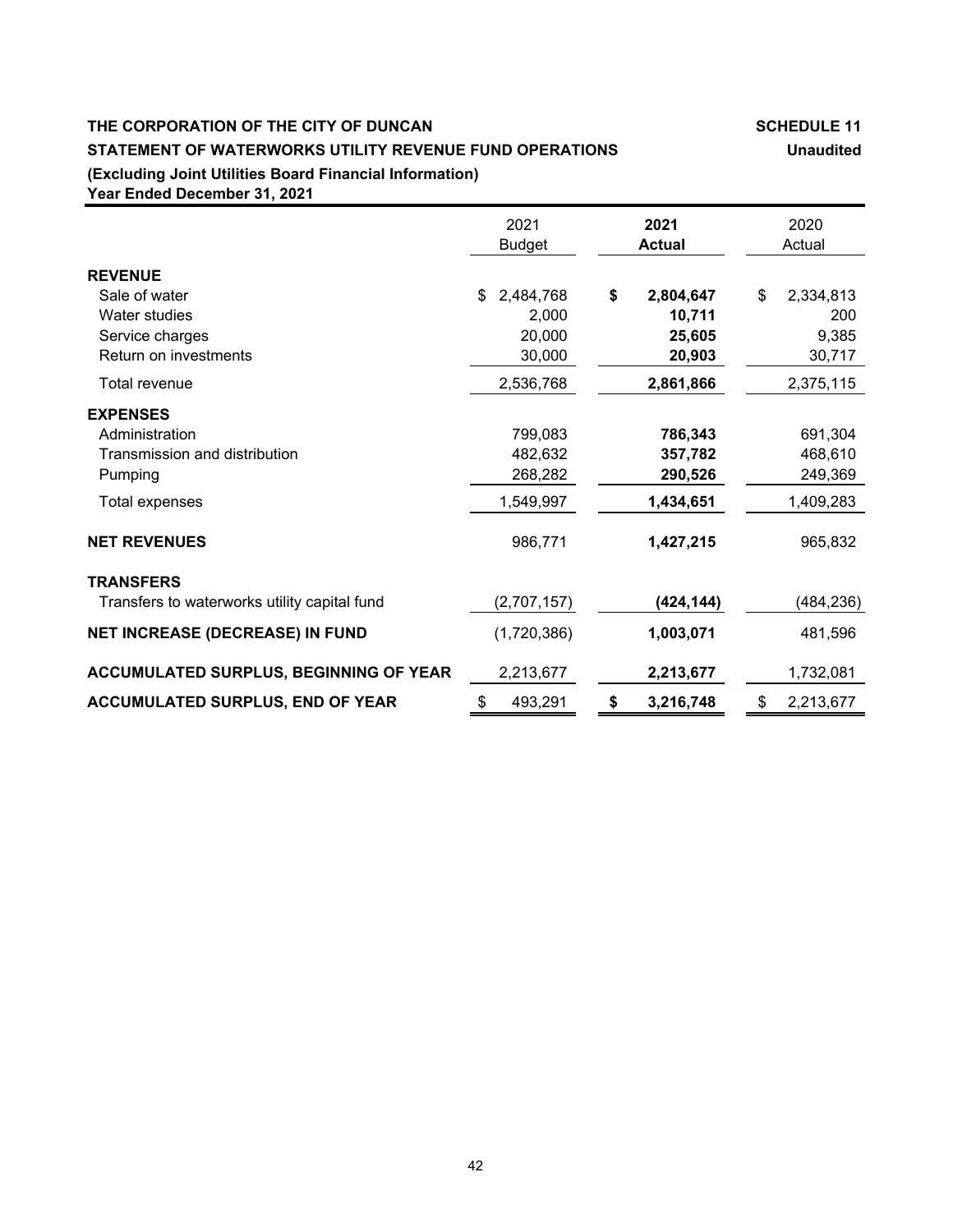## THE CORPORATION OF THE CITY OF DUNCAN SCHEDULE 12 **STATEMENT OF SEWER UTILITY REVENUE FUND OPERATIONS Unaudited (Excluding Joint Utilities Board Financial Information)**

| <b>ILACIUDING JOINT OUTSE</b> DOATU FINANCIAI IN |
|--------------------------------------------------|
| Year Ended December 31, 2021                     |

|                                                  | 2021<br><b>Budget</b> | 2021<br><b>Actual</b> | 2020<br>Actual  |  |  |
|--------------------------------------------------|-----------------------|-----------------------|-----------------|--|--|
| <b>REVENUE</b>                                   |                       |                       |                 |  |  |
| Sewer fees                                       | \$<br>1,373,898       | \$<br>1,381,645       | \$<br>1,312,223 |  |  |
| Service charges                                  | 50                    |                       |                 |  |  |
| Return on investments                            | 35,000                | 23,699                | 32,378          |  |  |
| Total revenue                                    | 1,408,948             | 1,405,344             | 1,344,601       |  |  |
| <b>EXPENSES</b>                                  |                       |                       |                 |  |  |
| Administration                                   | 337,526               | 324,290               | 295,622         |  |  |
| Collection and disposal                          | 174,897               | 200,845               | 167,461         |  |  |
| Cost sharing - municipal government              | (27, 400)             | (38, 785)             | (29,039)        |  |  |
| <b>Joint Utilities Board</b>                     | 400,000               | 403,033               | 402,227         |  |  |
| Interest on debenture debt                       |                       |                       |                 |  |  |
| Total expenses                                   | 885,023               | 889,383               | 836,271         |  |  |
| <b>NET REVENUES</b>                              | 523,925               | 515,961               | 508,330         |  |  |
| <b>TRANSFERS</b>                                 |                       |                       |                 |  |  |
| Transfers to sewer capital fund                  | (975, 605)            | (562, 981)            | (34, 424)       |  |  |
| Transfers from general revenue fund - parcel tax | 44,880                | 44,840                | 44,900          |  |  |
| NET INCREASE (DECREASE) IN FUND                  | (406, 800)            | (2, 180)              | 518,806         |  |  |
| <b>ACCUMULATED SURPLUS, BEGINNING OF YEAR</b>    | 2,286,065             | 2,286,065             | 1,767,259       |  |  |
| <b>ACCUMULATED SURPLUS, END OF YEAR</b>          | 1,879,265<br>\$       | \$<br>2,283,885       | \$<br>2,286,065 |  |  |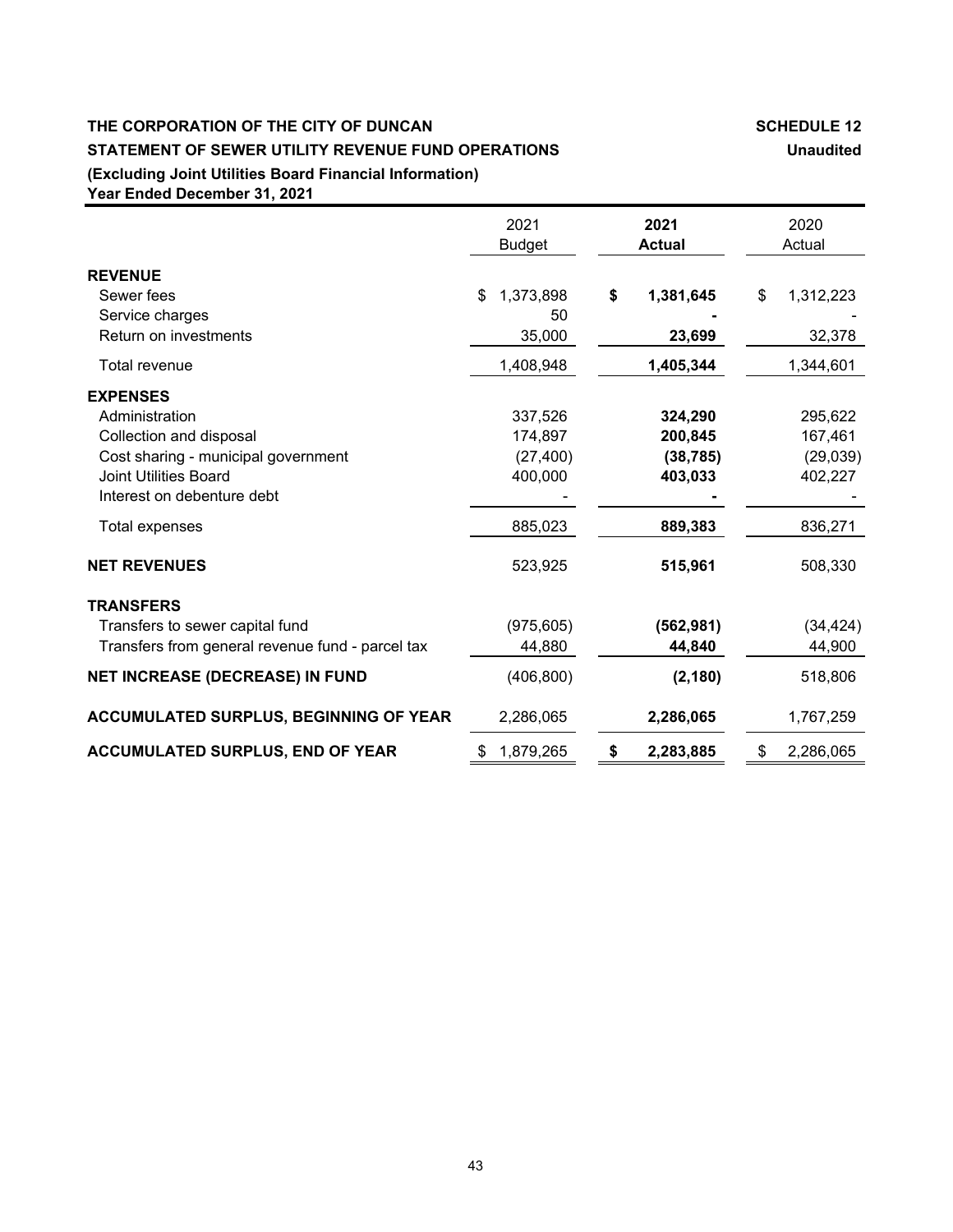### THE CORPORATION OF THE CITY OF DUNCAN **SCHEDULE 13 STATEMENT OF CAPITAL FUND OPERATIONS Unaudited (Excluding Joint Utilities Board Financial Information) Year Ended December 31, 2021**

|                                                       | 2021<br><b>Budget</b> | 2021<br><b>Actual</b> | 2020<br>Actual |             |
|-------------------------------------------------------|-----------------------|-----------------------|----------------|-------------|
| <b>REVENUE</b>                                        |                       |                       |                |             |
| <b>Connection fees</b>                                |                       |                       |                |             |
| <b>General Capital</b>                                | \$                    | \$<br>932             | \$             | 14,192      |
| <b>Water Capital</b>                                  |                       | 91,650                |                | 27,064      |
| Sewer Capital                                         |                       |                       |                | 2,210       |
| Grants                                                | 2,457,802             | 36,646                |                | 17,500      |
| Government transfers                                  |                       | 69,763                |                |             |
| Development Cost Charges utilized                     |                       |                       |                |             |
| <b>Gas Tax Funds utilized</b>                         | 473,208               | 222,095               |                | 339,954     |
| Gain (Loss) on disposal of tangible capital assets    |                       | 2,600                 |                | 43,416      |
| Assets constructed by Developers                      |                       |                       |                |             |
| <b>General Capital</b>                                |                       | 279,520               |                | 77,935      |
| Total revenue                                         | 2,931,010             | 703,206               |                | 522,271     |
| <b>EXPENSES (not capitalized) (Schedule 5)</b>        |                       |                       |                |             |
| General government services                           |                       | 210,128               |                | 89,375      |
| Protective services                                   |                       | 36,168                |                | 34,330      |
| <b>Transportation services</b>                        |                       | 197,031               |                | 103,635     |
| Environmental health services                         |                       | 3,379                 |                | 135         |
| Recreation and cultural services                      |                       | 34,505                |                |             |
| <b>Water services</b>                                 |                       | 156,359               |                | 33,901      |
| Sewer services                                        |                       | 107,505               |                | 27,370      |
| Total expenses                                        |                       | 745,075               |                | 288,746     |
| <b>NET REVENUES</b>                                   | 2,931,010             | (41, 869)             |                | 233,525     |
| <b>TRANSFERS</b>                                      |                       |                       |                |             |
| Transfers from general operating fund                 | 1,119,100             | 475,758               |                | 374,653     |
| Transfers from water operating fund                   | 2,707,157             | 424,144               |                | 484,236     |
| Transfers from sewer operating fund                   | 975,605               | 562,981               |                | 34,424      |
| Transfers from general reserve funds                  | 1,641,670             | 70,043                |                | 665,205     |
| Transfers from water reserve funds                    |                       |                       |                |             |
| Transfers from sewer reserve funds                    |                       |                       |                |             |
| Tangible capital asset purchases                      | (9,635,220)           | (1, 211, 937)         |                | (1,722,792) |
| Tangible capital assets acquired in-kind              |                       | (279, 520)            |                | (77, 935)   |
| Net book value of disposed of tangible capital assets |                       | 400                   |                | 8,684       |
| NET INCREASE (DECREASE) IN FUND                       | (260, 678)            | (0)                   |                | (0)         |
| ACCUMULATED SURPLUS, BEGINNING OF YEAR                |                       |                       |                |             |
| <b>ACCUMULATED SURPLUS, END OF YEAR</b>               | \$<br>(260, 678)      | \$<br>(0)             |                | (0)         |